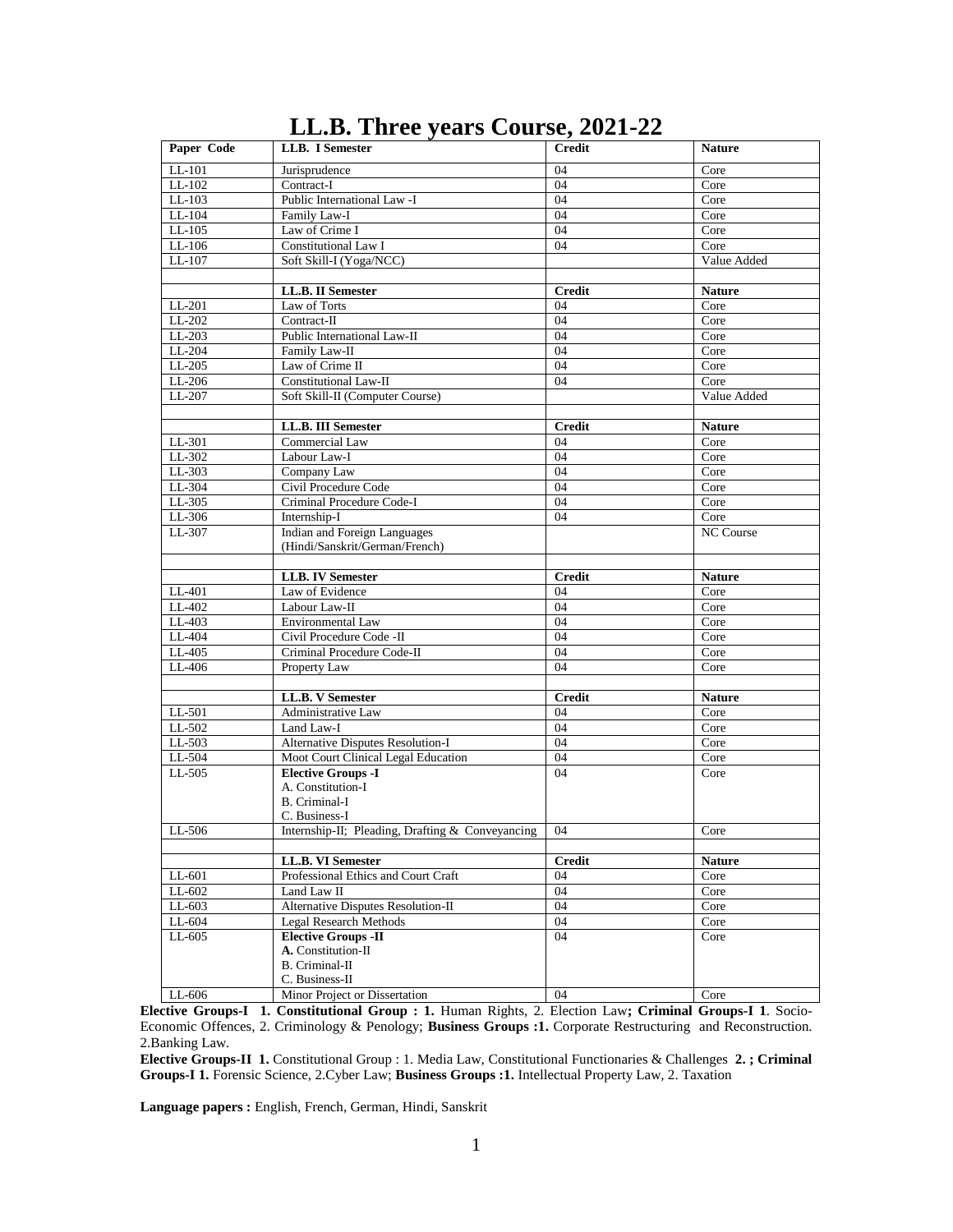# **LL.B.(Three years course) (First Year) Ist Semester Paper Code :LL-101 Paper I Jurisprudence**

# **Course Outcome Credit-04**

- 1. To familiarize the students with the basic question as to 'what is law'
- 2. To create an awareness about the basic concepts of law .
- 3. To introduce the theories governing justice .

# **Unit I : Introduction to Jurisprudence** *(Lectures 10)*

Definition , Nature and Scope of Jurisprudence . Definitions of Law and State. Sources of law.

# Unit II : Schools of Legal Theory **(Lectures 10)** (Lectures 10)

Natural Law School and Legal Positivism. Historical School , Realist School , Sociological School. Marxist school and Critical Legal School.

# **Unit III: Basic Concepts of Law**  (Lectures 10)

Hohfeld's Analysis of rights , duties , liberty , power, liability , immunity and disability. Theories and Kind of Rights .

Property, ownership and possession. Legal personality and its Theories.

# **Unit IV : Justice and Contemporary issues (Lectures 10)**

Theories of Justice : Aristotle's Theory of Justice , Utilitarian Theory of Justice , Rawlsian theory of Justice , Robert Nozick's views. Relation of Modernism and Post Modernism to Law . Relation between Law and Morality

# **References**

# **Text Books:**

- 1. R W Dias' Jurisprudence , LexisNexis publication.
- 2. Raymond Wacks , Understanding Jurisprudence , Oxford Publication.
- 3. Wayne Morrison ,Understanding Jurisprudence : From Greeks to Post Modernism, ( Routledge Publication) .
- 4. N.E. Simmonds , Central Issues in Jurisprudence , Eastern Book Co.
- **5.** SalmondOn Jurisprudence , Universal Law Publishing Co. Pvt. Limited
- **6.** Anirudh Prasad, Principles of Jurisprudence, Eastern Book Publication

# 2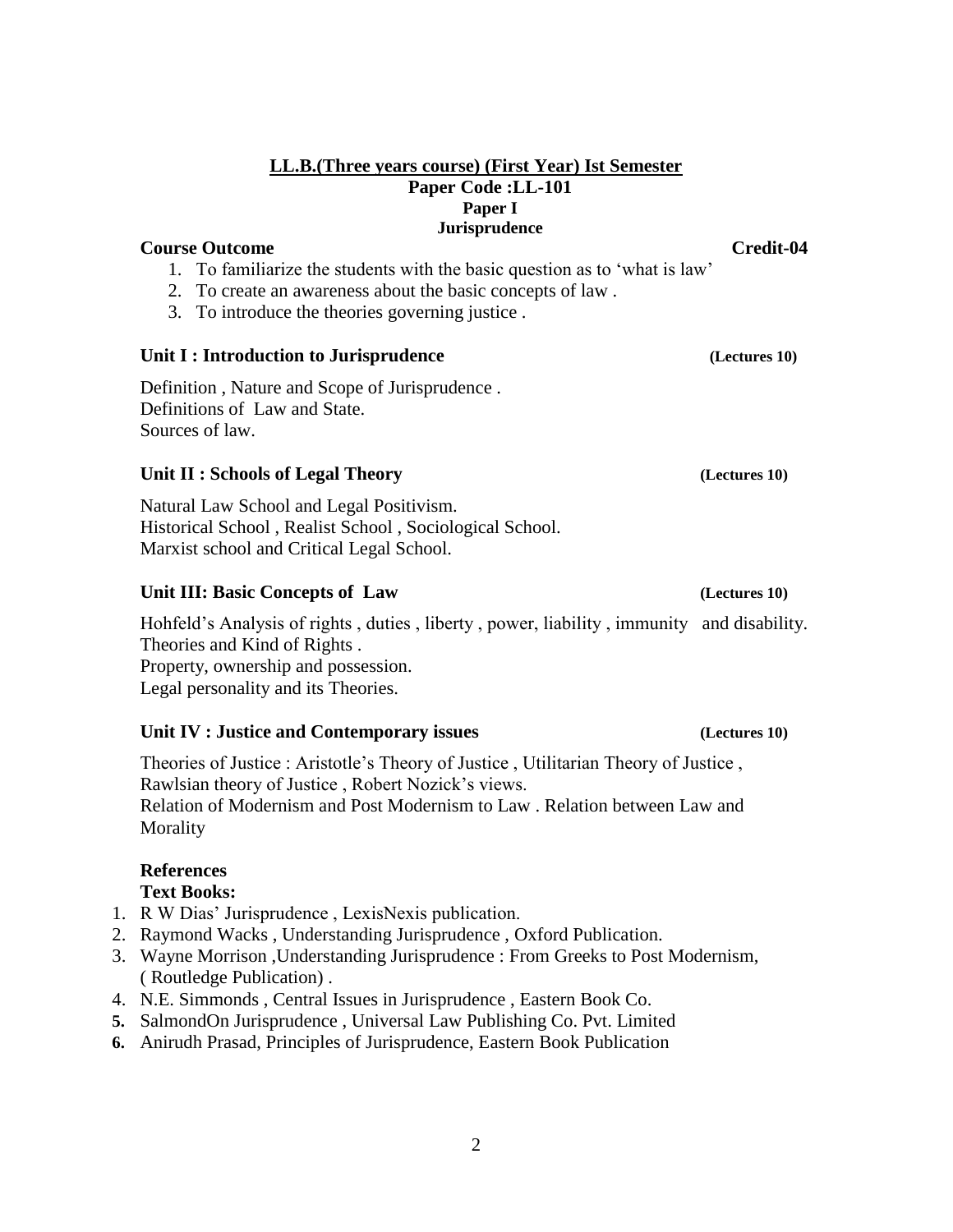# **LL.B.(Three years course) (First Year) Ist Semester Paper Code :LL-102 Paper II Law of Contract-I**

# **Course outcome Credit-04**

1. To develop understanding of formation of contract;

2. To expose students about basic legal principles of vitiating factors in formation of contract;

3. To develop general and special knowledge of remedies for breach of contract & enforcement of contract

# **Unit I : Formation of Contract (Lectures 10)**

Meaning and nature of contract

Offer/Proposal : Definition, Communication, Revocation, General/Specific offer, Invitation of treat

Acceptance : Definition, Communication, Revocation, Provisional acceptance, Tenders/Auctions

# Unit II : Consideration and Capacity *(Lectures 10)*

Consideration : Definition, Essentials, Privity of Contract, Exception Section 2(d) 25 Capacity to enter into a contract; Minor's Position, Nature/effect of minor's agreements.

# **Unit III : Validity, Discharge and Performance of Contract (Lectures 10)**

Free Consent Coercion, Undue influence, Misrepresentation, Fraud, Mistake Unlawful consideration and object Effect of void, voidable, valid, illegal, unlawful and uncertain agreement/contracts Discharge of Contracts Performance Time and Place of performance Agreement Impossibility of performance and frustration Breach : Anticipatory & Present

# **Unit IV : Remedies and Quasi Contracts (Lectures 10)**

Remedies : Damages, Kinds, Remoteness etc., Injunction, Specific Performance, Quantum Meruit. Quasi Contract (Section 68-72)

Act : Indian Contract Act, 1872

# **References**

# **Text Books:**

1. Beatsen (ed.)-Anson's Law of Contract : (27th Ed. 1998)

- 2. Anson-Law of Contract (1998), Universal, Delhi
- 3. Pollock and Mulla-Indian Contract Act
- 4. Avtar Singh-Law of Contract, Eastern Book Co.(Lucknow)
- 5. S.K.Kapoor- Samvidha Vidhi (Hindi)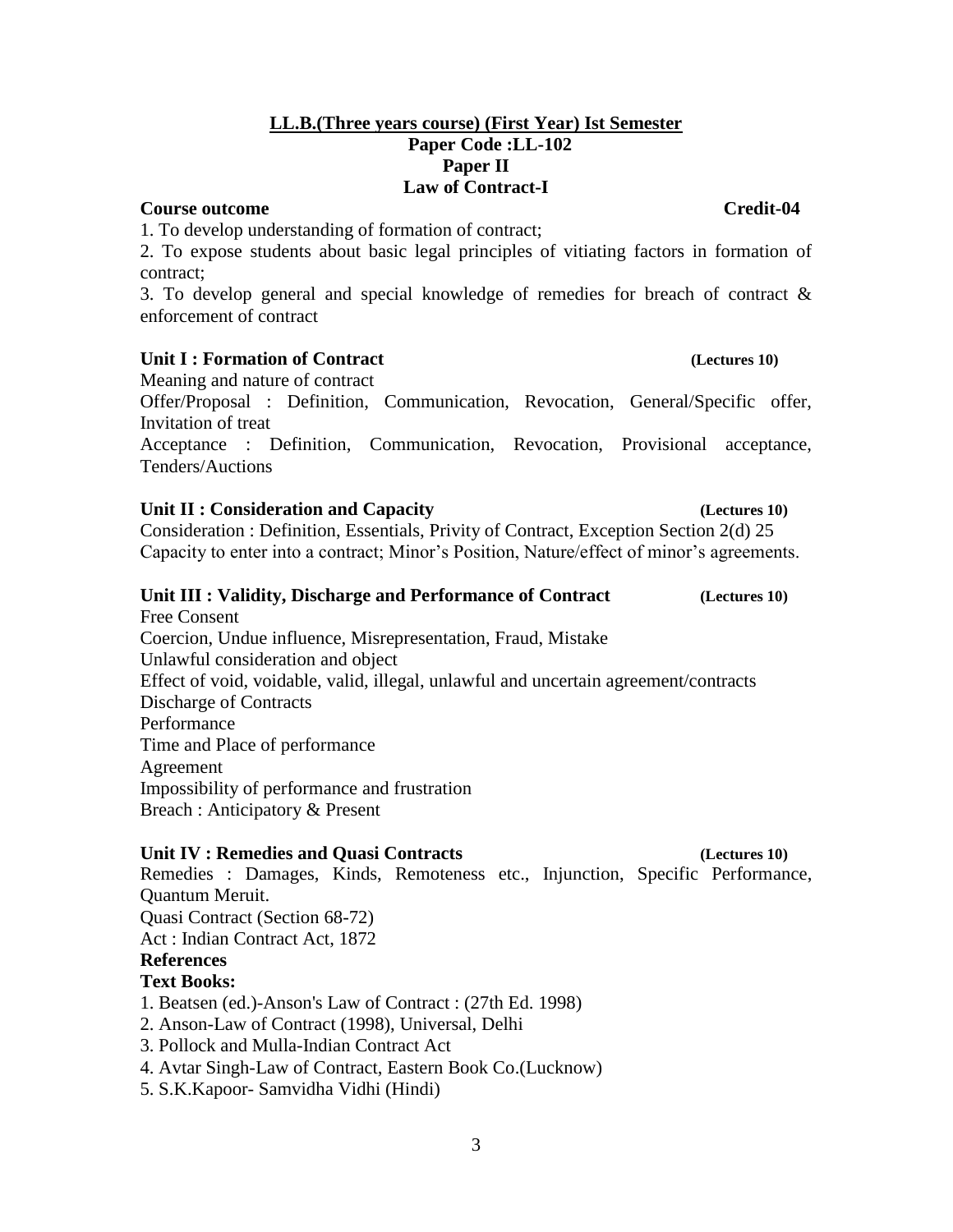# **LL.B.(Three years course) (First Year) Ist Semester Paper Code :LL-103 Paper III PUBLIC INTERNATIONAL LAW I**

### **Course Outcomes Credit-04**

- The paper focuses on international branch of public law and its fundamental principles and application.
- The paper enables student to develop understanding and application of various concepts and principles of Public International Law like recognition, state territory, succession and intervention.

### Unit I : International Law; Nature & Definition **the example of the Contract Contract Contract Contract Contract Contract Contract Contract Contract Contract Contract Contract Contract Contract Contract Contract Contract C**

- i. Public International Law: Nature & Historical Development, Relationship between International Law and International Politics .
- ii. Definitions of Public International Law.
- iii. Sources of Public International Law.
- iv. Relationship and difference between Public International Law and Municipal Law
- v. Subjects of Public International Law : States, Individuals and international organization .
- vi. Sanctions in International Law.
- vii. Enforcement of International Law.
- viii. Sovereignty in International Law: Historical development and Recent Challenges (Sovereignty as Responsibility, Subsidiary and the impact of Globalization )

### **Unit II : Succession, Intervention, Jurisdiction (Lectures 10)** (Lectures 10)

- i. Recognition-Definition of State Recognition, Recognition of Government, Theories of Recognition, Recognition De Jure and De Facto, The Duty to Recognize, Legal Effect of Recognition, Withdrawal of Recognition, Retroactive effect of Recognition.
- ii. States Succession: Definition and Kinds of Succession, Consequences of States Succession, Succession in respect of International organization.
- iii. Intervention: Definition, Grounds of Intervention, Intervention by Invitation, Prohibition on Intervention, Humanitarian Intervention and Responsibility to Protect (R2P).
- iv. Jurisdiction: Meaning , Nature , Difference between sovereignty and jurisdiction.
- v. State Responsibility

## **Unit III State Territory & Law of Sea (Lectures 10)**

- i. State Territory: Concepts, Modes of Acquisitions, The Principle of utipossidites and Self Determination .
- ii. Air Space: Various Theories, Aerial Navigation ( Five Freedoms of Air ), Outer Space 1967 .
- iii. Law of Sea : Historical Development , Grotius' Mare Liberum and The Concept of Open Sea and Closed Sea , Territorial Sea, Contiguous Zone , Continental Shelf , EEZ , High Seas , Land Locked States , Piracy, ITLOS .

### **Unit IV Extradition& International Criminal Law (Lectures 10)**

- i. Extradition : Definition , Purpose of Extradition , Legal Duty to Extradite Duty , Extradition of Political offender , Doctrine of Double Criminality , Rule of Specialty .
- ii. Diplomatic Agent: Meaning and Functions, Immunities and Privileges, Waiver of Immunity, Termination of Diplomatic Mission.
- iii. Consuls: Meaning, function, privileges and immunities.
- iv. Basic Principles of International Criminal Law.

### **Books :**

- 1. Public International Law by Malcolm Shaw 7<sup>th</sup>Edition, Cambridge Publications.
- 2. Cases and Materials on Public International Law by D J Harris , Sweet Maxwell Publications.
- 3. Modern Introduction to International Law (edited by Peter Malanczuk) ,Routledge Publications , 1997.
- 4. Theory of International Law by Robert Kolb , Hart Publications , 2016 . 5. Textbook on Public International Law, Dr. Rakesh.Kr. Singh , Universal Publications
- 6. Introduction to International Relations : Theories and Approaches , Robert Jackson Oxford University Press , 1973.
- 7. Collective Security under International Law by Hans Kelsen , Law Books Exchange Ltd, 1957.
- 8. Humanitarian Intervention : The United Nations in An Evolving World Order by Sean Murphy, University of Pennsylvania Press, 1996.<br>9. The Public International Law Theory of Hans Kelsen : Believing in Universal Law by Joc
- 9. The Public International Law Theory of Hans Kelsen : Believing in Universal Law by Jochen Von Bernstorff , Cambridge Publications 2010 .

4

10. Law of Extradition In India by V K Bansal , Buttersworth Publications.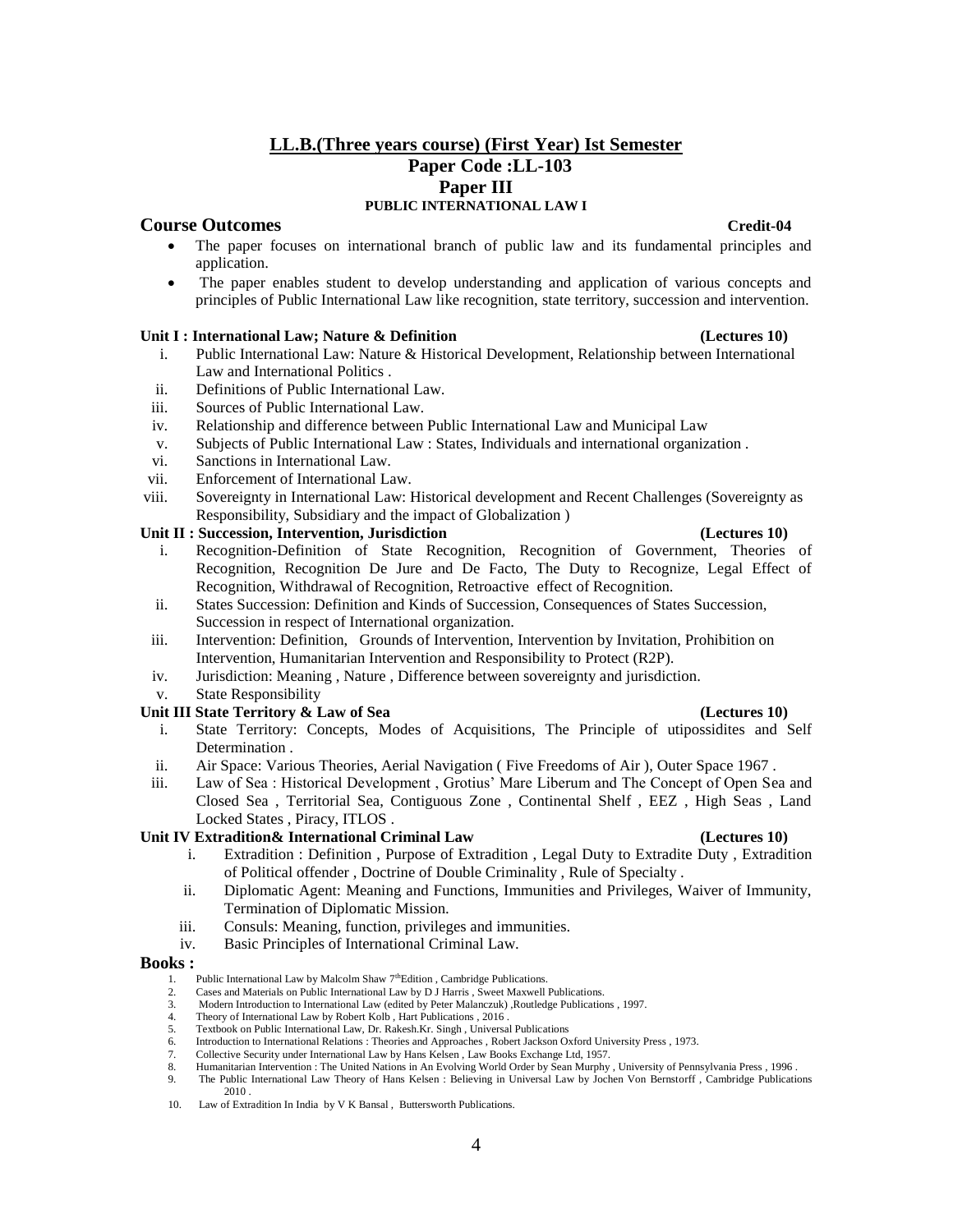# 5

## **LL.B.(Three years course) (First Year) Ist Semester Paper Code :LL-104 Paper IV Family Law-I**

# **Course outcome Credit-04 Credit-04**

1. To expose students about concepts and idea of Hindu & Muslim Law; 2. To apprise the students about the Family in Hindu  $\&$  Muslim Law and its matrimonial issues like divorce, maintenance and guardianship under both codified and uncodified law 3. To expose the students about maintenance and legitimacy.

# **Hindu Law**

**Unit-I : Sources and Hindu Marriage Act,1955 (Lectures 10)** Nature , Who is Hindu & Sources of Hindu Law Hindu Marriage Act, 1955 : (Sec.5-23)

# **Unit –II : Maintenance, Adoption and Guardianship (Lectures 10)**

Maintenance Under Hindu Marriage Act (Sec.24 & 25) Maintenance Under Hindu Adoption And Maintenance Act, 1956 (Sec.18, 19 & 20) Adoption : Essential & Effect (Sec.6 to 12 of HA&MA, 1956) Kinds and Powers of guardian under Hindu Minority & Guardianship Act, 1956 (Sec.6-13) **Muslim Law**

# **Unit –III : Sources and Marriage (Lectures 10)**

Nature & Sources of Muslim Law, Who is Muslim? Muslim Marriage : Essentials, Option of puberty, Kinds of Marriage under Sunni Law & Shia Law Mehr : Definition, Concept, Kinds of Dower, Rights of Wife in case of Unpaid Mehr

## **Unit-IV : Divorce, Maintenance, Legitimacy and Guardianship (Lectures 10)** Classification of Divorce

Maintenance of Wife Under Muslim personal law, Cr.P.C and Muslim Women (Protection of Right on Divorce) Act, 1986 Parentage and Legitimacy Kinds and Powers of guardian

# **Acts**

1. Hindu Marriage Act, 1955

2. Hindu Adoption and Maintenance Act, 1956

- 3. Hindu Minority and Guardianship Act, 1956
- 3. Muslim Women (Protection of Right on Divorce) Act, 1986
- 4. Muslim Women (Protection of Rights on Marriage) Act, 2019

# **References**

# **Text Books:**

- 1. J.D.M. Derrett- Hindu Law
- 2. Mulla -Hindu Law, (18th Ed. 2002) Butterworth Publication
- 3. Paras Diwan, Hindu Law, Allahabad Law Agency
- 4. Dr.Rakesh Kr. Singh, Hindu Law, Universal Law Publishers, Allahabad
- 5. Dr.Rakesh Kr. Singh, Textbook on Muslim Law, 3rd Edi.2017, LexisNexis
- 6. Kusum & P.P.Sexena, Lecture on Hindu Law, Butterworthe Publication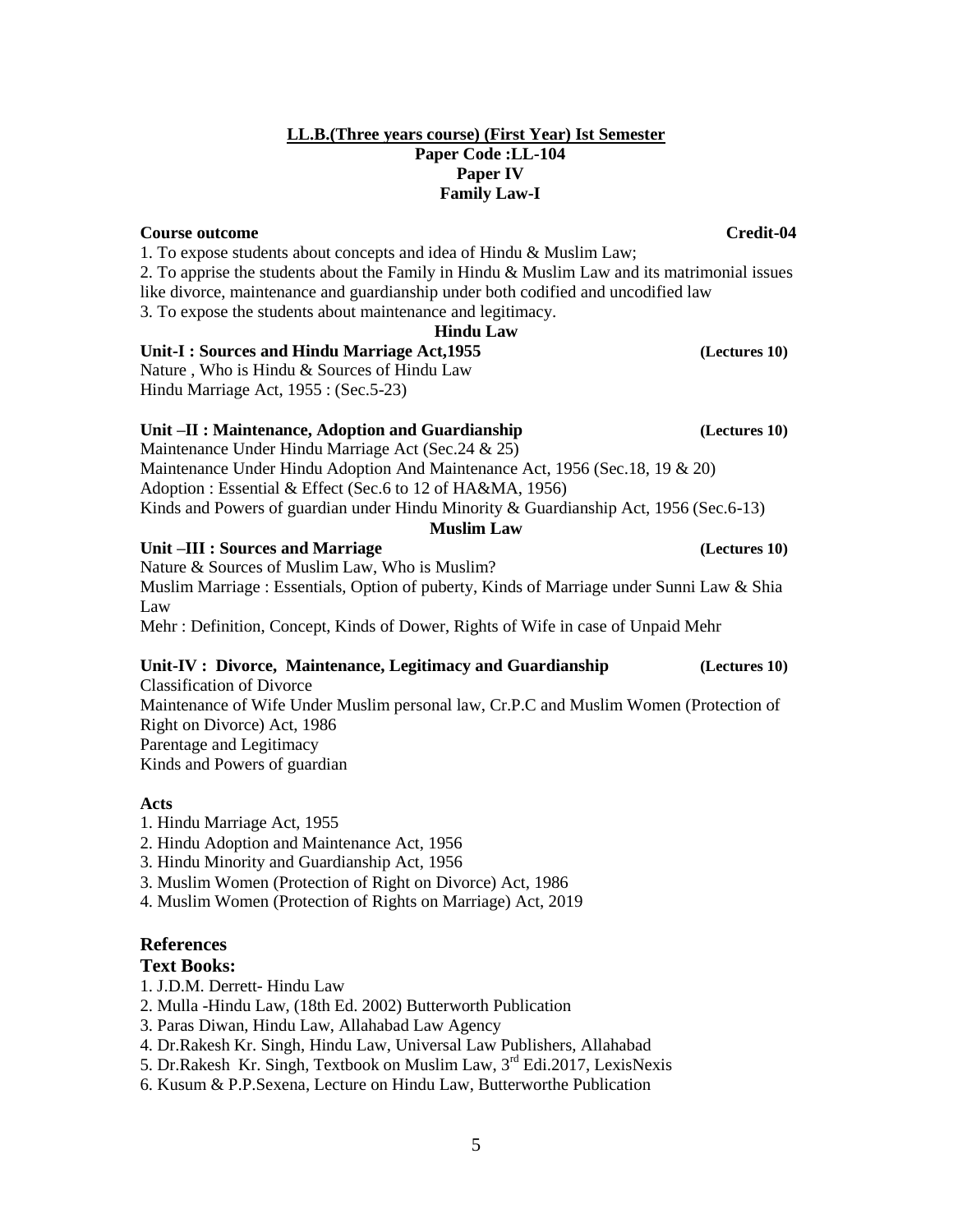# **LL.B.(Three years course) (First Year) Ist Semester Paper Code :LL-105 Paper V Law of Crimes-I**

# **Course outcome Credit-04**

1.To expose students about concept & elements of crimes;

2. To apprise the students about the justified crimes and general exceptions;

3. To expose the students about inchoate offences, punishment etc.

# **Unit-I : Introduction to Substantive Criminal Law**  (Lectures 10)

Extent and operation of the Indian Penal Code

Definition of crime

Fundamental elements of crime

Stage of a crime; Intention, Preparation, Attempt, Commission (i) Essentials of the attempt, Impossible attempt, attempt and preparation distinguished

# **Unit-II : General Explanations and Exceptions (Sec.76-106) (Lectures 10)**

(i)Definition (ii) Constructive joint liability (iii) Mistake (iv) Judicial and Executive acts (v) Accident (vi) Necessity (vii) Infancy (viii) Insanity (ix) Intoxication (x) Consent (xi) Good faith (xii) Private defence

# **Unit-III : Abetment and Criminal Conspiracy (Sec.107 to 114; Sec 120-A,B) (Lectures 10) Unit-IV : Punishment (Lectures 10)**

**Theories** : Deterrent, Retributive, Preventive, Expiatory and Reformative Theory

Punishment under the IPC : Fine, Life-Imprisonment, Death Sentence

**Act**

The Indian Penal Code, 1860

# **References Text Books:**

1. Pillai, PSA, Criminal Law

2. Jeroma Hall, Principles of Criminal Law

- 3. R.C.Nigam, Criminal Law
- 4. Ratan Lal & Dhiraj Law, Indian Penal Code
- 5. K.D.Gaur, Criminal Law cases and materials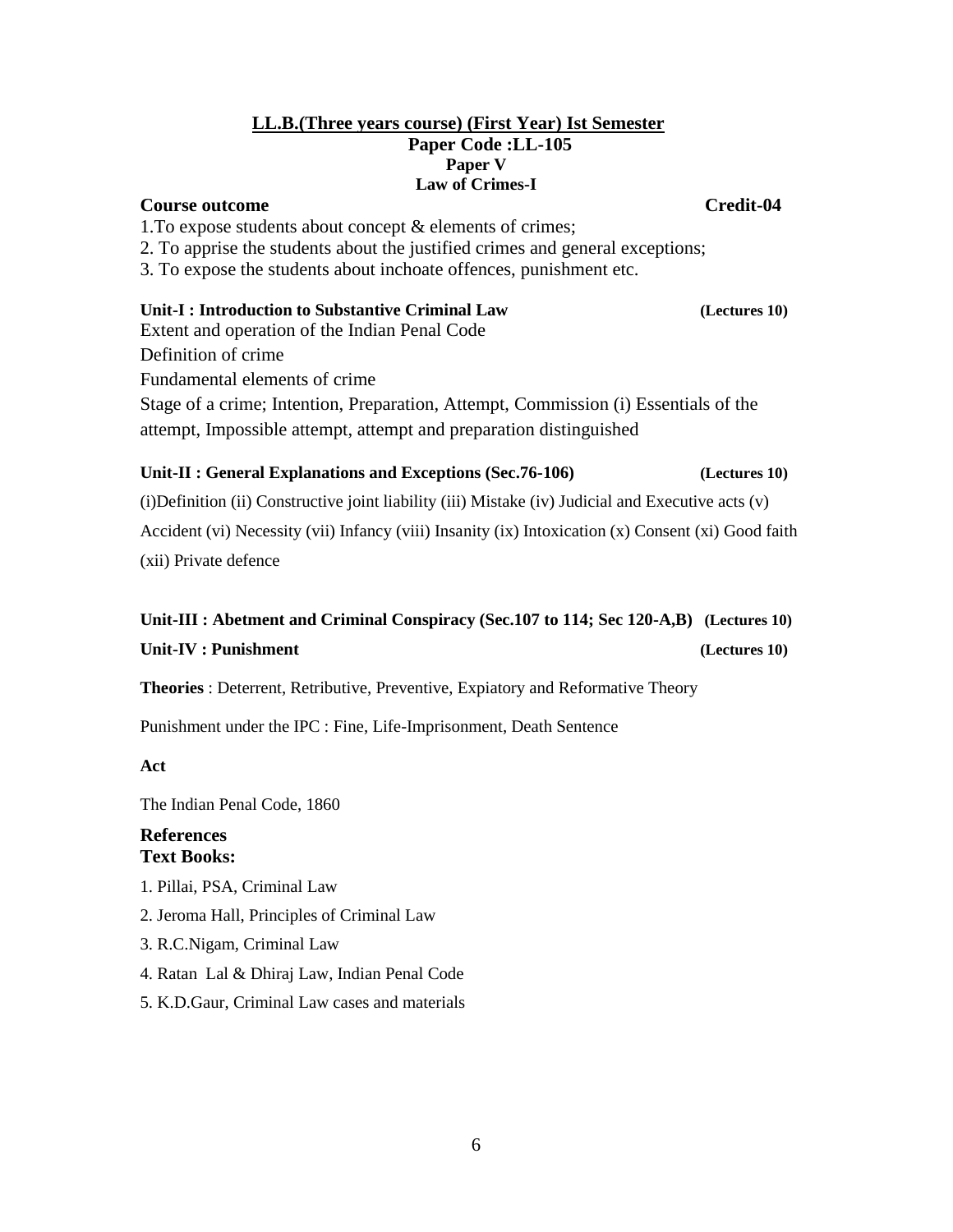# **LL.B.(Three years course) (First Year) Ist Semester Paper Code :LL-106 Paper VI Constitutional Law Of India-I**

# **Course outcome Credit-04**

1. To expose students about concepts in Constitutional Law;

2. To apprise the students about the basic cannons of constitutional law like Rule of Law and separation of powers;

3. To expose the students about organs of state, Emergency Provisions;

4. To apprise the students about Contractual and Tortious liability of state

# **Unit-I : Constitution (Lectures 10)**

Definition and Classification Sources of Constitution Constitutional Conventions Salient features of Indian Constitution Rule of Law Separation of powers

**Unit-II : Distributive of Powers between Center and States (Lectures 10)**

Legislative Powers - Administrative Powers - Financial Power Doctrine of Territorial Nexus–Doctrine of Harmonious Construction-Doctrine of Pith and Substance-Doctrine of Repugnancy

# **Unit-III : Constitutional Organs (Lectures 10)**

(a) Parliament (b) Parliamentary Sovereignty (iii) Parliamentary Privileges (iv) Anti Defection Law (v) Executive Power (vi) Collective Responsibility of Cabinet (vii) Judiciary-Jurisdiction of Supreme Court and High Courts (viii) Independence of Judiciary

(ix) Public Interest Litigation (x) Power of Judicial Review (xi) Doctrine of Political Question **Unit-IV : (Lectures 10)**

Emergency Provisions, Amendment of Constitution, Doctrine of Basic Structure, Contractual and Tortious Liability of State, Right to Property and Freedom of Trade & Commerce

**Act** 

1. The Constitution of India, 1950 **References Text Books:** 

1. D.D.Basu, Shorter Constitution of India, 2001 Wadhwa, Nagpur

2. H.M.Seervai, Constitution of India, Tripathi Bombay

3. V.N.Shukla, Constitution of India, Eastern Book Co. Lko.

- 4. M.P.Jain, Constitution of India, Wadhwa Nagpur
- 5. B.K.Sharma, Introduction to Constitution of India, Prentice Hall.
- 6. Chhachhar. Varun, "Right to Information and Administration of Justice", Published by ACUMEN Publishers, The Netherlands, First Edition(2019).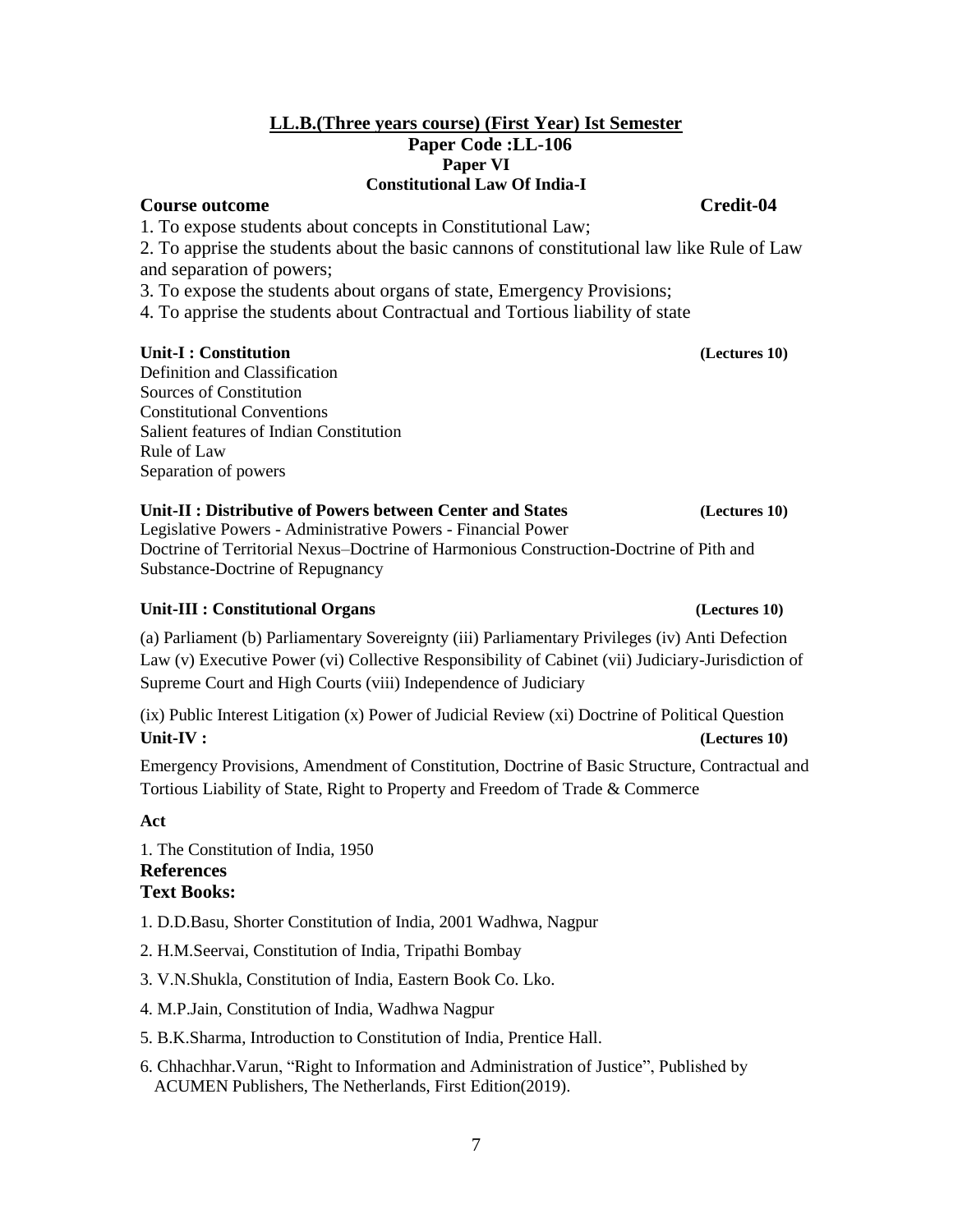# **LL.B.(Three years course) (First Year) Ist Semester**

**Paper Code : LL-107 Paper VII Soft Skill-II (Yoga/NCC)**

**As per University Guideline**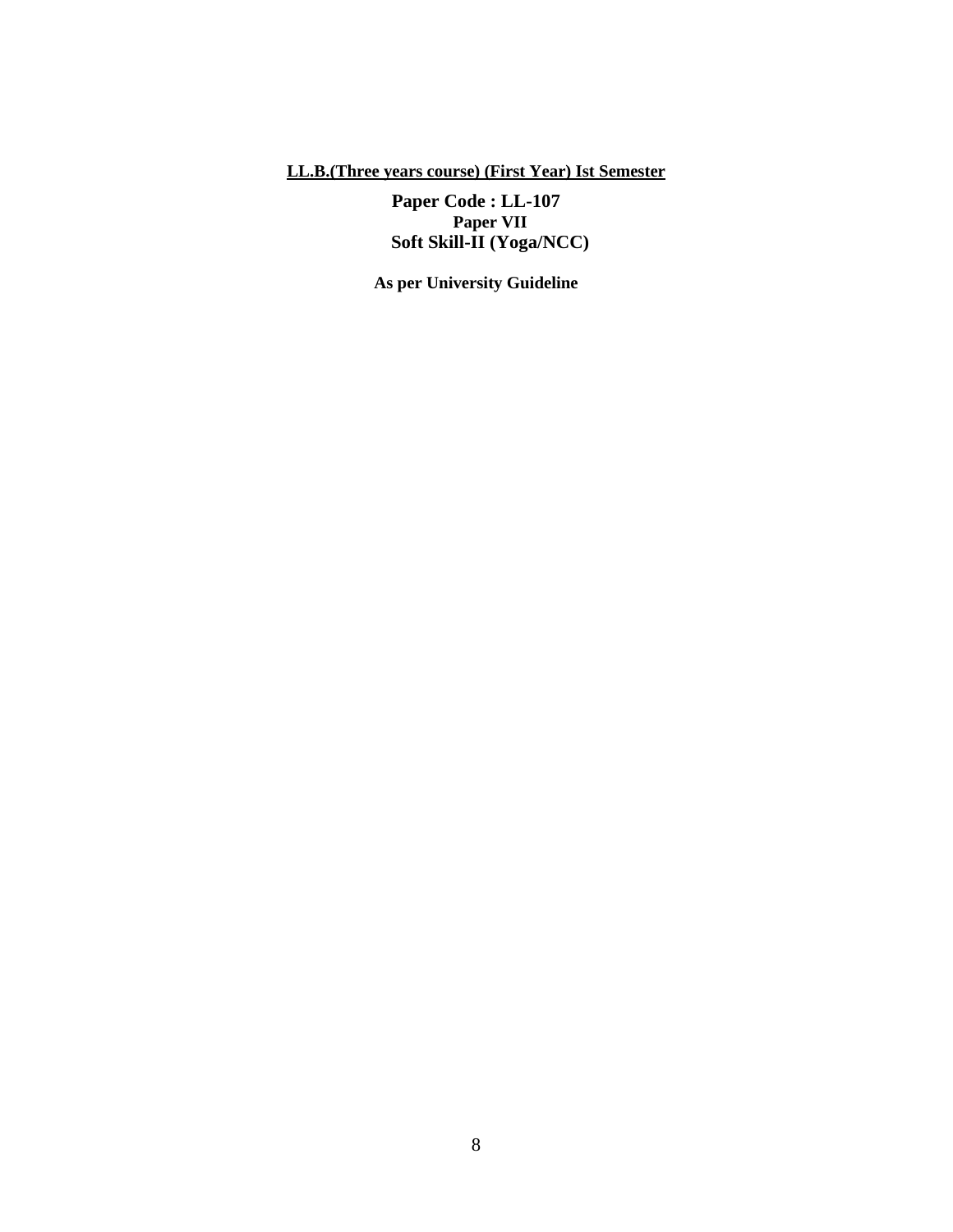# **LL.B.(Three years course) (First Year) IIst Semester Paper Code : LL-201 Law of Tort**

# **Course Outcome Credit-04**

- 1. To develop the understanding of Tort and civil wrong;
- 2. To expose the students about the basic principles of law of tort;

3. To apprise the students about wrong and remedies for the same.

**Unit-I: Introduction in Tort General Condition of Liability in Tort (Lectures 10)** Nature & Definition of Tort, Development of Tort, Tort distinguished from Contract, Crime and Breach of Trust, Cyber tort, ibi jus ubiremedium, Mental Element in Tort, Motive, Intention, Malice and its Kinds.

# **Unit-II: Justification, Remedies and Damages in Torts (Lectures 10)**

Volenti non fit injuria, Act of God, Inevitable accidents, Plaintiff's default, Private defence, Judicial and Quasi-Judicial Act, Parental and Quasi-Parental authority, Acts causing slight harm, Personal Capacity,Whocannot sue, Who cannot be sued, General Remedies in Tort, Damages and its kinds Remoteness of Damage, Joint Tortfeasers.

# **Unit-III:Tort Relating to Person& Property (Lectures 10)**

Tort Relating to Person Assault, Battery, False Imprisonment and abuses, Legal Proceedings, Malicious Precaution, Tort relating to Property Trespass, Nuisance, Trespass to Land and Goods Defamation, Detinue, Conversion Tort to incorporal personal property-Copy right, Trade mark, Trade name and Patent right Negligence, Res ipsa loquitor, Contributory negligence, Strict Liability or liability without fault.

# **Unit-IV: Consumer Protection Act, 2019 (Lectures 10)**

# Enforcement of Consumer Rights, 2019: Consumer Forum under Consumer Protection Act-Jurisdiction, Powers and functions, Remedies, Appeal, Administrative Remedies, Consumer Protection Councils, E\_Commerce.

# **References**

# **Text Books:**

- 1. Salmond &Heuston-On the Law of Torts (2000), Universal, Delhi
- 2. D.D.Basu, The Law of Torts (1982) Kamal, Calcutta.
- 3. Winfield &Jolowiz on Tort (1999) Sweet and Maxwell, London
- 4. Ratan Lal & Dhiraj Law-The Law of Torts (1997) Universal, Delhi
- 5. R.K.Bangia, Law of Torts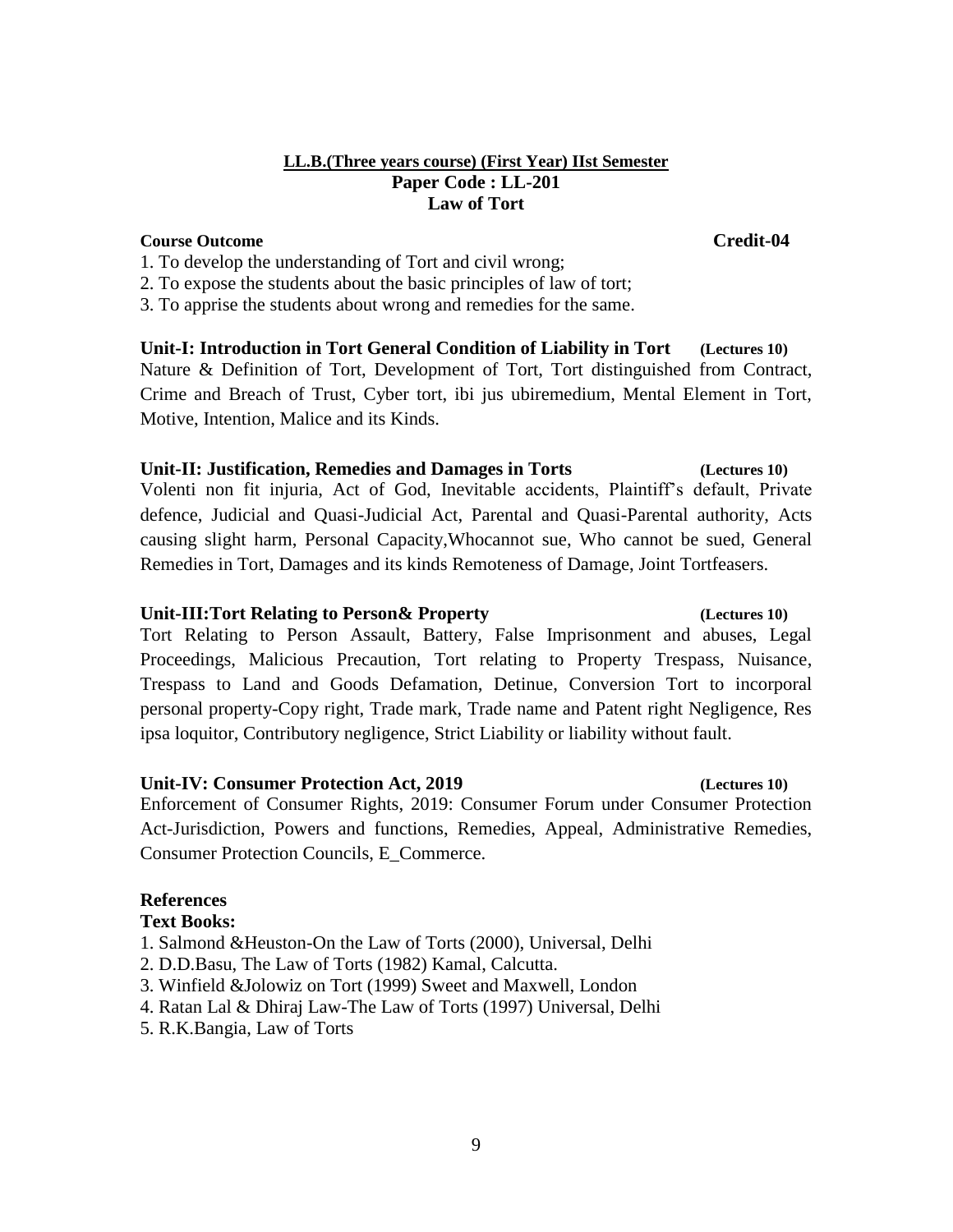# **LL.B.(Three years course) (First Year) IIst Semester Paper Code : LL-202 Paper II Law of Contract II : Specific Contract**

# **Course outcome Credit-04**

- 1. To expose students about the idea of applied contract;
- 2. To apprise the students about the contract of indemnity & Guarantee;
- 3. To expose the students about bailment, pledge and agency;
- 4. To develop the analytical understanding of Government Contract

# **Unit-I :**

# **Indemnity and Guarantee (Sec.124-147) (Lectures 10)**

Indemnity & Guarantee-the Concept, Definition, Methods

Commencement of liability of the indemnifier

Nature of indemnity clauses

Distinction between indemnity and Guarantee

Right/Duties of Indemnifier, Indemnified and Surety

Discharge of Surety's liability

Kinds of Guarantee **Unit-II : (Lectures 10)**

# **Bailment and Pledge (Sec. 148-171 and Sec.172-181)**

a. Meaning and Distinction

b. Rights and Duties of Bailor/Bailee, Pawnor/Pawnee

c. Lien

d. Termination of Bailment

Commercial utility of pledge transactions **Unit-III : Agency (Sec.182 to 238) (Lectures 10)**

Definitions of Agent and Principal

Essentials of relationship of agency

Creation of agency : by agreement, ratification and law

Relation of principal/agent, subagent and substituted agent

### Termination of agency **Unit IV : Government Contract (Lectures 10)**

Constitutional provisions, procedural requirement-kinds of Govt. Contracts performance of such contracts, Settlement of disputes and remedies.

## **References Text Books:**

Same as Semester I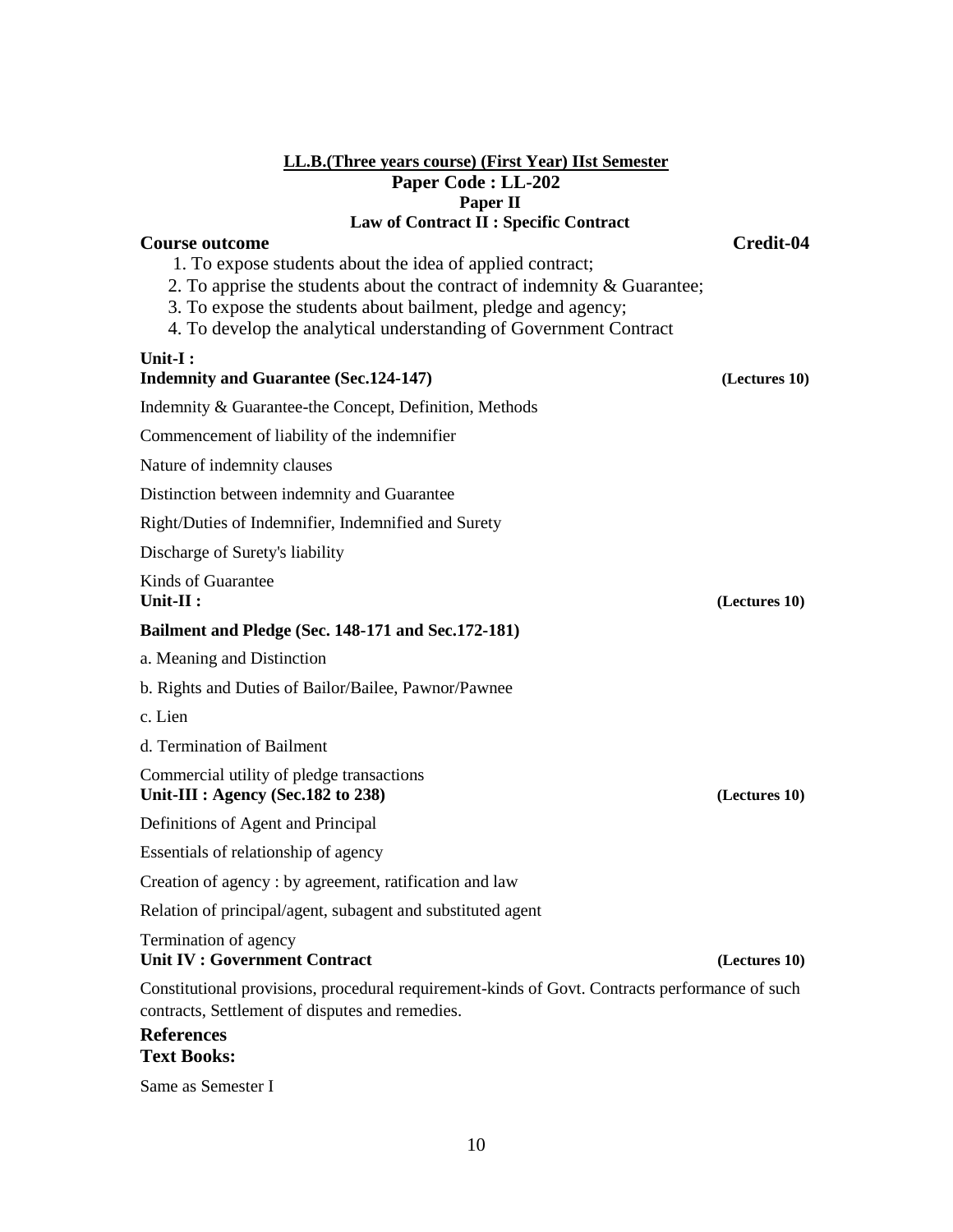### **LL.B.(Three years course) (First Year) IIst Semester Paper Code : LL-203 Paper III PUBLIC INTERNATIONAL LAW II**

# **Course Outcomes Credit-04**

- The paper focuses on international organisations, their developments and their functioning.
- The paper enables students to develop the understanding and applications of United Nations charter and other international instruments.
- The papers develops understanding towards dispute settlement and law of war and law of Peace under International law.

## **Unit I International Organizations (Lectures 10)**

- i. International Organization: Historical Development , Kinds , Approaches , Legal Personality, Capacity to enter into international treaties .
- ii. Relevancy of Perpetual Peace Models in the development of International Organizations.
- iii. Comparative Study of Covenant of League of Nations and UN Charter.

# **Unit II United Nations Charter**

## **(Lectures 10)**

- i. Establishment of UN Charter.
- ii. Preamble of UN Charter.
- iii. Purposes and Principles of UN Charter
- iv. Membership: Admission , Suspension and Expulsion , With drawl from UN Charter .
- v. Functions and powers of General Assembly , Security Council , Economic and Social Council , Trusteeship Council , Secretariat .
- vi. Amendments to UN Charter (Art 108 and 109 of UN Charter ) .

# Unit III Dispute Settlement **(Lectures 10)** (Lectures 10)

- i. Pacific Settlement of Disputes : Negotiation , Arbitration , Conciliation , Mediation , Good offices, Chapter VI of UN Charter , Judicial Settlements of Disputes by International Courts and Tribunals: Difference between Dispute and Situation , Difference between Permanent Court of International Justice and International Court of Justice, International Court of Justice: Composition , Jurisdiction and Basic Principles .
- ii. Sanctions under Chapter VII of UN Charter.
- iii. Collective Security under UN Charter.

## Unit IV Law of War (Lectures 10)

- i. Historical Development of Laws of War .
- ii. Basic Principles of Laws of War / International Humanitarian Law .
- iii. An Introduction to the Four Geneva Conventions of 1949.
- iv. Nuremberg , Tokyo Trials and Genocide Convention.
- v. International Criminal Court .

### **Books :**

- 1. Principles of The Institutional Law of International Organizations , C.F. Amerasinghe , Cambridge University Press , 2005.
- 2. The Law of International Organizations by Nigel White , Juris publications , 2005.
- 3. Law of International institutions by David Bowett , Sweet Maxwell Publications , 2011.
- 4. The Law of The United Nations by Hans Kelsen , Stevens and Sons Limited , 1951 .
- 5. Textbook on Public International Law, Dr. Rakesh.Kr. Singh , Universal Publications
- 6. International Court of Justice , Robert Kolb , Hart Publications .
- 7. An introduction to Law of United Nations , Robert Kolb , Hart Publications , 2009.
- 8. International Criminal Law, A Cassesse, Oxford Publications, 2008.
- 9. International Dispute Settlement , J .G. Merrills , Cambridge university Press , 2011.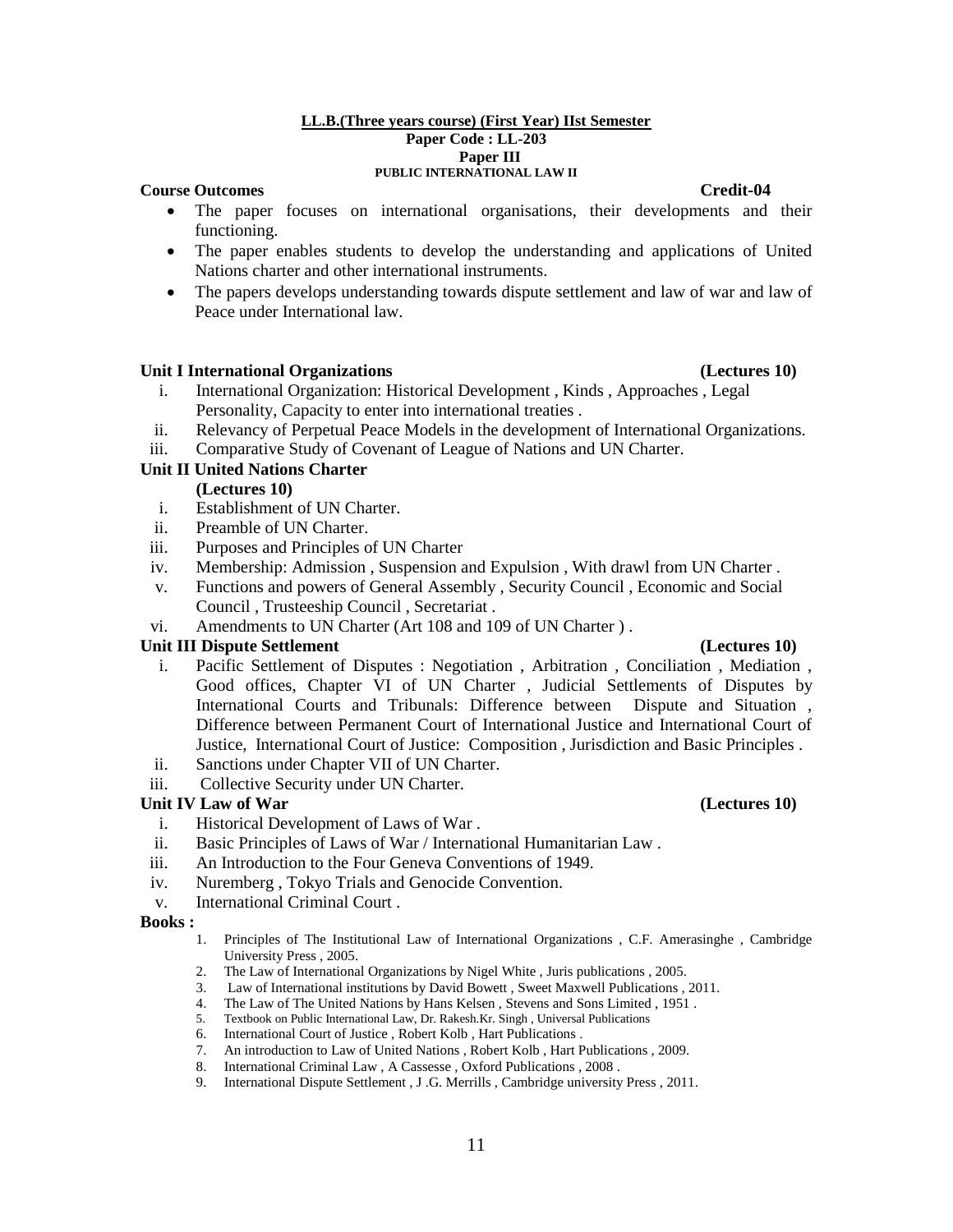# **LL.B.(Three years course) (First Year) IIst Semester Paper Code : LL-204 Paper IV Family Law-II**

**Course outcome Credit-04** 1. To expose students about Joint Hindu Family its characteristic and importance, joint

family property and separate Property, Succession and Partition; 2. To apprise the students about the Hiba and Will, Pre-emption under Muslim law;

3. To expose the students about succession about family property under codified and uncodified law.

# **Hindu Law**

# **Unit-I : Joint Hindu Family (Lectures 10)**

Origin, Nature of Joint Family and Coparcenary, Characteristic features of Coparcenary, Distinction between Coparcenary and Joint Family, Classification of Property : Joint Family Property and Separate Property, Karta : Power and function

# **Unit-II : Partition and Succession (Lectures 10)**

Partition : Definition, Persons entitled to demand Partition, Reopening and Reunion Hindu Succession Act, 1956 : Features, Devolution of interest in Coparcenary Property (Sec.6 & 8), List of heirs in Class-I & II of the Schedule, Hindu Women's Right to Property, Succession Rules of females property, Disqualification of heirs

# **Muslim Law**

# **Unit III : Hiba & Will (Lectures 10)**

Hiba : Definition, Essentials, Kinds and Formalities for a Valid Hiba, Revocation of Hiba.

Will : Definition, Essentials and Kinds of a Valid Will, Abatement of Legacies, Revocation of Will.

# **Unit-IV : Pre-emption and Inheritance (Lectures 10)**

Pre-emption : Definition, Classification & Formalities Inheritance under Sunni Law, Doctrine of Aul and Radd

# **Act :**

1. Hindu Succession Act, 1956

# **References**

# **Text Books:**

- 1. Mulla -Hindu Law, (18th Ed. 2002) Butterworth Publication
- 3. Paras Diwan, Hindu Law, Allahabad Law Agency
- 4. Dr.Rakesh Kr. Singh, Hindu Law, Universal Law Publishers, Allahabad
- 5. Dr.Rakesh Kr. Singh, Textbook on Muslim Law, 3rd Edi.2017, LexisNexis
- 6. Kusum & P.P.Sexena, Lecture on Hindu Law, Butterworthe Publication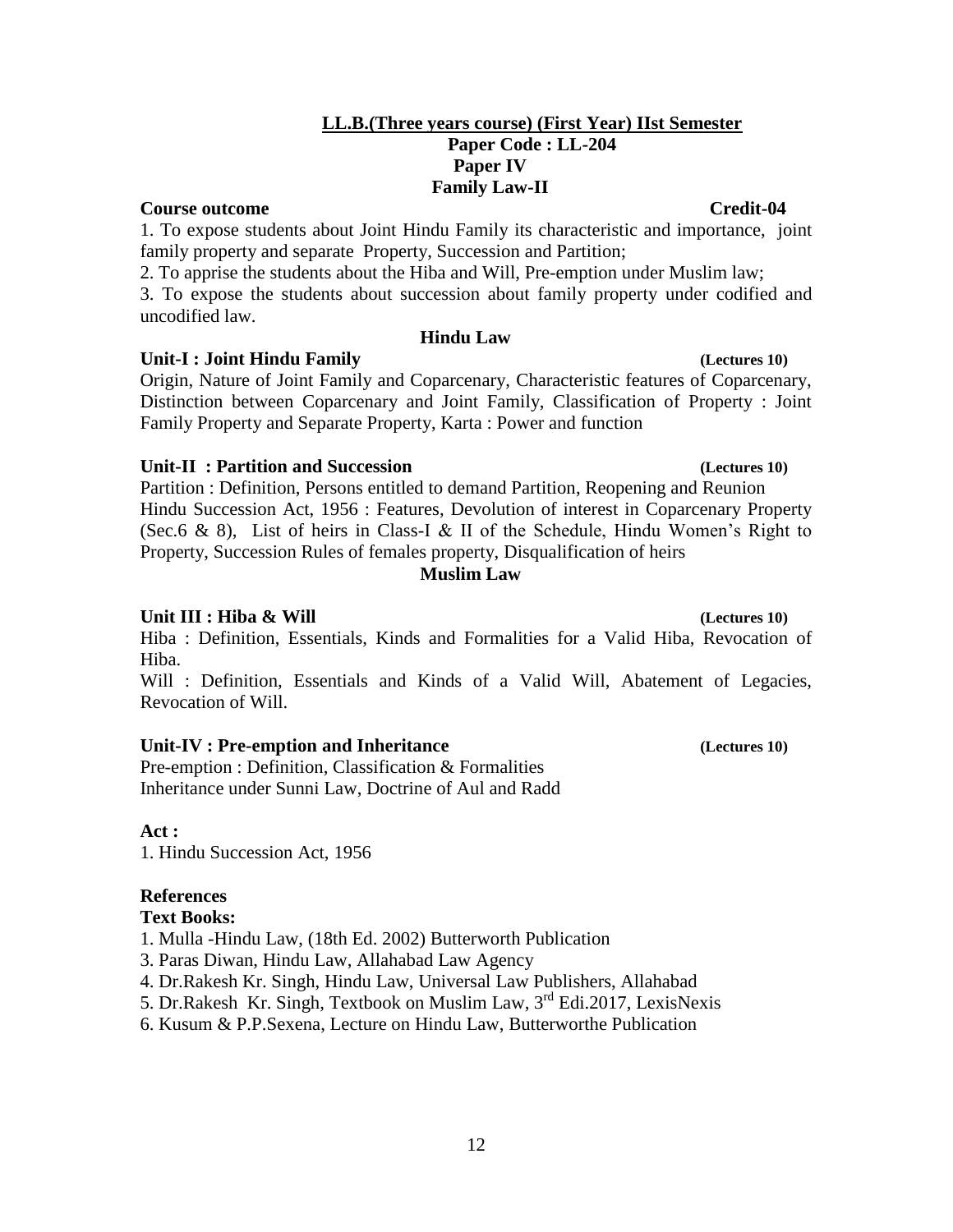# **LL.B.(Three years course) (First Year) IIst Semester Paper Code : LL-205 Paper V Law of Crimes-II**

# **Course outcome Credit-04**

- 1. To expose students about specific crimes;
- 2. To apprise the students about the crime against Body and Property;
- 3. To expose the students about crimes like murder, theft, criminal misappropriation etc

# **Unit I : Offences affecting the Human Body (Lectures 10)**

Offences affecting life, causing of miscarriage or injuries to unborn children Offences of hurt, Section 326-A, 326-B, wrongful restraint and wrongful confinement Offences of Criminal Force and Assault, offences of kidnapping and abduction, Section 370, 370-A

# Unit II : Offences against women *(Lectures 10)*

Obscene acts and songs Outraging the modesty of women, Section 354-A to D. Rape Cruelty by husband or relatives of husband Offences relating to marriage

# **Unit III : Offences against Property (Lectures 10)**

Theft, Extortion, Robbery and Dacoity Criminal misappropriation and Criminal breach of trust Cheating Mischief Criminal trespass

# **Unit IV : Defamation and offences relating to (Lectures 10)**

**documents and property marks** Defamation Forgery Counterfeiting Criminal intimidation, sedition, disturbing religious feelings, enmity between classes of people

# **References**

**Text Books:**  Same as Semester I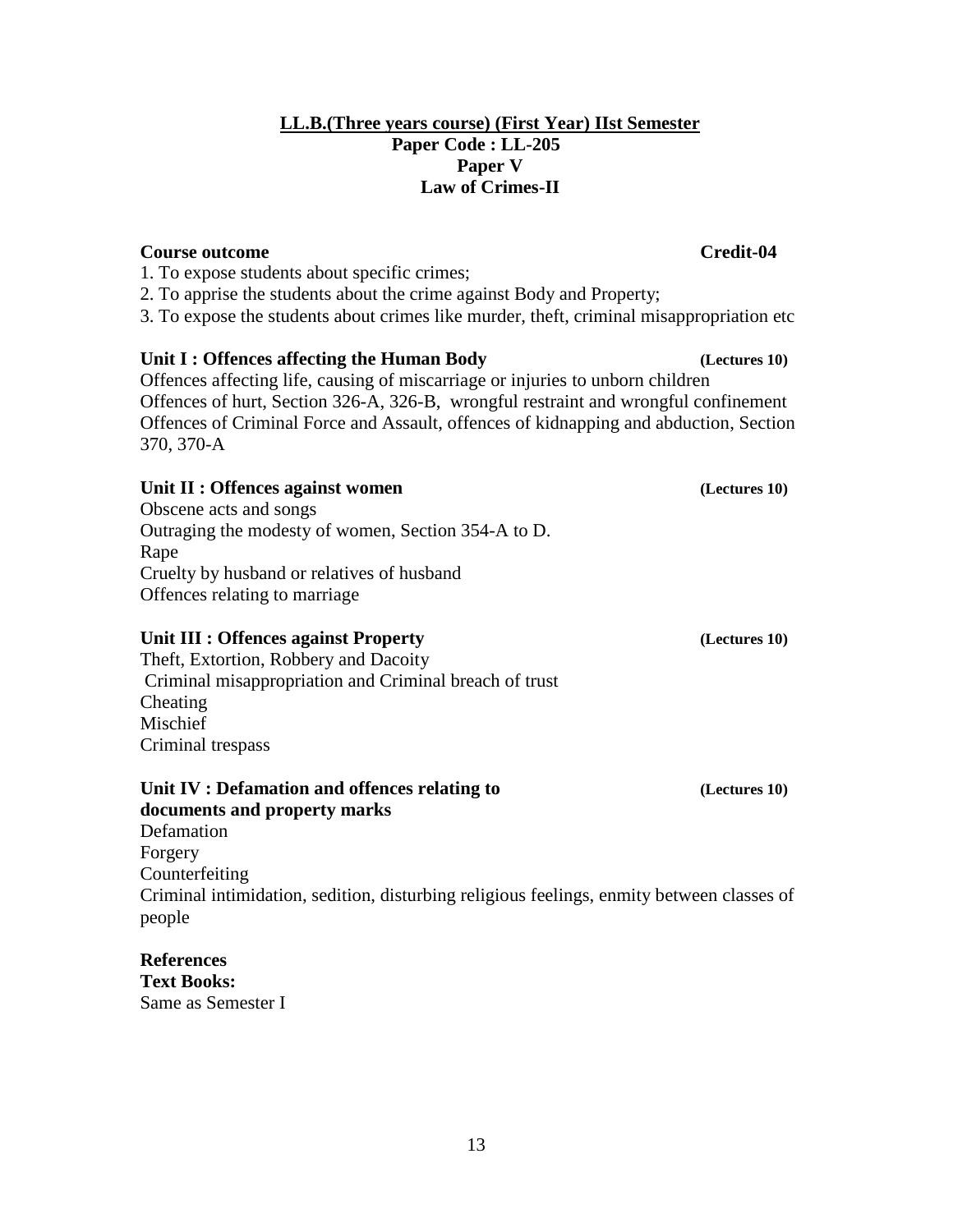# **LL.B.(Three years course) (First Year) IIst Semester Paper Code : LL-206 Paper VI Constitutional Law of India-II**

# **Course outcome Credit-04**

- 1. To expose students about concepts and idea of Fundamental Rights;
- 2. To apprise the students about the remedies in Constitution, writs;
- 3. To expose the students about Directive Principles of State Policy.

# **Unit –I : Fundamental Rights (Lectures 10)**

Definition of State for enforcement of fundamental rights-Justiciability of fundamental rights-Doctrine of eclipse, severability, waiver, distinction between pre-constitutional law and post-constitutional law

Right to Equality : Doctrine of Reasonable classification and the principle of absence of arbitrariness

Fundamental Freedom : Freedom of speech and expression, Freedom of Association, Freedom of Movement, Freedom of Reside and Settle, Freedom of Trade, Business and Profession-expansion by judicial interpretation-reasonable restrictions.

# **Unit II : Fundamental rights (Lectures 10)**

Right to life and personal liberty-scope and content (expensive interpretation) Preventive detention under the Constitution-Policy and safeguards-Judicial review Right against exploitation-forced labour and child employment Freedom of religion Educational and cultural rights

# **Unit III : Right to Constitutional Remedies :**  $\qquad \qquad$  **(Lectures 10)**

Right to Constitutional Remedies-Judicial Review-

Writs : Hebeas Corpus, Mandamus, Certiorari, Prohibition and Quo-warranto-Art.32 and 226

# **Unit IV : Directive Principle (Lectures 10)**

Fundamental Duties and Social Justice

Directive Principle of State Policy-Nature and justiciability of the Directive Principles-Inter-relationship between Fundamental Rights and Directive Principles-Fundamental Duties

Social justice under the Indian Constitution-Compensatory discrimination for backward classes-Mandal Commission's case and other cases-Protective discrimination doctrine.

# **References**

**Text Books:**  Same as Semester I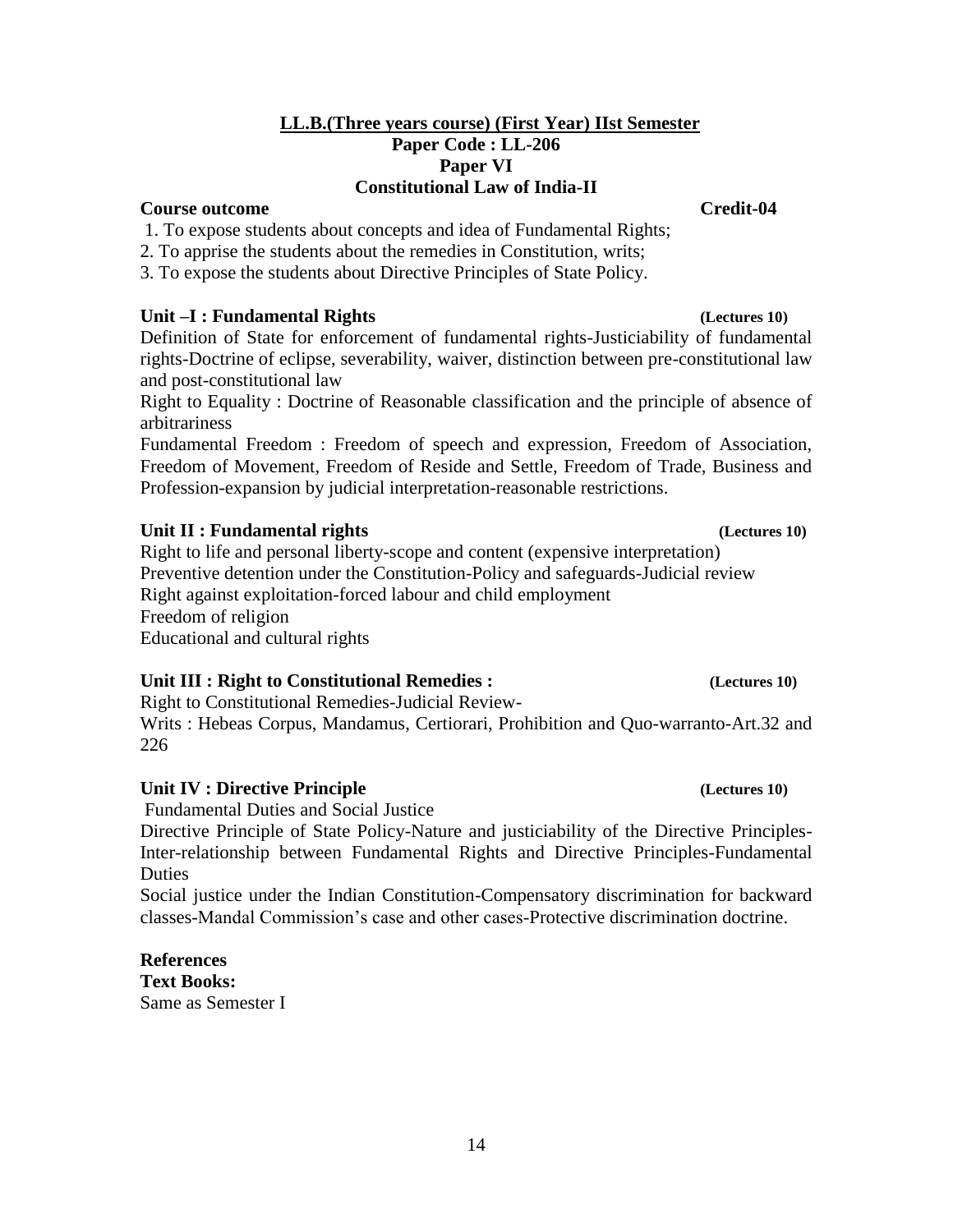# **LL.B.(Three years course) (First Year) IIst Semester**

# **Paper Code : LL-207 Paper VII Soft Skill-II (Computer Course)**

# **Course Outcome : Credit-04**

1. To expose students to the fundamental of computer

2. To expose students to basics of Desktop publishing software.

Computer Basics: Introduction, Characteristics of a Computer, History of Computers, Generations of Computer, Classification of Computers, Applications of Computer, Basic Components of PC, Computer Architecture, Hardware and Software: Introduction, Computer Memory, Secondary Memory, Computer Peripherals, Output Devices, Software and types of software.

**Unit II (Lectures 08)** Basics of Operating System: Introduction, Functions of an Operating System, Different types of Operating System, Services of Operating System, Introduction to Windows, LINUX, UNIX, DOS and Android Operating Systems, Installation of Operating System.

Number Systems: Introduction, Classification of Number System, Types of Number System, Conversions from One Base to Another, Binary Arithmetic.

# **Unit IV (Lectures 08)**

MS Word: Introduction, Interface, Customizing the Word Application, Document Views, Basic Formatting, Advanced Formatting, Navigating through a Word Document, Performing a Mail Merge, A Quick Look at Macros. MS Excel: Introduction, Workbook, Worksheet, Formatting in Excel, Advanced formats in Excel, Working with formulas. MS Power Point: Introduction, Creating a Presentation, Basic Formatting in PowerPoint, Advanced Formatting, Using Templates, Inserting charts, Inserting tables.

# **Unit v (Lectures 08)**

Basics of Networking: Definition of a Computer Network, Components of a Computer Network, Use of Computer Networks, Classification of Networks: Local area networks, Metropolitan area networks, Wide area networks, Wireless networks; Various network topologies.

# **References**

# **Text Books:**

1. Fundamentals of Computer by E Balagurusamy,Tata McGraw Hill Education Pvt. Ltd, New Delhi.

2. Fundamentals of Computer by V Rajaraman; Prentice Hall of India Pvt. Ltd., New Delhi.

3. Computer Fundamentals by RS Salaria; Khanna Book Publishing Co. (P) Ltd., New Delhi.

4. Computers Today by SK Basandara, Galgotia publication Pvt ltd. Daryaganj, New Delhi

# **Unit III (Lectures 08)**

# **Unit 1** *Construction 1**Construction 1**Construction 1**Construction 1**Construction 1**Construction 1**Construction 1**Construction 1**Construction 1**Construction 1**Construction 1**Construction 1**Constru*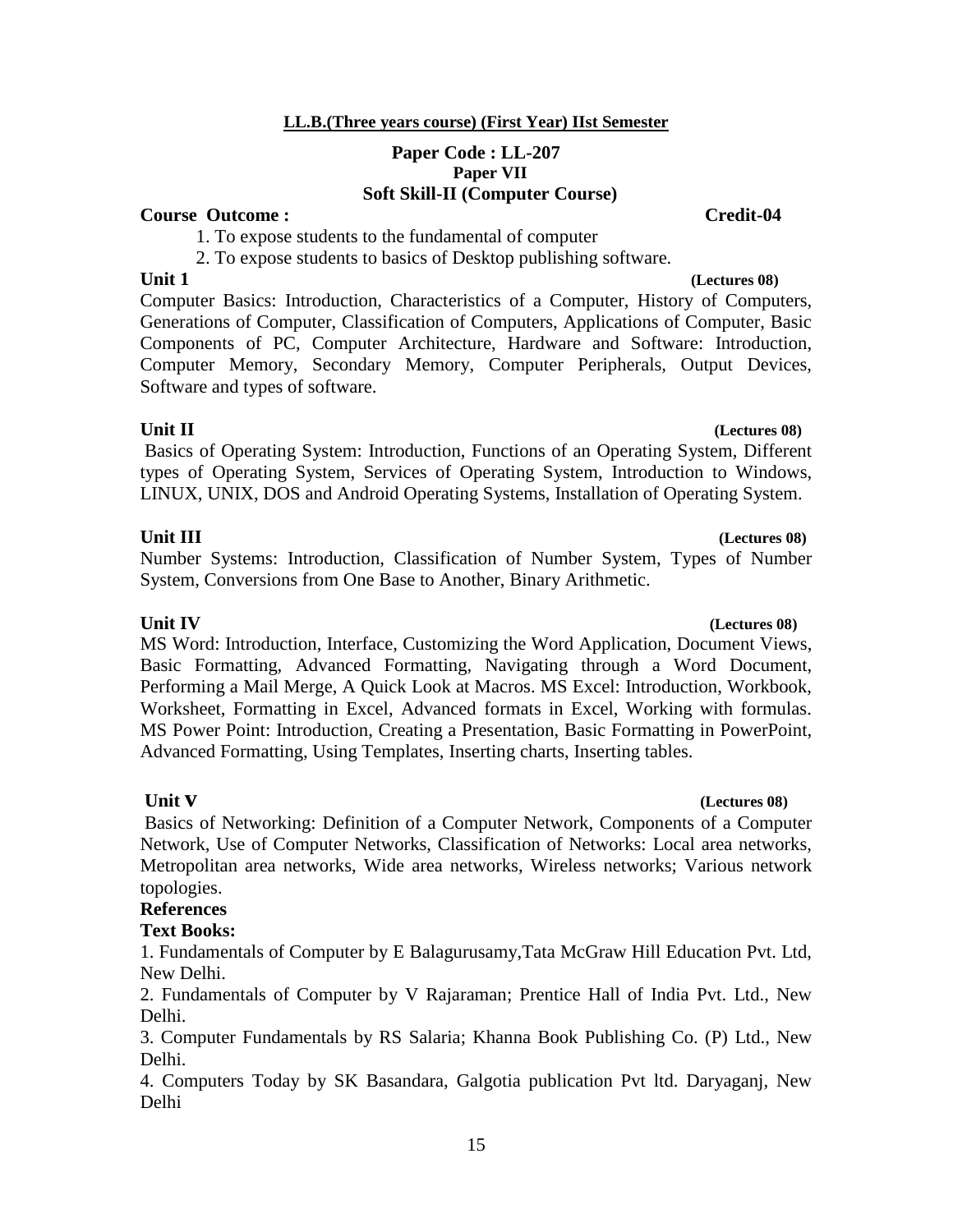# **LL.B.(Three years course) (Second Year) IIIrd Semester Paper Code : 301 Paper I Commercial Law**

## **(Partnership, Sale of Goods Act)**

# **Course outcome Credit-04**

1. To expose students about concepts and idea of commercial transactions;

2. To apprise the students about sale of goods and partnership;

3. To expose the students about remedies for breach and regulation of partnership.

## **Unit-I : Indian Partnership Act (Lectures 10)**

History, Nature and Definition & Kinds of Partnership, Test of Determining, Distinction form Company and Joint Family Business, Co-ownership (Sec.4 to 8) General and Specific Duties of Partner, Rights of Partner to Each other (Sec.9 to 17), Partners to be agent of the Firm : Implied authority, Emergency Power Effect of Admission & Notice, Liabilities : Joint & Several, Liability for wrongful acts & Misapplication of Money

## **Unit-II : (Lectures 10)**

Incoming & Outgoing Partners (Sec31 to 38), Dissolution of Firm (Sec.39 to 55), Registration of Firm (Sec.56 to 71)

# **Unit-III : Sales of Goods (Lectures 10)**

Definition, Conditions and Performance, Formation of Contract (Sec.4 to 17), Effect of Contract (Sec.18 to 31)

**Unit IV : (Lectures 10) (** Sale of Goods : Right of Parties and Remedies, Performance of Contract (Sec.31 to 44), Rights of Unpaid Seller (Sec.45 to 54), Suits for Breach of Contract (Sec.55 to 61)

# **Acts**

1. Indian Partnership Act, 1932 2. The Sale of Goods Act, 1930

# **References**

# **Text Books:**

- 1. Avtar Singh, Partnership & Sales of Goods Act, Eastern Book Co.
- 2. Mulla, Partnership & Sales of Goods Act, Tripathi
- 3. Dr.R.K.Bangia, Partnership Act
- 4. H.P.Gupta, Partnership Act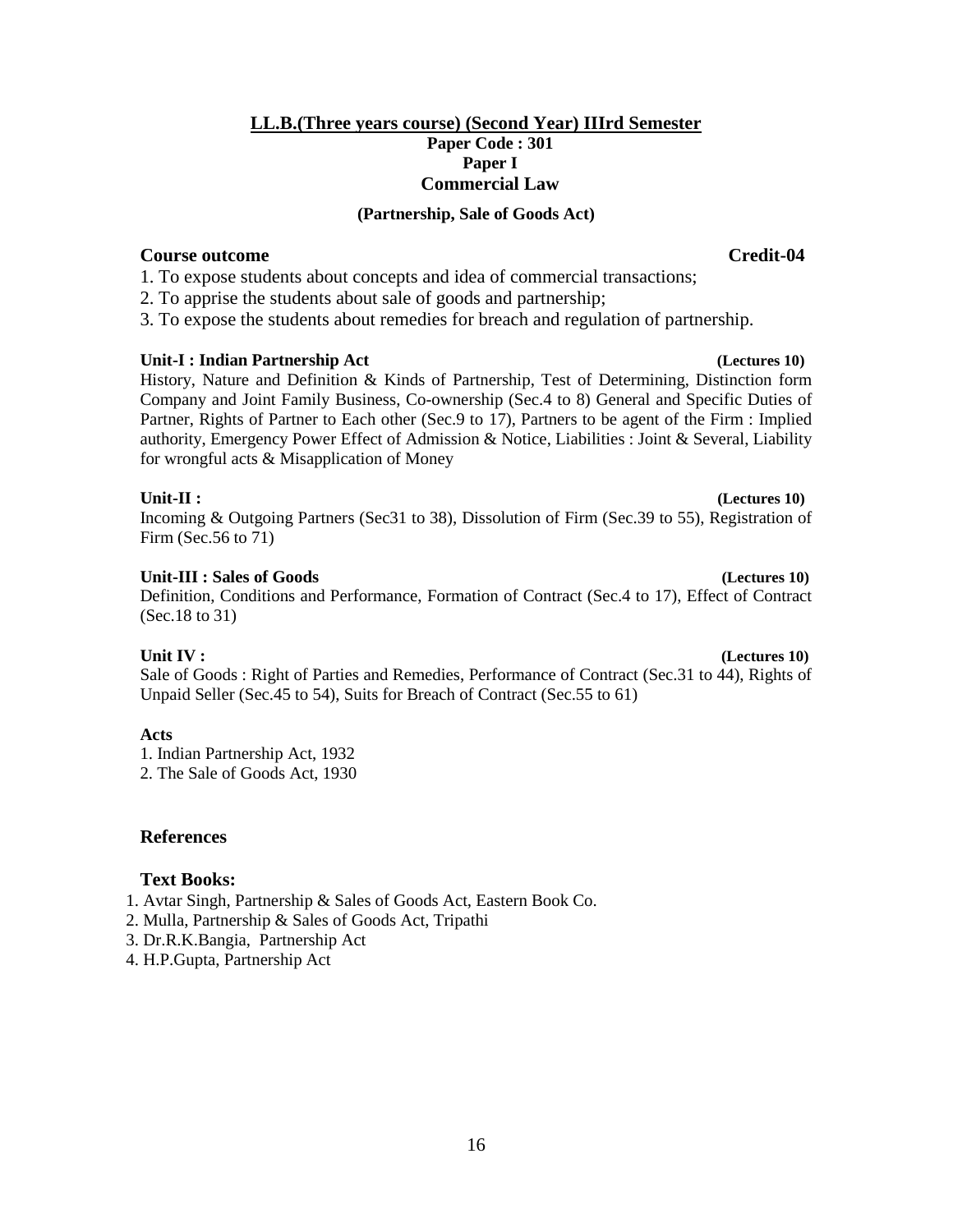# **LL.B.(Three years course) (Second Year) IIIrd Semester Paper Code : 302 Paper II**

# **Labour Law I**

**Labour Laws-I (Law relating to Labour Management Relation in India) Course outcome Credit-04** 1. To expose students about concepts and idea of Labour Law; 2. To apprise the students about labour legislation and labour jurisprudence including Industrial disputes & its resolution; 3. To expose the students about Labour Code, central rules remedy and management of workers **UNIT-I (Lectures 10)** Industrial Relation, Industrial Jurisprudence, Labour welfare, Labour Problem, Labour Policy in India, ILO, Trade Unionism and Collective Bargaining-Process its Merit & Demerit. Definitions Bi-partite forums Trade Unions (Sections 5-27) **UNIT-II (Lectures 10)** Standing Orders (Sections 28-39) Notice of Changes (Sections 40-41) Voluntary Reference of Disputes to Arbitration (Section 42) Mechanism for Resolution of Industrial Disputes (Sections 43-61) Strike, Lock-outs, Lay-off, Retrenchment and Closure (Sections 62-82) **UNIT-III (Lectures 10)** Offences and Penalties (Sections 85-89) Definitions and Minimum Wages (Sections 2-14) Payment of Wages (Sections 15-25) Payment of Bonus (Sections 26-41) **UNIT-IV** (Lectures **10)** Payment of Dues, Claims and Audit (Sections 43-50) Inspector-cum-Facilitator (Section 51) Offences and Penalties (Sections 52-56) Bar of Suits, Contracting Out, Exemption of Employer from liabilities from certain cases  $(57,60,63-65)$ Bare Codes: The Code on Wages, 2019. The Industrial Relation Code, 2020 **References Text Books:**  1. John Bowers & Simon Honey Ball, Text Book on Labour Law (1996) Blackstone, London 2. K. M. Pillai: Labour and Industrial Laws 3. V. G. Goswami: Labour and Industrial Laws, 1999 4. Dr. S.K. Puri: Labour and Industrial Laws (New Ed.) 5. D. D. Seth: Commentaries on Industrial Disputes Act 6. H. L. Kumar: Labour Laws 7. S. C. Srivastava: Labour Laws 8. S. N. Mishra: Labour and Industrial laws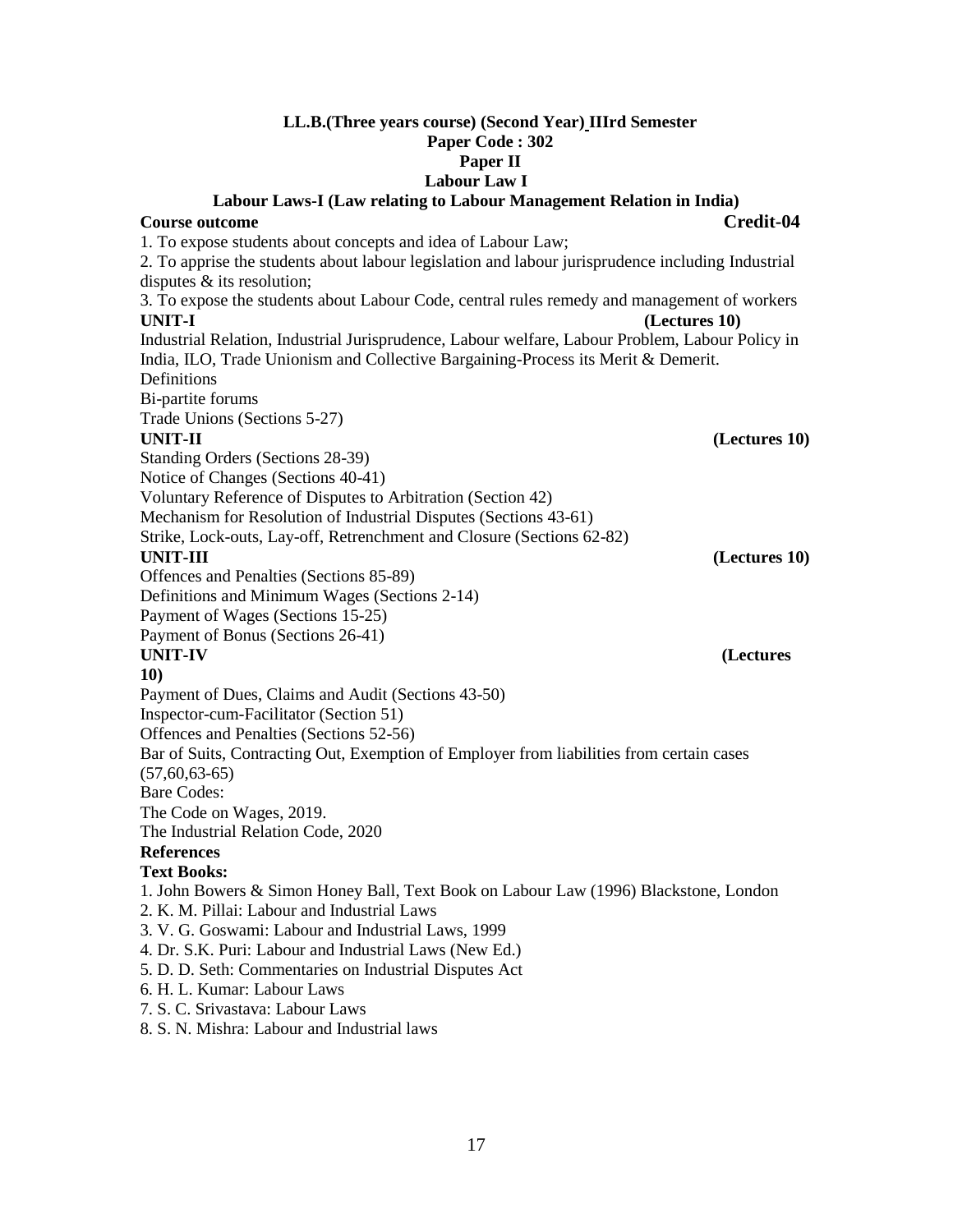## **LL.B.(Three years course) (Second Year) IIIrd Semester Paper Code : 303 Paper III Company Law**

# **Course Outcome Credit-04 Credit-04**

- 1. To expose students about concepts and idea of Corporate Personality;
- 2. To apprise the students about the Formation of Company and Corporate Documents;
- 3. To expose the students about corporate finance and corporate management.
- 4. To expose the students about corporate death & Tribunls.

# **UNIT I : CORPORATE JURISPRUDENCE, INCORPORATION & DOCUMENTS (Lectures 10)**

- i. Theory of Corporate Personality, Meaning & Nature of Corporation. Uses and abuses of the corporate form: lifting the corporate veil.
- ii. Kinds of Company: Conversion, Incorporation of Company: Promotion of the Company.
- iii. Memorandum of Association, Doctrine of Ultra Vires.
- iv. Article of Association, Doctrine of Constructive Notice and Indoor Management,
- v. Prospectus:Contents & Kinds; Liabilities for misstatement in Prospectus.

### **UNIT II : CORPORATE FINANCE & DEBT MANAGEMENT** (Lectures 10)

- i. Share: Nature, Issue, Types, Allotment, Underwriting, Share Capital, Reduction of share capital, Transfer and Transmission of securities.
- ii. Dividend: Declaration of Dividend, Management of Unpaid Dividend; Unpaid Dividend, Account, Investor Education and Protection Fund, Punishment for failure to distribute dividends.
- iii. Borrowing powers and effect of unauthorized borrowing
- iv. Debenture: Kinds, Debentures Holders, Debenture Trustees, Public Deposits Hybrid Instruments: Fully Convertible Debentures, Partially Convertible Debenture.
- v. Charges and Mortgages, Registration of Charges Inter-corporate Investment

## **UNIT III: CORPORATE MANAGEMENT AND ADMINITRATION (Lectures 10)**

## i. Meeting : Kinds and Procedure, Voting Rights and Kinds, Resolutions

- ii. Directors: Appointment and Qualifications of Directors, Kinds. Removal, Director Identification Number and Obligation. Powers and Duties. Meetings of Board and its Powers.
- iii. Majority Rule, Protection of Minority
- iv. Oppression and Mismanagement, Class Action & Derivative Action
- v. Corporate Governance, Corporate Social Responsibility

### **UNIT IV:CORPORATE DEATH& NCLT, NCLAT (Lectures 10)**

- i. Meeting Winding Up: Winding up by the Tribunal and winding up by Insolvency Board, Circumstances of Winding Up
- ii. Power & Jurisdiction of the Tribunal, Power and Duties of Company Liquidator, Liability of officers, Penalty for fraud by officers etc.
- iii. Official Liquidators; Appointment, Power and Functions, Procedure, Order of Dissolution of Company
- iv. NCLT, NCLAT: Definition, Constitution, Powers & Functions.
- v. Special Courts:Definition, Constitution, Powers & Functions.

### **Acts**:

- 1. The Companies Act
- 2. The Companies Rules
- 3. The Indian Contract Act, 1872
- 4. Securities Contract Regulation Act, 1956
- 5. SEBI (Issue of Capital & Disclosure Requirements) Regulations 2009

# **References**

# **Text Books:**

- 1. L.C.B. Gower, Principles of Modern Company Law, Sweet & Maxwell, London
- 2. A Ramaiya, Guide to Companies Act, Lexis Nexis Palmer, Palmer's Company Law, 1987 Stevens, London.
- 3. Dr A.K. Majumdar&Dr G.K. Kapoor, Taxmann's Company Law and Practice, Taxmann.
- 4. Robert R. Penington, Company Law, Oxford University Press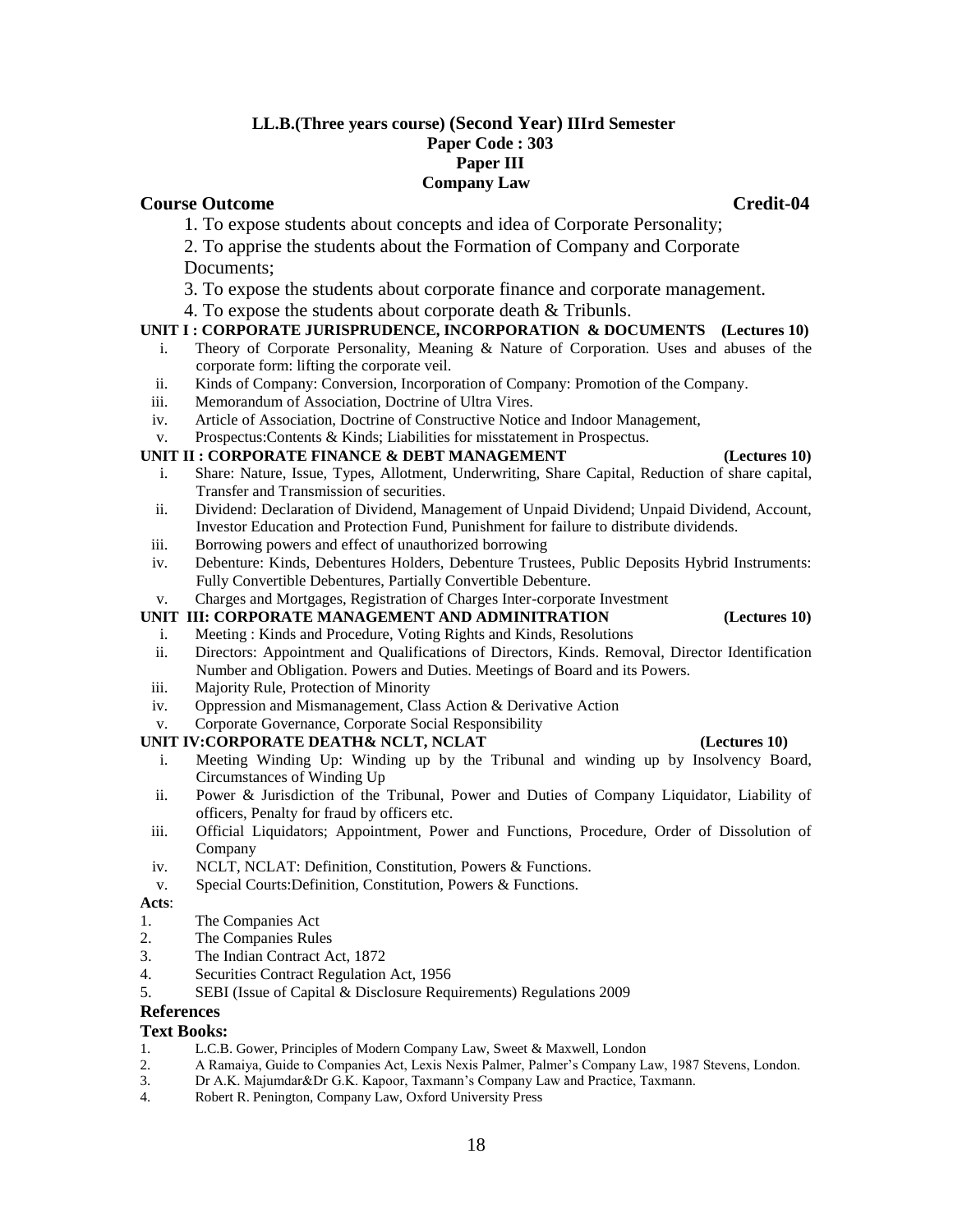# **LL.B.(Three years course) (Second Year) IIIrd Semester Paper Code :304 Paper IV**

# **Code of Civil Procedure & Law of Limitation I**

# **Course outcome Credit-04**

1. Develop fundamental understanding of the Civil Procedure Code.

- 2. Develop expertise in the institution/preparation and presentation of civil suits.
- 3. Develop expertise in finding and asking the civil remedy from the Court.
- 4. To prepare the legal experts of the civil matters

## **Unit I : Introduction (Lectures 10)**

Definition : Decree, Judgment, Order, Foreign Court, Foreign Judgment, Mens Profits, Affidavit, Suit of a civil nature, Plaint, Written Statement, Legal Representative Important Concepts : Res-sub-judice, Resjudicata, Restrictions, Caveat, Inherent Power, Courts

# Unit II : Initial Steps in a Suit

Jurisdiction and place of suing Institution of suit Pleading : Meaning, Object, General Rules, Amendment of Pleading Plaint and Written statement Parties to a suit Discovery, Inspection and Production of documents Appearance and non-appearance of parties First Hearing

# **Unit III : Interim Orders (Lectures 10)**

**Commission** Arrest before judgment Attachment before judgement Temporary Injunctions Interlocutory Order Receiver Security of costs

# **Unit IV : Suit in Particular case (Lectures 10)**

Suits by or against Government Suits by indigent person Inter-pleader Suit Summary Procedure Suits relating to Pubic Nuisance **Acts** 1. The Civil Procedure Code, 1908 2. The Limitation Act, 1963 **References Text Books:**  1. Mulla, Code of Civil Procedure, Universal, Delhi 2. C.K.Thakkar, Code of Civil Procedure, 2000 Universal Delhi 3. M.P.Tandon, Code of Civil Procedure 4. Anil Nandwani, Code of Civil Procedure 5. C.K.Takwani, Code of Civil Prodecure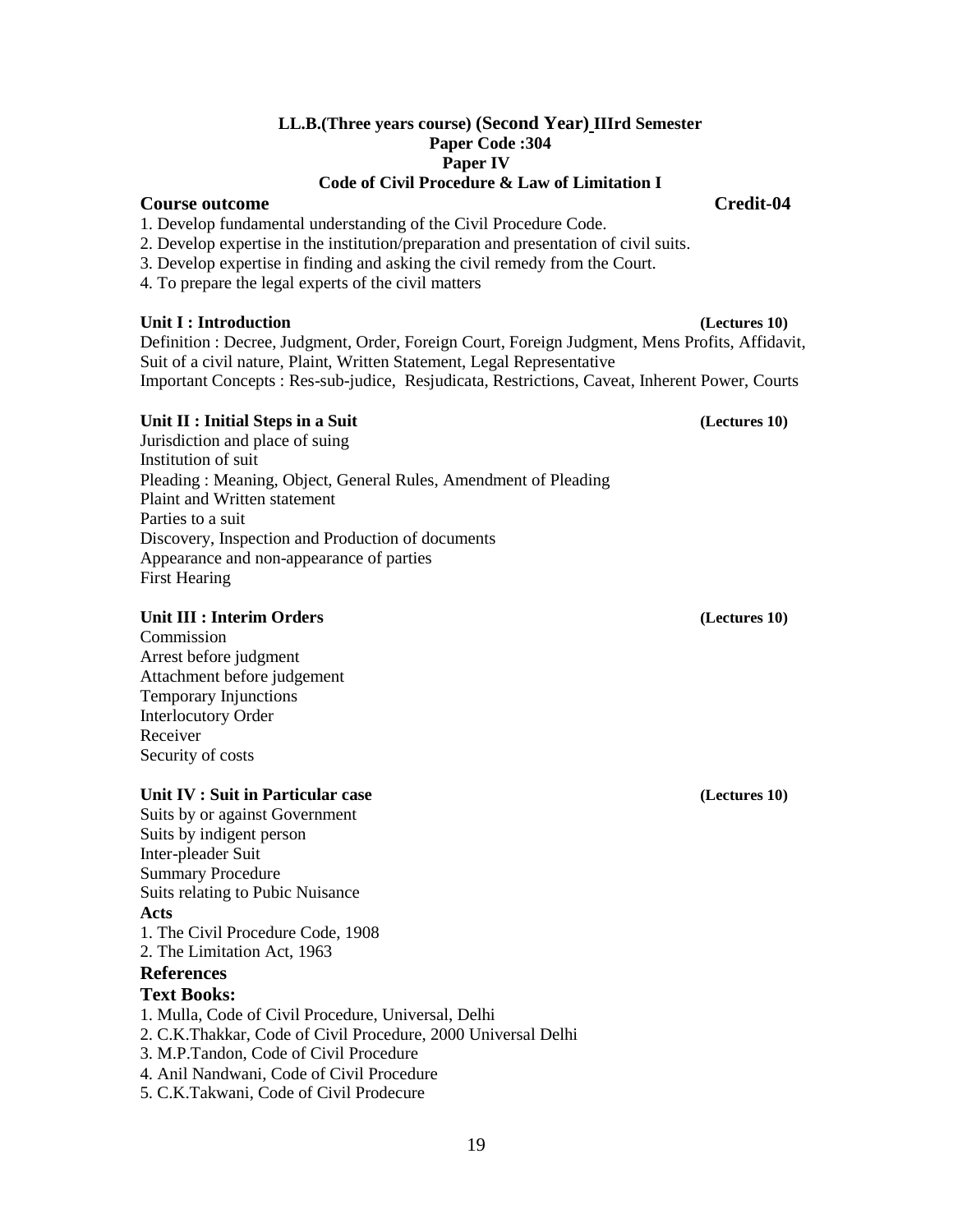# **LL.B.(Three years course) (Second Year) IIIrd Semester**

## **Paper Code :305 Paper V Code of Criminal Procedure-I**

| <b>Course outcome</b>                                                                                                                                                             | Credit-04     |
|-----------------------------------------------------------------------------------------------------------------------------------------------------------------------------------|---------------|
| 1. To develop fundamental understanding of the Criminal Procedure Code.<br>2. To develop expertise in the institution/preparation and presentation of the Criminal<br>Complaints. |               |
| 3. To develop expertise in finding and asking the remedy for the victim from the Court.                                                                                           |               |
| 4. To prepare the legal experts on criminal matters.<br><b>Unit I: Introduction</b><br>Object, Scope and Extent of Cr.P.CDefinition                                               | (Lectures 10) |
| Constitution of criminal courts and their powers                                                                                                                                  |               |
| Unit II : Provision for Investigation<br>Arrest, Search and Seizure                                                                                                               | (Lectures 10) |
| Processes to Compel Appearance                                                                                                                                                    |               |
| <b>Information</b> to Police                                                                                                                                                      |               |
| Power to Investigate                                                                                                                                                              |               |
| Unit III : Proceedings before Magistrate<br>Jurisdiction of Criminal Courts in inquire and arrest                                                                                 | (Lectures 10) |
| Cognizance and initiation of proceeding before Magistrate                                                                                                                         |               |
| Complaints to Magistrate and commencement of proceedings                                                                                                                          |               |
| Unit IV : Public Order and Alimony<br>Security for peace and good behaviour                                                                                                       | (Lectures 10) |
| Maintenance of Public order and Tranquility                                                                                                                                       |               |
| Maintenance of Wife, Children and Parents                                                                                                                                         |               |
| <b>Acts</b><br>The Code of Criminal Procedure, 1973<br><b>References</b>                                                                                                          |               |
| <b>Text Books:</b><br>1. Chandrasekharan Pillai, Kelkar Lecturer on Criminal Procedure, 1998 Eastern Book<br>Co.<br>2. Ratan Lal & Dheeraj Lal, Cr.PC, Universal, Delhi           |               |
| 3. Woodroffe, Commentaries on Cr.P.C, 2000 Universal                                                                                                                              |               |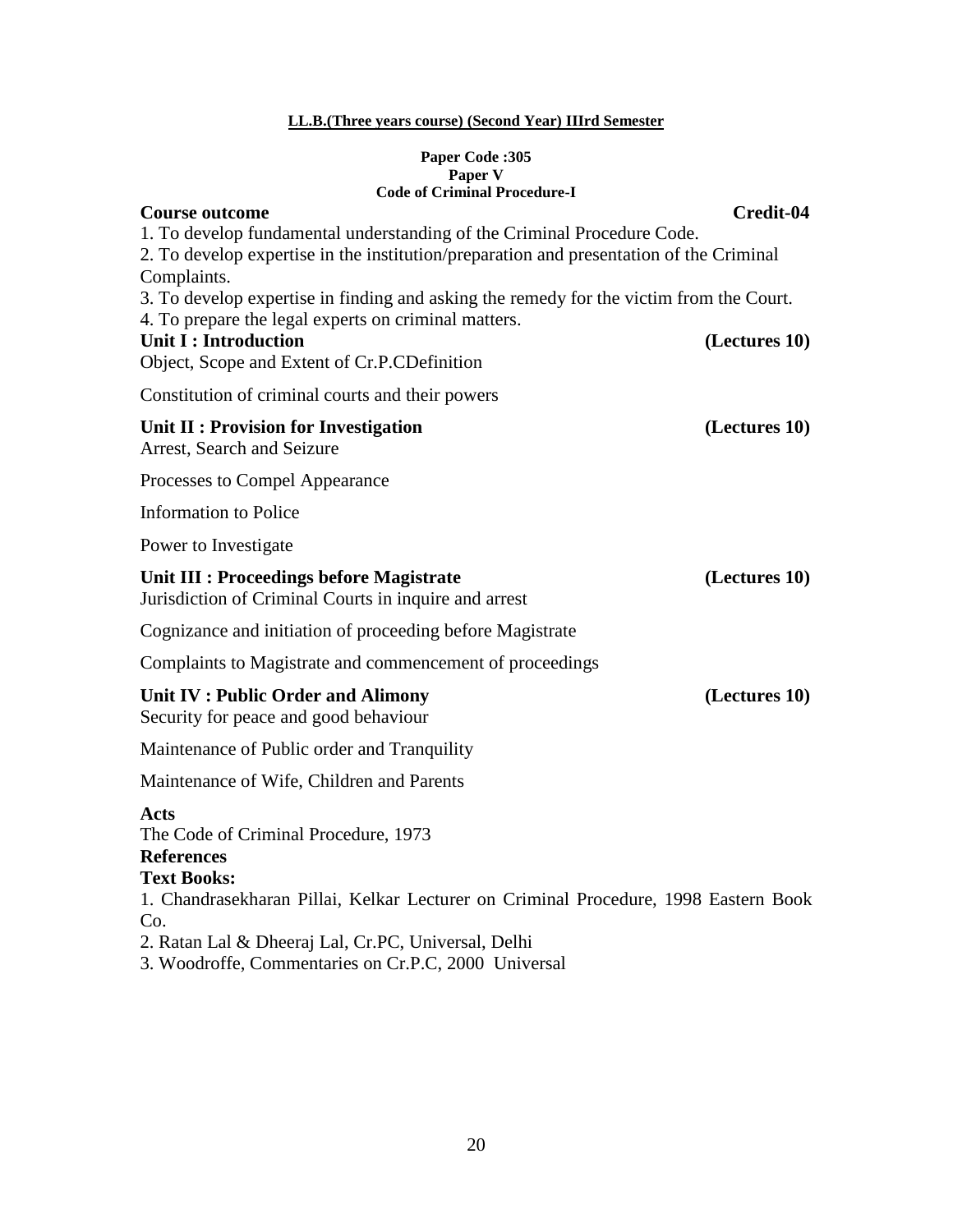### **LL.B.(Three years course) (Second Year) IIIrd Semester**

## **Paper Code :306 Paper VI**

# **Internship**

Project should be relevance with your course.

Students are adviced to select the company, which are able to provide online training with certification.

project must be minimum of 40 to 50 learning hours with 30 to 45 days duration (from May to July every year)

Before starting the internship training Company must be approved by the T & P Cell.

Internship project should be approved by concerned placement officer in T & P Cell.

Training must be done under the supervision of course/project mentor.

organization must take the evaluation of the learning period.

certificate must be provided by the organization after the evaluation.

report of learning outcome must be submitted in the department as well as T& P Cell.

Students will be sending the details in the format below

1. Name of the Company alongwith the address

- 2. Course Name
- 3. Branch Name
- 4. Period of Internship in months/weeks (from ……to ……..)

5. Name of the Students/ YOP/Mobile No/email.id./father's name/address/District/State/Pincode for getting the summer internship letter from placement cell the student are advised to send the require details mentioned above at point no. 10 to the respective members of placement cell on his/her email id as per course allotted to them.

| <b>S.N.</b> | Name of members of placement | <b>Branch/course</b> | email.id |
|-------------|------------------------------|----------------------|----------|
|             | cells                        | looking for summer   |          |
|             |                              | internship           |          |
|             | Prof.C.P.Singh               | LL.B. III or V years |          |
|             |                              |                      |          |
|             |                              |                      |          |
|             |                              |                      |          |
|             |                              |                      |          |

**After getting the above information the letter will be sent to the students**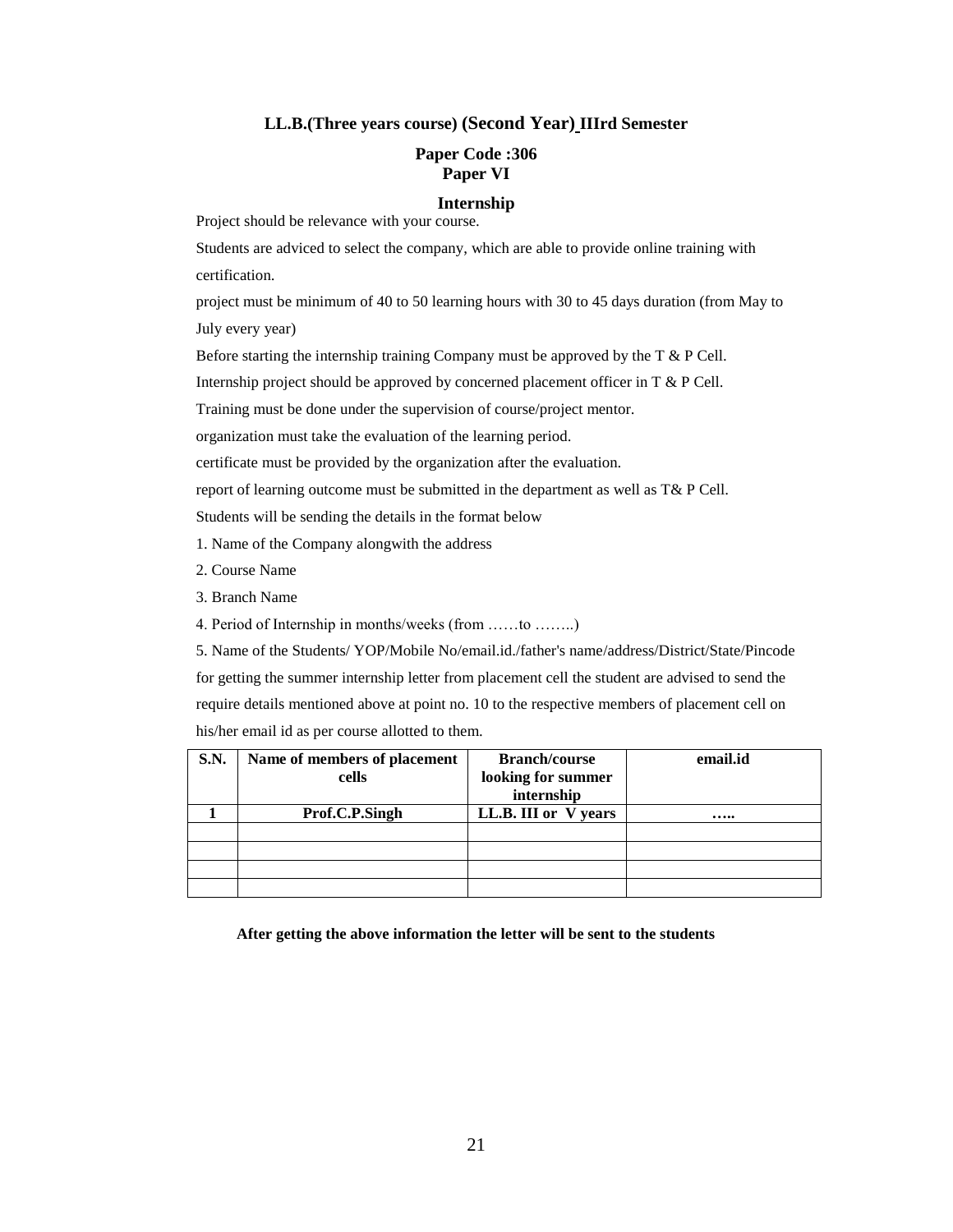**LL.B.(Three years course) (Second Year) IIIrd Semester**

**Paper Code :307 Paper VII Language (German, French, etc)**

**Paper listed in the last page**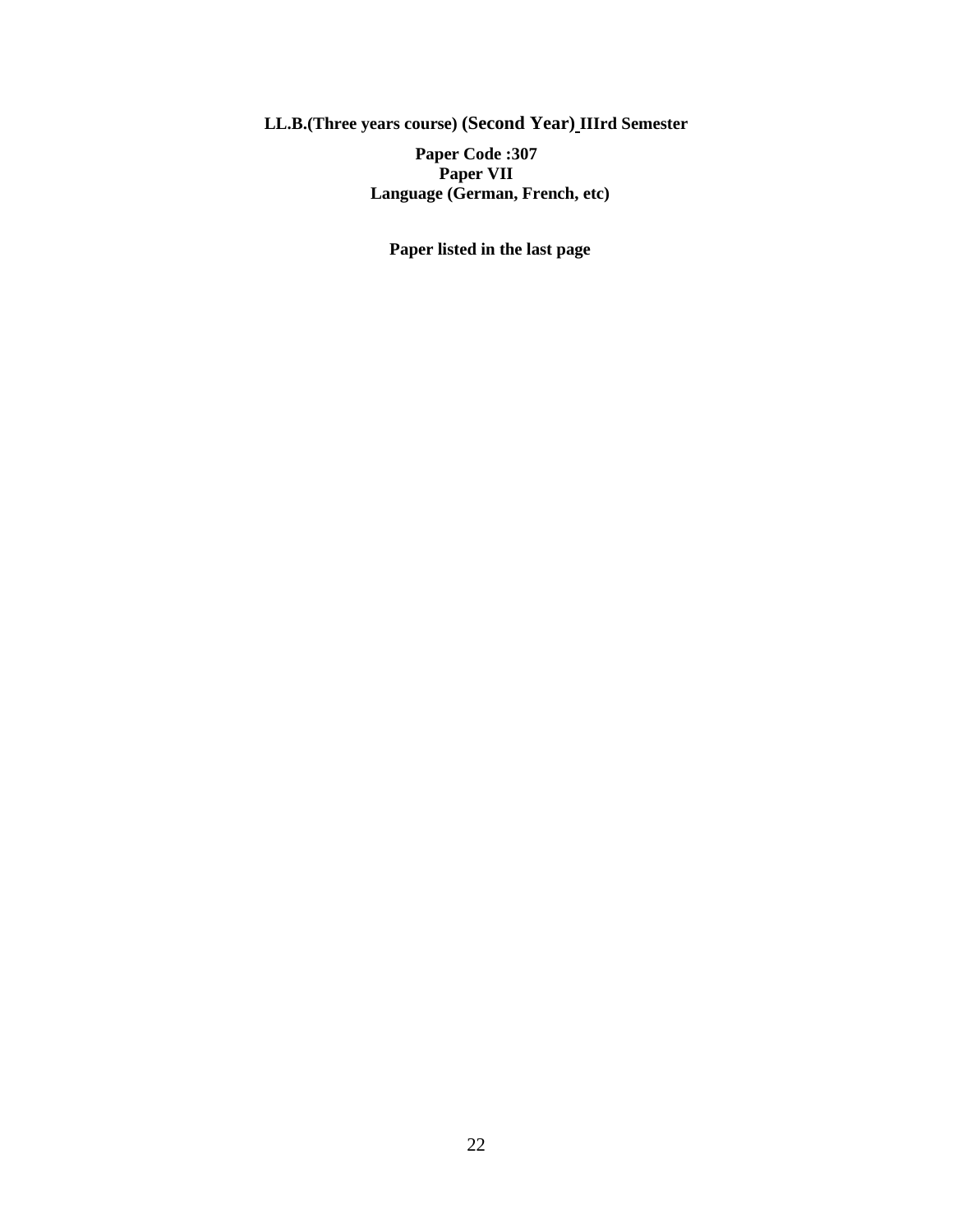### **LL.B. (Three years course) (Second Year) IVth Semester Paper Code :401 Paper-I Law of Evidence**

# **Course Outcome Credit-04**

# 1. To expose students about concepts and idea of Evidence in Civil & Criminal Law;

- 2. To apprise the students about the Proof and evidences and its evidentiary value;
- 3. To expose the students about basic principles of evidence and Burden of Proof.

# **Unit -I (Lectures 10)**

Evidence and its relationship with the substantive and procedural laws Definition: Facts, facts in issue, relevant, evidence proved, disproved, not proved, oral and documentary evidence (Sec.3) Relevancy and admissibility Doctrine of res gestae (Sec.6,7,8,9) Conspiracy (Sec.10)

**Unit - II (Lectures 10)**

Admission (Sec.17-23), Confessions (Sec.24-30), Dying Declaration (Sec.32), Expert Opinion (Sec.45-51), Relevancy of Character (Sec. 52-55),

# **Unit - III (Lectures 10)**

Judicial Notice (Sec.56-58), Oral and documentary evidence (Sec.59-78) Burden of Proof (Sec.101-114A) Estoppel (Sec.115-117), Privileged Communications (Sec.122- 129)

Evidence by accomplice (Sec.133 with 114(b)) Examination in Chief, Cross examination, Re-Examination Leading Question (Sec.141-143), Impeaching the credit of witness Improper admission and rejection of Evidence (Sec. 167)

Act The Indian Evidence Act, 1872 **References Text Books:**  Ratan Lal & Dhiraja Lal, The Law of Evidence Avtar Singh, Principles of Law of Evidence

### **Unit - IV (Lectures 10)**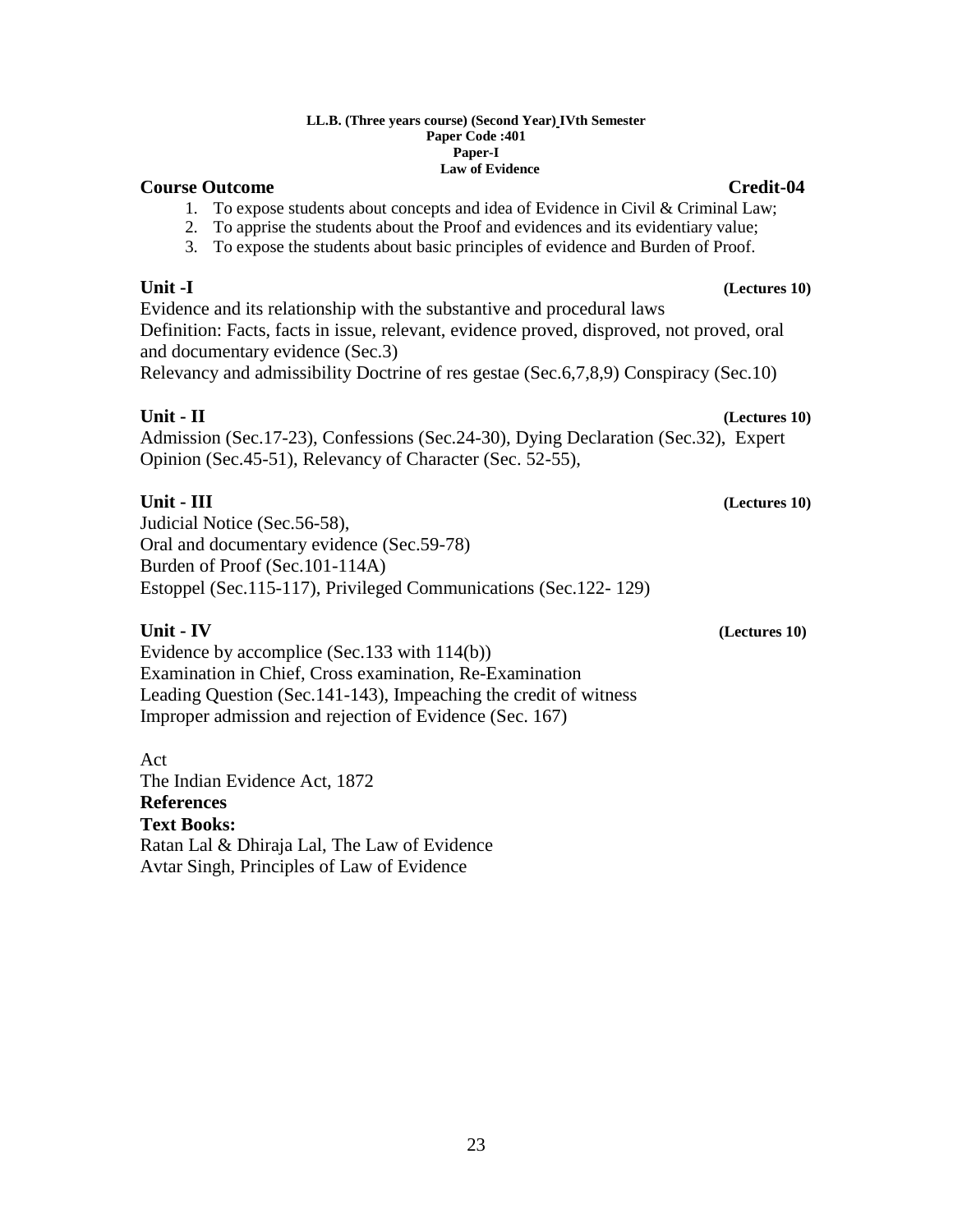# **LL.B.(Three years course) (Second Year) IVth Semester**

### **Paper Code :402 Paper-II**

# **Labour Law-II (Occupational Safety, Health and Working Conditions Code and the Code on Social Security)**

# **Course outcome Credit-04 Credit-04**

1. To expose students about concepts and idea of Labour Law;

2. To apprise the students about labour legislation and labour jurisprudence including Industrial disputes & its resolution;

3. To expose the students about Labour Code, central rules remedy and management of workers **UNIT-I (Lectures 10)**

Occupational Safety, Health and Working Conditions Code: Definitions, Registration Duties of employer and employees, etc.

Occupational safety and health, health and working conditions and welfare provisions.

Hours of work and annual leave with wages, Facilitators and other authority

Special Provisions relating to employment of women.

# **UNIT-II (Lectures 10)**

Contract labour, inter-state migrant workers and Audio-visual workers.

Safety provisions related to factory

Offences, Penalties and Procedure

Code on Social Security: Definitions, Registration and cancellation of Establishment. Social Security Organizations and Employees' provident Fund.

# **UNIT-III (Lectures 10)**

Employees State Insurance Corporation

**Gratuity** 

Maternity Benefit

Employee's Compensation

# **UNIT-IV (Lectures 10)**

Social Security and Cess in Building and other Construction workers.

Social Security for Unorganized Workers, GIG workers and Platform Workers

Authorities, Assessment, Compliance and Recovery

Offences and Penalties

Acts: Occupational Safety, Health and Working Conditions Code

Code on Social Security

# **References**

# **Text Books:**

1. John Bowers & Simon Honey Ball, Text Book on Labour Law (1996) Blackstone, London

- 2. K. M. Pillai: Labour and Industrial Laws
- 3. V. G. Goswami: Labour and Industrial Laws, 1999
- 4. Dr. S.K. Puri: Labour and Industrial Laws (New Ed.)
- 5. D. D. Seth: Commentaries on Industrial Disputes Act
- 6. H. L. Kumar: Labour Laws
- 7. S. C. Srivastava: Labour Laws
- 8. S. N. Mishra: Labour and Industrial laws
- 9. G. B. Pai: Labour and Industrial laws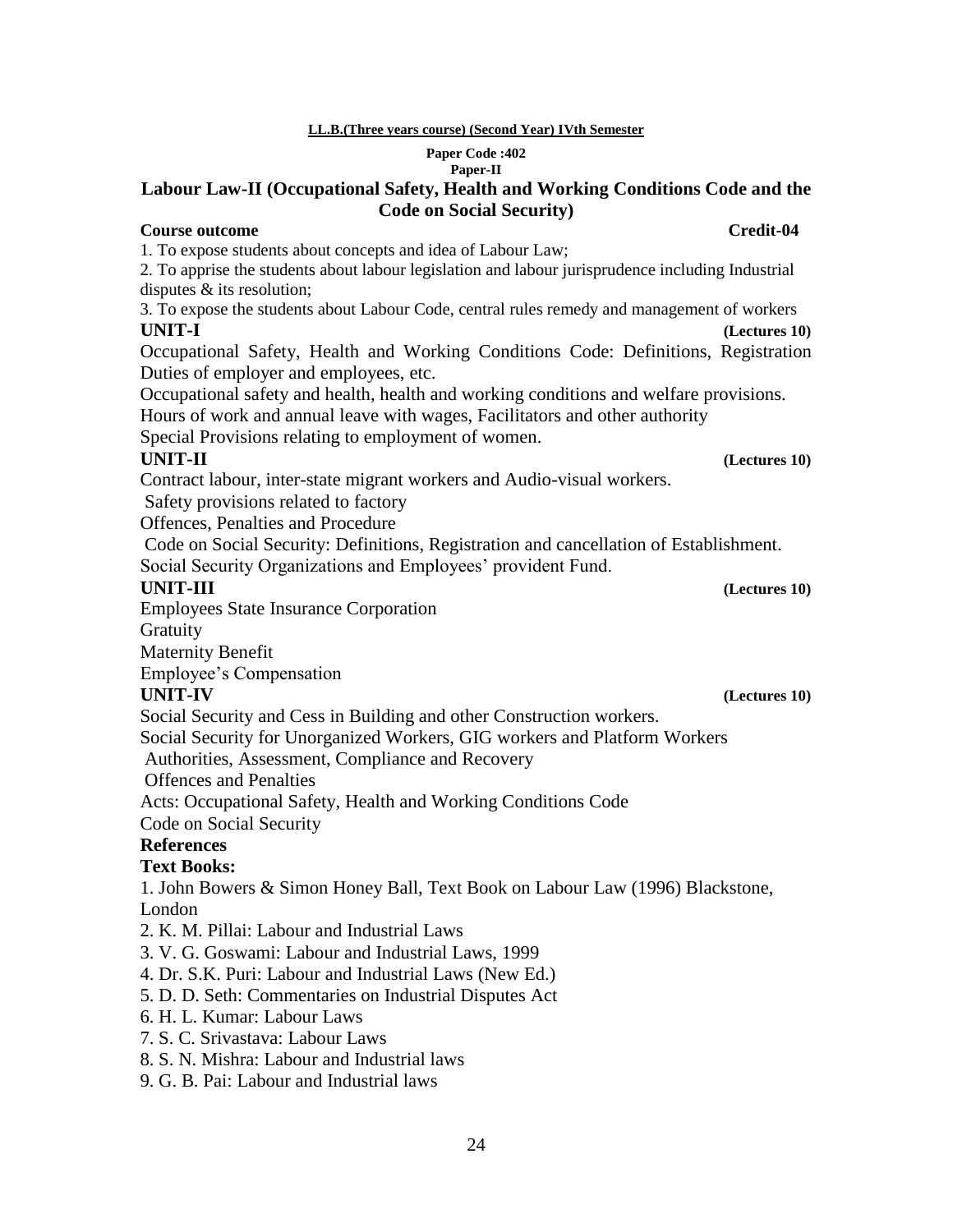# **LL.B.(Three years course) (Second Year) IVth Semester Paper Code :403 Paper-III**

# **Environmental Laws, Forest laws & Animals Protection Laws**

# **Course outcome Credit-04 Credit-04**

To apprise the students about the basic legislation of Environment;

To expose students about concepts and idea of Environmental law and its cannons; To expose the students about Forest Law;

To Expose the student about new jurisdictional Environmental Tribunals.

Dimensions of Environmental Problems, Pollution & its Kinds, Sustainable development, Constitutional Provisions & Judicial Activism (Principles-Precautionary principle, Polluter pays principle, public trust doctrine)

**Unit-II (Lectures 10)** Water (Prevention & Control of Pollution) Act, 1974; Definition, Central and State Pollution Control Boards: Constitution, power and function; Sample of effluents, Citizen Suit Provision Air (Prevention & Control of Pollution) Act, 1981; Definition, Central and State Pollution Control Boards: Constitution, power and function; Sample of effluents, Citizen Suit Provision.

# **Unit-III (Lectures 10)**

Environment (Protection) Act, 1986, National Green Tribunal Act, 2010.

**Unit-IV (Lectures 10)** Indian Forest Act, 1927 Kinds of forest-private, Reserved, Protected and Village Forest, The Forest (Conservation) Act, 1980 The Wild Life (Protection) Act, 1972; Authorities to be appointed and constituted under the Act, Hunting of wild animals, Protection of Specified Plants, Trade or Commerce in Wild Animals, animals' articles and trophies; Its prohibition.

Acts

1. The Water (Prevention and Control of Pollution) Act, 1974

2. The Air (Prevention and Control of Pollution) Act, 1981

- 3. The Environment (Protection) Act, 1986
- 4. National Green Tribunal Act, 2010.
- 5. Wildlife Protection Act, 1972.
- 6. Indian Forest Act, 1927.
- 7. Forest Conservation Act, 1980.

# **References**

# **Text Books:**

1. Shyam Diwan, Armin Rosencranz, Environmental Law & Policy in India

- 2. P. Leelakrishnan, The Environmental Law in India
- 3. Dr.P.S.Jaswal, Environmental Law
- 4. S.K.Nanda, Environmental Law, 2007.
- 5. Rakesh Kr.Singh, Environmental Law, University Book Publication
- 6. Usha Tandon, Climate Change Law, Policy and Governance, EBC. 2016.

# **Unit-I (Lectures 10)**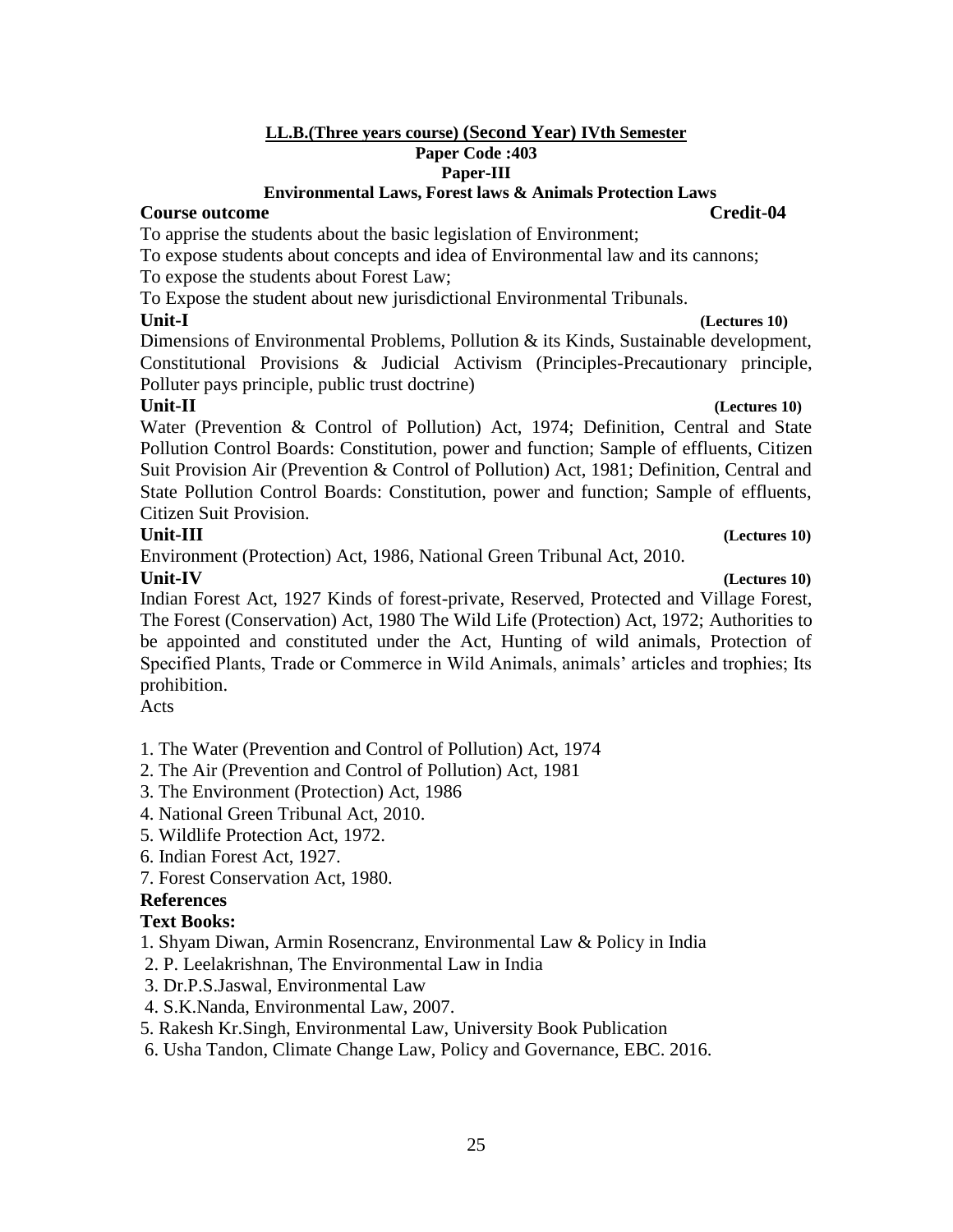# **LL.B.(Three years course) (Second Year) IVth Semester Paper Code :404 Paper-IV**

### **Code of Civil Procedure & Law of Limitation II**

| Code of Civil Procedure & Law of Limitation II                                                                                                                                                                                                                                                                                                     |                            |
|----------------------------------------------------------------------------------------------------------------------------------------------------------------------------------------------------------------------------------------------------------------------------------------------------------------------------------------------------|----------------------------|
| <b>Course outcome</b><br>1. To develop understandings about the execution proceedings of the civil procedure.<br>2. To explore the law relating to the execution proceedings.<br>3. To explore the law relating to appeals, references, review and revision<br>4. To appraise students law relating to limitation.<br>Unit I: Judgement and Decree | Credit-04<br>(Lectures 10) |
| Judgment : Definition, Essentials, Pronouncement, Contents and Alteration                                                                                                                                                                                                                                                                          |                            |
| Decree : Definition, Essentials, Types, Drawing up of a Decree, Contents and Decree in particular cases                                                                                                                                                                                                                                            |                            |
| Interest, Costs<br>Unit II : Execution                                                                                                                                                                                                                                                                                                             | (Lectures 10)              |
| Court by which decree may be executed                                                                                                                                                                                                                                                                                                              |                            |
| Payment under decree                                                                                                                                                                                                                                                                                                                               |                            |
| Application for execution                                                                                                                                                                                                                                                                                                                          |                            |
| Mode of execution                                                                                                                                                                                                                                                                                                                                  |                            |
| Questions to be determined by executing court<br><b>Unit III : Appeals</b>                                                                                                                                                                                                                                                                         | (Lectures 10)              |
| Appeals from original decree                                                                                                                                                                                                                                                                                                                       |                            |
| Appeals from appellate decree                                                                                                                                                                                                                                                                                                                      |                            |
| General provisions relating to appeals                                                                                                                                                                                                                                                                                                             |                            |
| Appeals to Supreme Court                                                                                                                                                                                                                                                                                                                           |                            |
| Appeals by indigent person                                                                                                                                                                                                                                                                                                                         |                            |
| Reference to High Court                                                                                                                                                                                                                                                                                                                            |                            |
| <b>Review and Revision</b>                                                                                                                                                                                                                                                                                                                         |                            |
| Execution<br>Unit IV : Law of Limitation and Registration                                                                                                                                                                                                                                                                                          | (Lectures 10)              |
| Meaning, nature and scope of law of limitation                                                                                                                                                                                                                                                                                                     |                            |
| Bar of Limitation and its efficacy                                                                                                                                                                                                                                                                                                                 |                            |
| Sufficient Cause : its meaning and applicability                                                                                                                                                                                                                                                                                                   |                            |
| Legal Disability: Meaning, Scope and Effect                                                                                                                                                                                                                                                                                                        |                            |
| Continuous running of time : General principle, meaning, scope and it exceptions                                                                                                                                                                                                                                                                   |                            |
| Law relating to Registration of documents                                                                                                                                                                                                                                                                                                          |                            |
|                                                                                                                                                                                                                                                                                                                                                    |                            |

# **References Text Books:**

Same as previous semester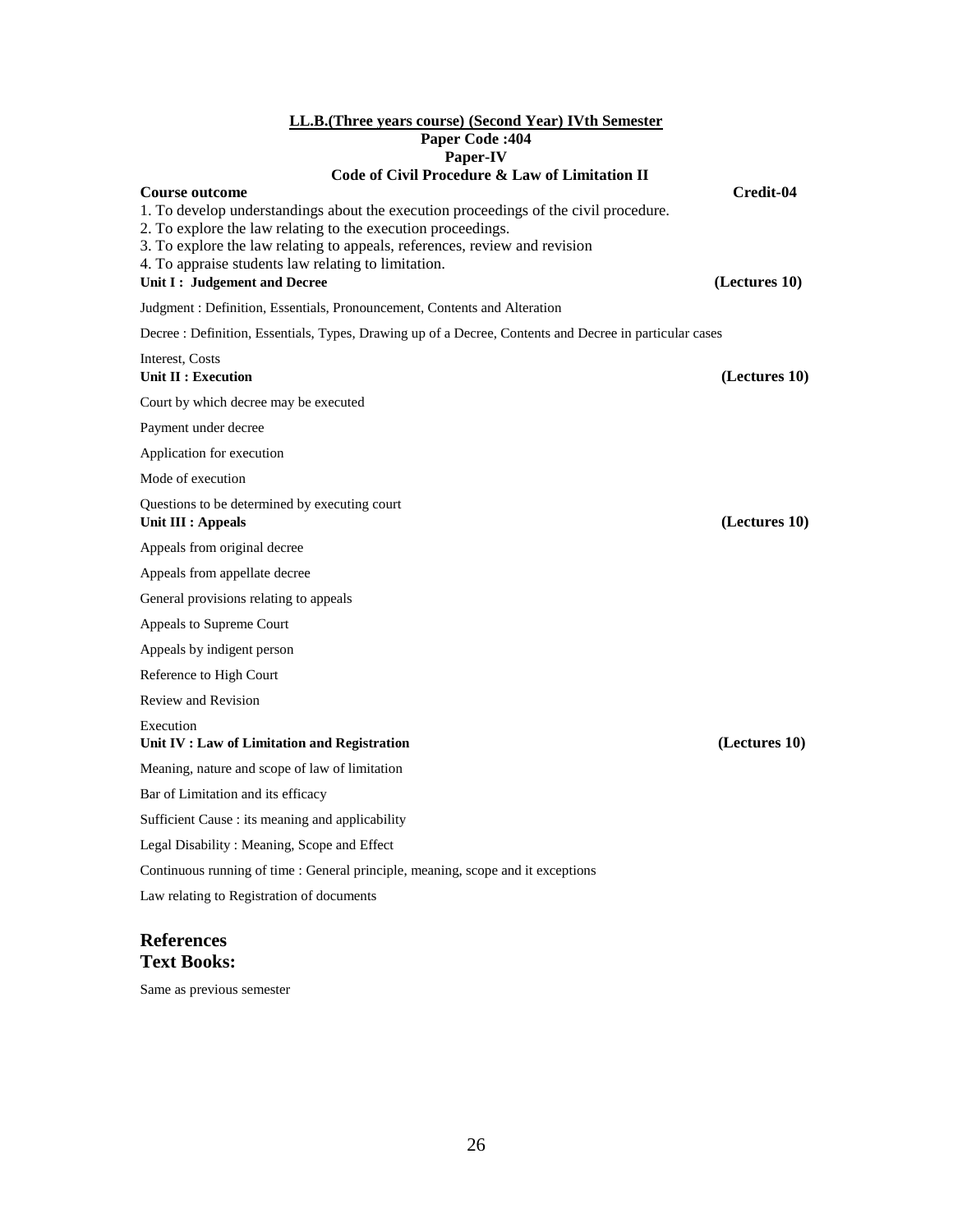## **LL.B.(Three years course) (Second Year) IVth Semester Paper Code :405 Paper-V**

# **Code of Criminal Procedure-II**

# **Course outcome Credit-04**

- 1. To develop fundamental understandings of the Criminal Trials.
- 2. To explore the law relating to the criminal trails.
- 3. To explore the law of appeal, reference review and revision in criminal cases.
- 4. To introduce the students about the concept of bail and sentencing.

# **Unit I : Introduction to Trial Procedure** (Lectures 10)

Charge Trial by Session Court Warrant Trial Mode of taking and recording Evidence

# **Unit II : Trials** (Lectures 10)

Summons Trial in summons cases Summary Trial General provision as to Enquiries and Trial Judgement

# **Unit III : Appeal, Revision and Reference (Lectures 10)**

Appeals and Appellate Authorities in Criminal cases Revision Reference and inherent power of High Court

# **Unit IV : Bail and Sentencing (Lectures 10)**

Execution of Sentence Suspension, Remission and Commutation of Sentences Provision as to Bail Opportunity of hearing concept before criminal courts Limitation for taking cognizance

## **References Text Books:**

Same as previous semester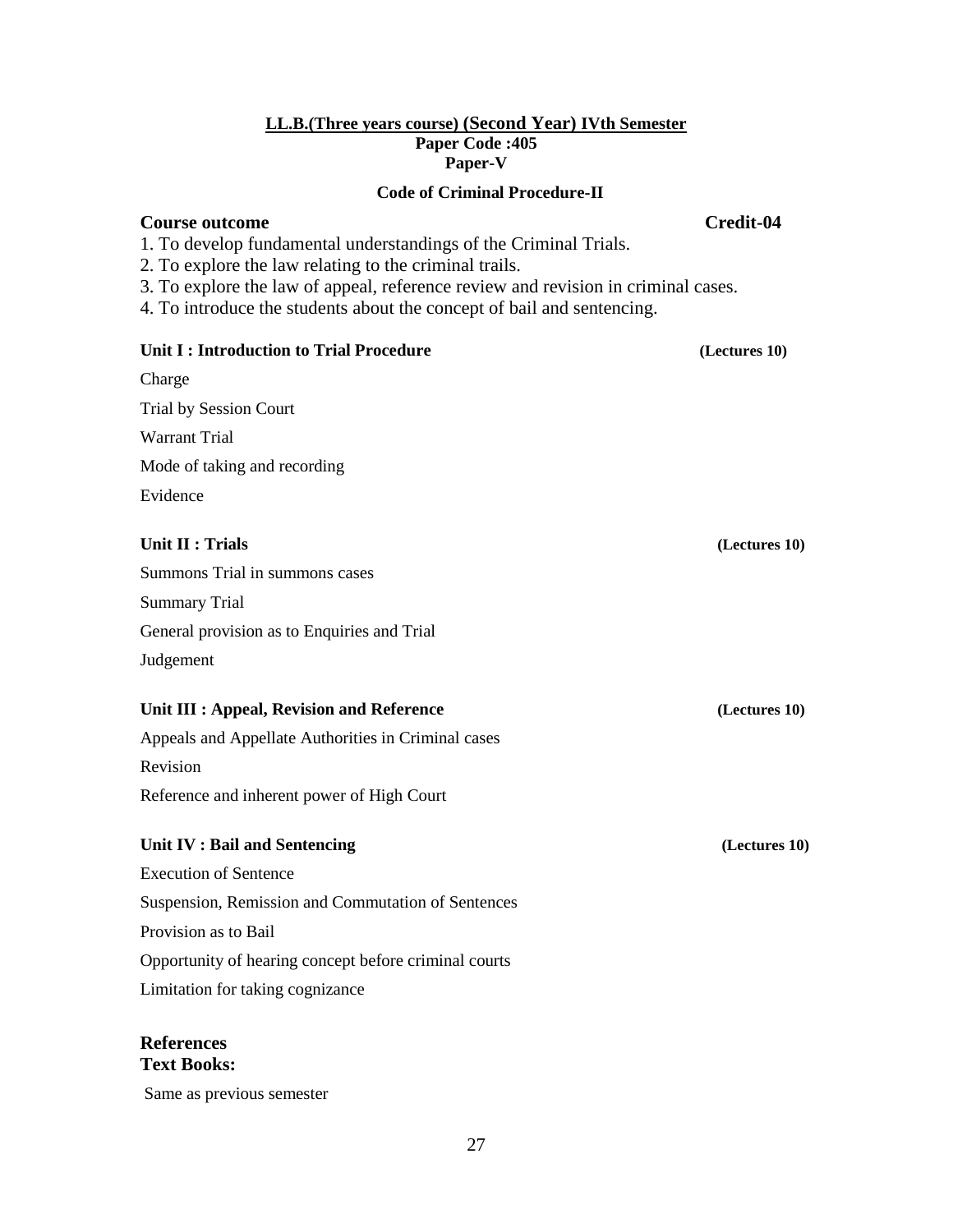### **LL.B.(Three years course) (Second Year) IVth Semester**

### **Paper Code :406 Paper-VI**

# **Property Law and Easement Course outcome Credit-04** 1. To expose students about concepts and idea of Property; 2. To apprise the students about the principles of transfer of property, specific transfer; 3. To expose the students about sale, mortgage, charge, lease, exchange, gift etc. **Unit-I : Concept of Property and General Principles Relating to Transfer of Property (Lectures 10)** Concept of property : distinction between moveable and immoveable property Definition clause : Immovable property, Attestation, Notice, Actionable claim Definition to transfer of property (Sec.5) Transfer and non-transfer property (Sec.10-12) Transfer to an unborn person and rule against perpetuity (Sec.13, 14) Vested and Contingent interest (Sec.19 & 21) Rule of Election (Sec.35) **Unit-II : General Principles Governing Transfer of Immoveable Property (Lectures 10)** Transfer by ostensible owner Rule of feeding the grant by estoppel Rule of Lis pendens Fraudulent transfer Rule of part performance Vested and contingent interest Conditional transfer **Unit-III : Specific Transfers (Lectures 10)** Sale and gift Mortgage and charge Lease and Licence **Unit-IV : Easement Act (Lectures 10)** Object and main provisions of the Easement Act **Acts** 1. The Transfer of Property Act, 1882 2. The Indian Easement Act, 1882 **References Text Books:**  1. Mulla, Transfer of Property Act, 1999, Universal Delhi 2. Subba Rao, Transfer of Property Act, 1994, Subbiah Chetty, Madras 3. V.P.Sarathy, Transfer of Property, 1995 Eastern Book Co. 4. T.P.Tripathi, Transfer of Property Act, 2007 5. S.N.Shukla, Transfer of Property Act, 2007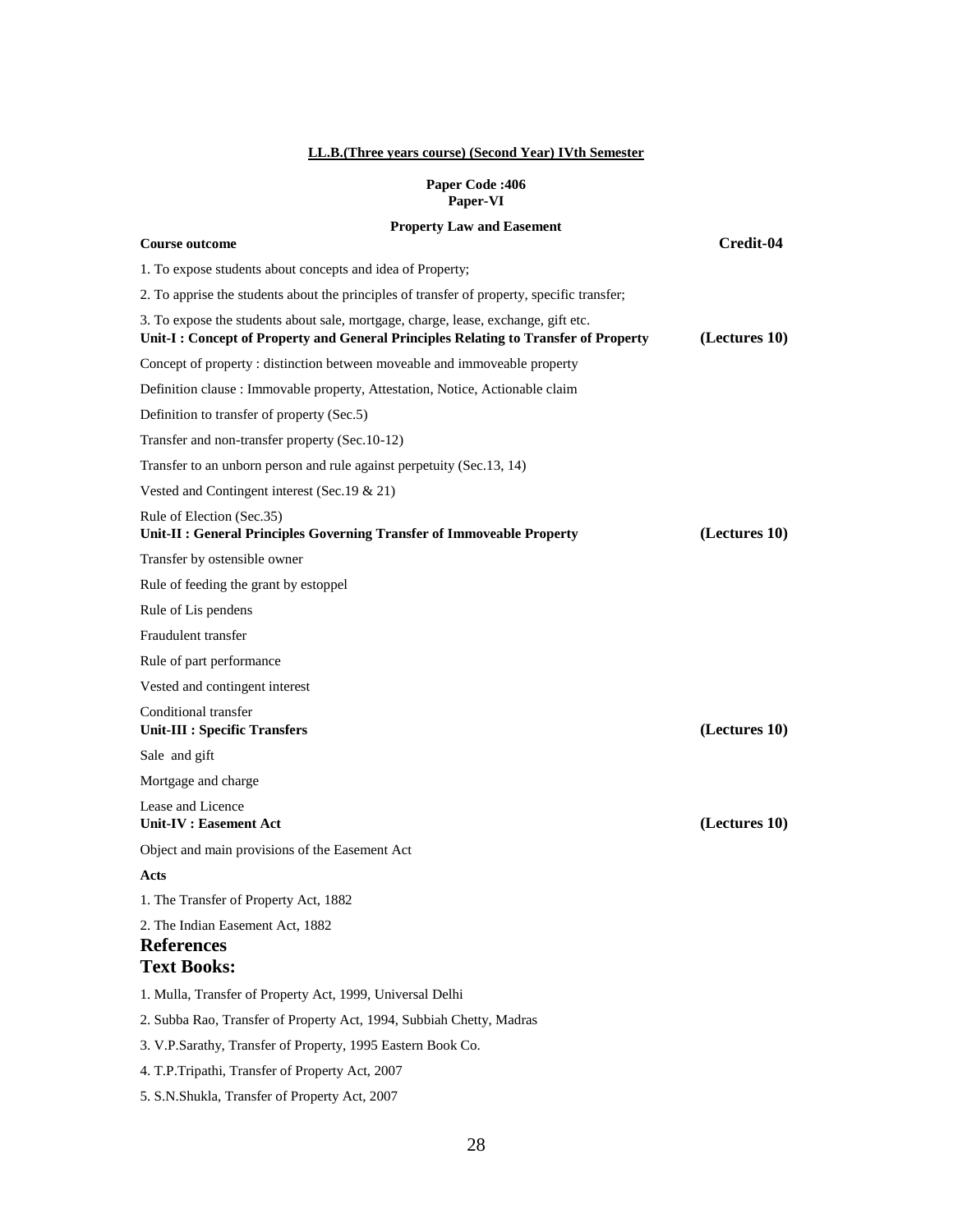### **LL.B. (Three years course) (Third Year) Vth Semester Paper Code :501 Paper-I**

### **Administrative Law**

### **Course outcome Credit-04**

1. To expose students about concepts and idea of Administrative Law;

2. To apprise the students about Quasi Judicial Authority & Tribunal;

3. To expose the students about Discretion and its abuse.

**Unit I: (Lectures 10)** (i) Historical Growth and development of Administrative Law (a) England, (b) USA , (c) France (d) India (ii) Nature and scope of Administrative Law (iii) Definitions of Administrative Law (iv) Functions of Administrative Law (v) Rule of Law (vi) Separation of Powers **Unit II: (Lectures 10)** (i) Classification of Administrative actions (a) Legislative functions (b) Judicial functions (c) Administrative functions (ii) Delegated legislations concept and need (iii) Forms of Delegated legislation (iv) Delegated legislation in (a) England (b) USA (c) India (v) Constitutionality of Delegated Legislation (vi) Conditional Delegation (vii) Control over Delegated Legislation (a) Judicial control (b) Parliamentary control (c) Procedure control **Unit III: (Lectures 10)** Natural Justice (i) Nature , scope and historical development of Natural Justice (ii) Principles of Natural Justice (a) Rule against bias (b) Hear the other side ( Audi Alteram Partem) (iii) Speaking orders (iv) Exclusion of Natural Justice (v) Breaching Effect of Natural Justice **Unit IV: (Lectures 10)** Judicial and other Remedies (i) Meaning , object and Constitutional Provisions (ii) Locus Standi , Laches , Res-Judicata (iii) Specific Remedies (Writs) (a) Habeas Corpus (b) Mandamus (c) Prohibition (d) Certiorari (e) Quo Warranto (iv) Constitutional Remedies (v) Administrative Tribunals (a) Reasons for Growth of Administrative Tribunal (b) Distinction between Tribunal and Courts (c) Working of Tribunals **References**

# **Text Books:**

Administrative Law by Wade and Forsyth Administrative Law by I.P. Massey Lectures on Administrative Law by C.K. Takwani Administrative Law by U. P. D. Kesari (hindi)

Suggested Reading: Constitutional Law by M. P. Jain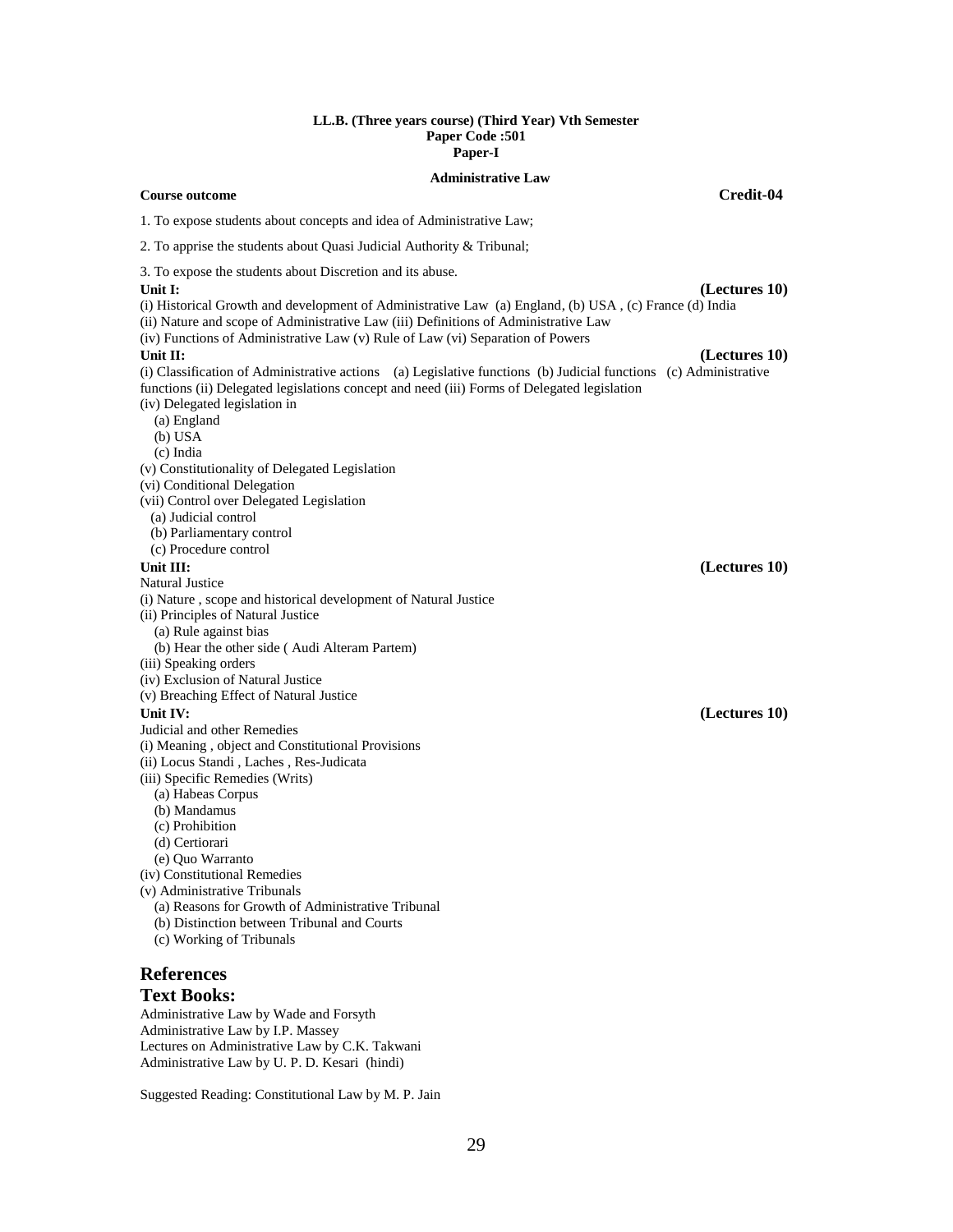# **LL.B.(Three years course) (Third Year) Vth Semester Paper Code :502 Paper-II**

| <b>Land Laws and other Local Laws-I</b>                                                              |               |
|------------------------------------------------------------------------------------------------------|---------------|
| <b>Course outcome</b>                                                                                | Credit-04     |
| 1. To develop understandings of the Laws relating to Land.                                           |               |
| 2. To introduce with the specific Land Laws.<br>3. To introduce the procedure of the Revenue Courts. |               |
| 4. To develop skills for the Land Management                                                         |               |
| <b>Unit I</b>                                                                                        | (Lectures 10) |
| Special features & Object of U.P. Revenue Code 2006                                                  |               |
| Definitions                                                                                          |               |
| Acquisitions of Interest of Intermediaries $\&$ its Consequences                                     |               |
| Gram Sabha, Gram Panchayat and Land Management Committee                                             |               |
| Unit $\mathbf{II}$                                                                                   | (Lectures 10) |
| Classes of tenure holder                                                                             |               |
| Rights of tenure holder                                                                              |               |
| Ejectment                                                                                            |               |
| <b>Unit III</b>                                                                                      | (Lectures 10) |
| Lease                                                                                                |               |
| Surrender and Abandonment                                                                            |               |
| Allotment of Land by Land Management Committee                                                       |               |
| Succession                                                                                           |               |
| Land revenue                                                                                         |               |
| Unit IV                                                                                              | (Lectures 10) |
| <b>Revenue Courts and Revenue Authorities</b>                                                        |               |
| Procedure and Powers of Revenue Court and Revenue Officers                                           |               |
| Maintenance of Maps and Records, Revision or Maps and Records                                        |               |
| Appeal, Revision and Review                                                                          |               |
| Act                                                                                                  |               |
| The UPZA and Land Reforms Act, 1950                                                                  |               |
| <b>References</b>                                                                                    |               |
| <b>Text Books:</b>                                                                                   |               |
| 1. Dr.R.R.Maurya, U.P.Land Laws, 28 th Ed.2007                                                       |               |
| 2. Dr.C.P.Singh, U.P. Land Laws. ALA                                                                 |               |
| 3. Dr.R.P.Singh, U.P.Land Laws                                                                       |               |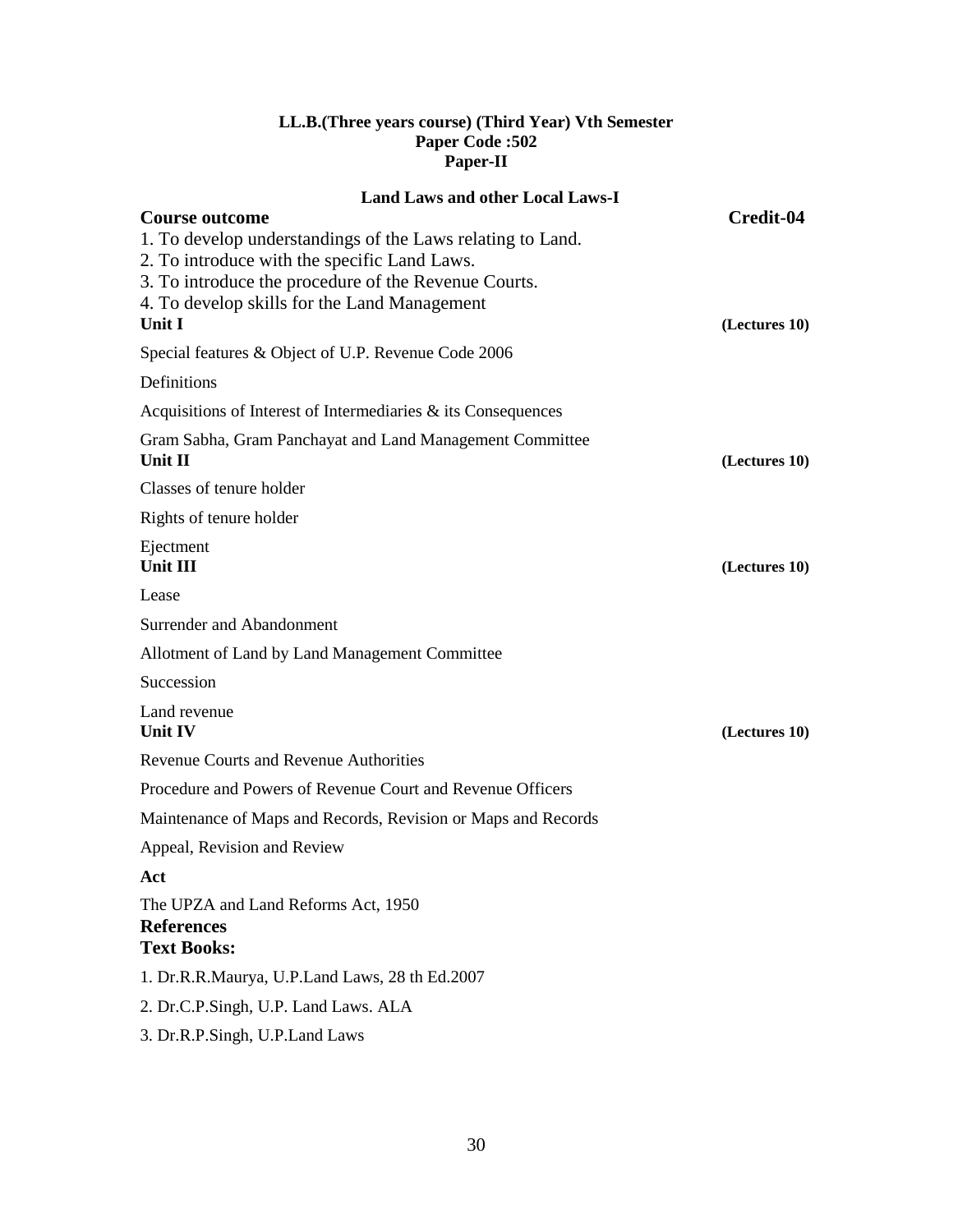### **LL.B.(Three years course) (Third Year) Vth Semester Paper Code :503 Paper-III**

### **Alternative Dispute Resolution System- I (Arbitration)**

### **Course outcome Credit-04**

- 1. To develop fundamental understandings about Alternative Dispute Resolution System (ADR) specially in Arbitration.
- 2. To develop legal understandings over the arbitration matters
- 3. To prepare arbitrators and develop his arbitration skills.
- 4. To encourage and promote arbitration in different fields and an effective substitute of court.

### **Unit-I Arbitration and Arbitration Agreement (Lectures 10)**

- i. Concept, Need, Development and Advantages of ADR, UNCITRAL Model Law of Arbitration
- ii. Arbitration and Conciliation Act, 1996: Object, Scope and Salient features, Arbitration: Definition, Sources, Kinds, Scope and Differences to Court, Arbitral Institution, Arbitral Award
- iii. Types of Arbitral Awards, Court, Bar to filing of Suit, Receipt of written communications, Waiver of right to object, Extent of judicial intervention and administrative assistance
- iv. Arbitration Agreement, Power of Judicial Authority to refer Parties to Arbitration, Interim measures by Court and Arbitral Tribunal.

### **Unit-II Constitution of Arbitration and Arbitral Award (Lectures 10)**

- i. Composition of Arbitral Tribunal, Grounds and procedure for challenging an arbitrator Termination of mandate and Substitution of arbitrator
- ii. Jurisdiction of arbitral tribunals- Competence of arbitral tribunal to rule on its jurisdiction, conduct of arbitral proceedings, Expert appointed by arbitral tribunal, Court assistance in taking evidence
- iii. Making of Arbitral Award and Termination of Proceedings, Time limit for arbitral award, Fast track procedure, Settlement
- iv. Form and contents of arbitral award, Regime for costs, Termination of proceedings, Correction and interpretation of award; additional award.

### **Unit-III Remedies and Enforcement of Arbitral Award (Lectures 10)**

- i. Recourse against arbitral award, Application for setting aside arbitral award ii. Finality and Enforcement of Arbitral Awards, Appealable orders- Revision by Court, Deposits, Lien on Arbitral Award and deposits as to Costs, Arbitration agreement not to be discharged by death of party thereto
- iii. Provisions in case of insolvency, Jurisdiction, Confidentiality of Information, Protection of Action taken in good faith, Limitations
- iv. Arbitration Council of India: Definition, Chairperson, Council, Member, Establishment and incorporation of Arbitration Council of India, Composition of Council, Chief Executive Officer, (Section- 43A to 43M)

### **Unit-IV International Commercial Arbitration (Lectures 10)**

- i. Origin, Concept, Meaning
- ii. Scope and advantages & Disadvantages
- iii. General Rules Applicable to International Commercial Arbitration
- iv. Enforcement Foreign Awards

### **Act**

The Arbitration and Conciliation Act, 1996

UNCITRAL Model Law of Arbitration, 1985

UNCITRAL Model Law of Conciliation, 1980

### **References**

### **Text Books:**

1. Malhotra, Arbitration & Conciliation Act, Wolters Kluwer India Pvt Ltd.

2.Ashwini Kumar Bansal: International Commercial Arbitration- Practice & Procedure, Universal Law Publishing - An imprint of LexisNexis

3.Banshi Dhar Singh, Alternative Dispute Resolution System, (In Hindi) Central Law Publications, Allahabad.

4. Avtar Singh, Law of Arbitration and Conciliation, EBC, Lucknow.

5. Justice R.S. Bachavat, Law of Arbitration & Conciliation Act, Vol – I & II; LexisNexis.

6. Mallik, Arbitration & Conciliation Act, Universal Law Publishing - an imprint of LexisNexis

8. P. C. Rao and William Sheffield, Alternative Dispute Resolution, Universal, Delhi.

9. P. C. Markanda, Law relating to Arbitration and Conciliation. LexisNexis India.

10. G. K. Kwatra, The Arbitration & Conciliation Law of India, (2000), Universal, Delhi.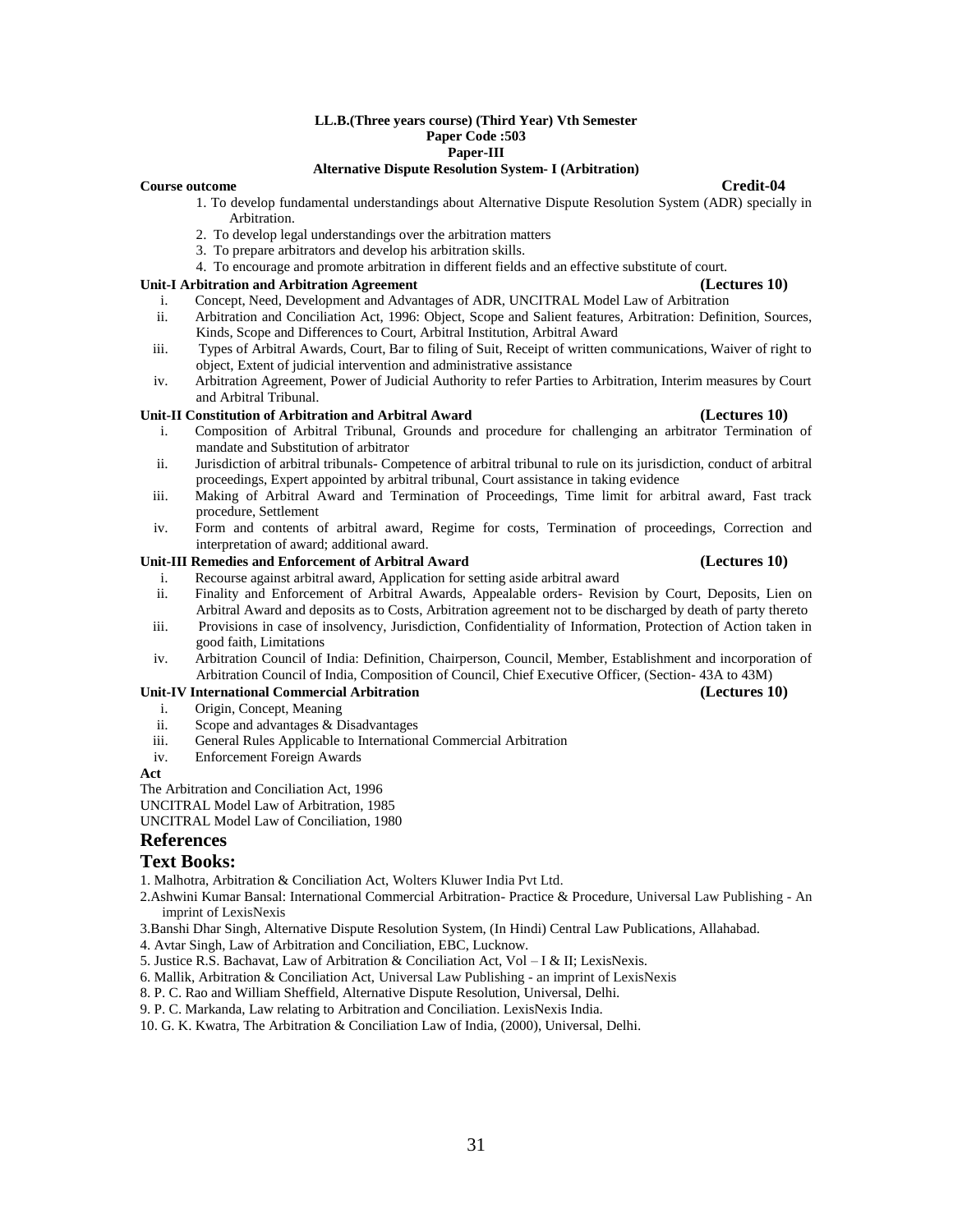# **LL.B.(Three years course) (Third Year) Vth Semester Paper Code :504 Paper-IV Moot Court Exercise, Clinical Legal Awareness (Practical & Viva voce)**

## **The Paper will have following components :**

a) Moot Court : Every student may be required to do at least three moot courts in a year. The moot court work will be on assigned problem.

b) Observance of Trial in two cases, one Civil and one Criminal.

Students may be required to attend two trials in the course of the last two or three years of LL.B. studies. They will maintain a record and enter the various steps observed during their attendance on different days in the court assignment.

c) Interviewing techniques and Pre-trial preparations and Internship diary.

Each student will observe two interviewing sessions of clients at the Lawyer's Office/Legal Aid Office and record the proceedings in a diary. Each student will further observe the preparation of documents and court papers by the Advocate and the procedure for the filing of the suit/petition.

d) The fourth component of this paper will be Viva Voce examination on all the above three aspects.

e) Student will be required to undertake legal awareness programme in association with N.S.S. and other authorities as directed by the Faculty.

**References Text Books:**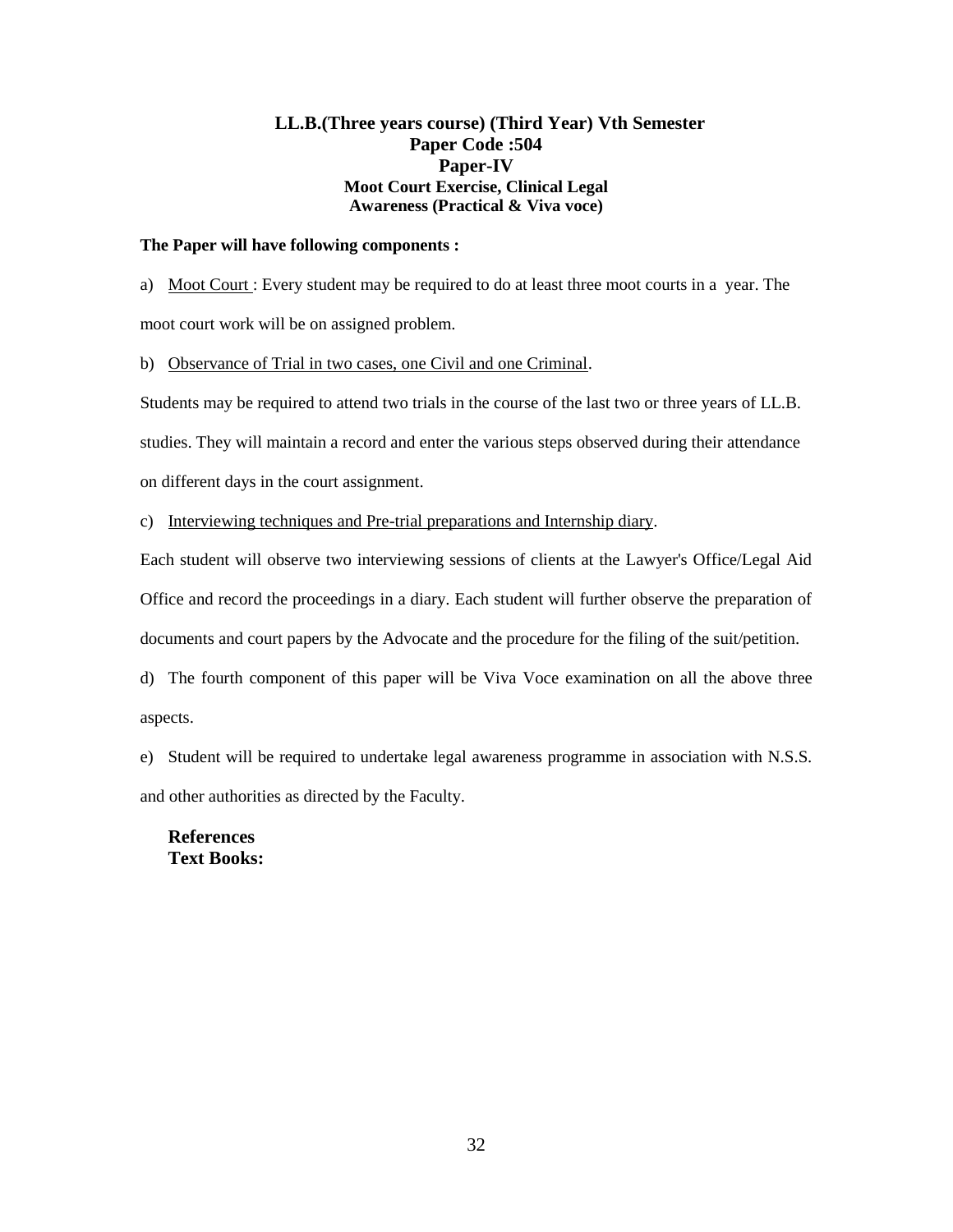**LL.B.(Three years course) (Third Year) Vth Semester Paper Code :505 Paper-V Elective Groups Papers (Pleading, Drafting & Conveyancing)** 

**Papers Mentioned in last page**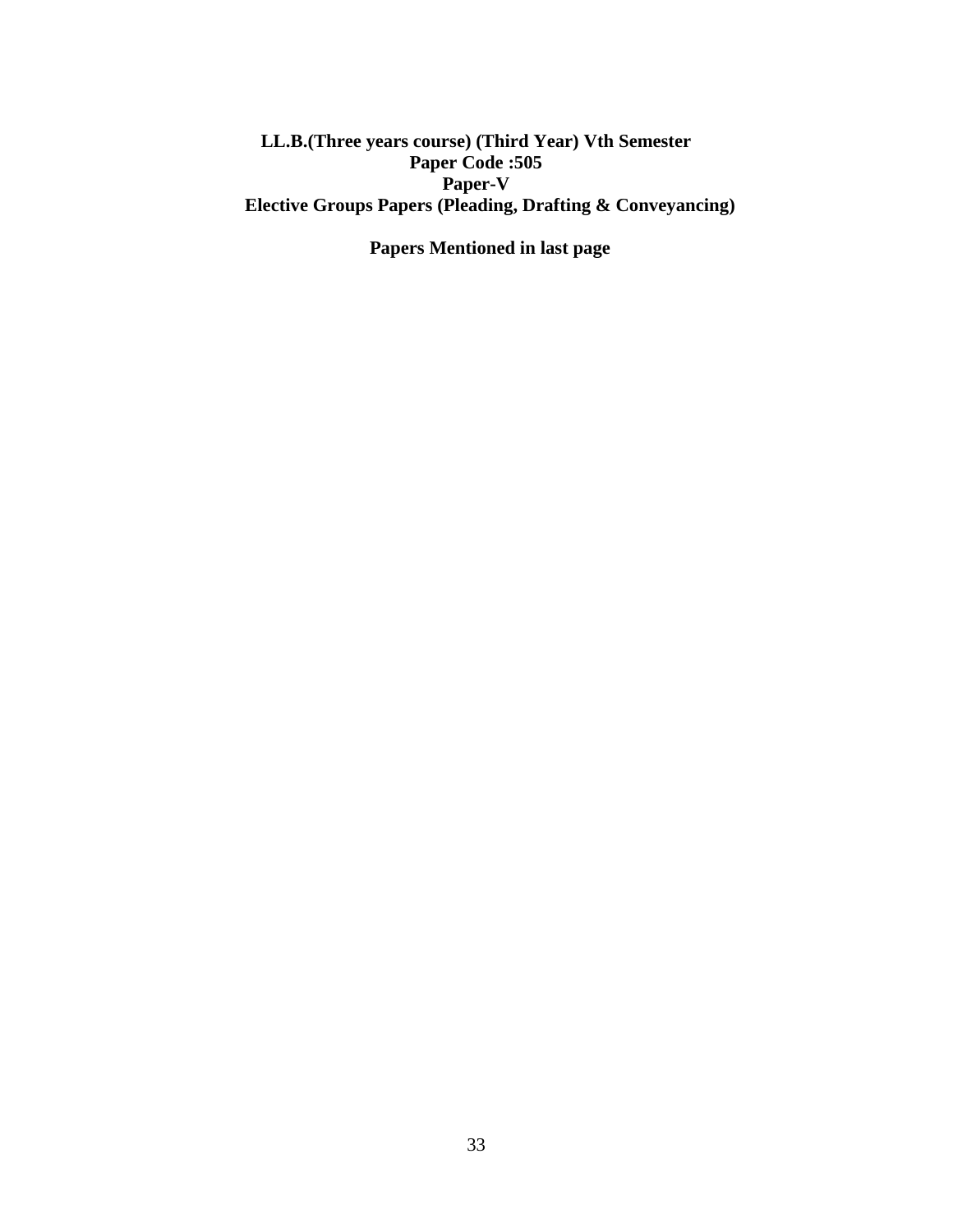# **LL.B.(Three years course) (Third Year) Vth Semester Paper Code :506 Paper-VI**

### **Internship (Pleading, Drafting & Convenyancing)**

Project should be relevance with your course.

Students are adviced to select the company, which are able to provide online training with certification.

project must be minimum of 40 to 50 learning hours with 30 to 45 days duration (from May to July every year)

Before starting the internship training Company must be approved by the  $T \& P$  Cell.

Internship project should be approved by concerned placement officer in T & P Cell.

Training must be done under the supervision of course/project mentor.

organization must take the evaluation of the learning period.

certificate must be provided by the organization after the evaluation.

report of learning outcome must be submitted in the department as well as T& P Cell.

Students will be sending the details in the format below

- 1. Name of the Company alongwith the address
- 2. Course Name
- 3. Branch Name
- 4. Period of Internship in months/weeks (from ……to ……..)
- 5. Name of the Students/ YOP/Mobile No/email.id./father's name/address/District/State/Pincode

for getting the summer internship letter from placement cell the student are advised to send the require details mentioned above at point no. 10 to the respective members of placement cell on his/her email id as per course allotted to them.

| <b>S.N.</b> | Name of members of placement | <b>Branch/course</b> | email.id |
|-------------|------------------------------|----------------------|----------|
|             | cells                        | looking for summer   |          |
|             |                              | internship           |          |
|             | Prof.C.P.Singh               | LL.B. III or V years |          |
|             |                              |                      |          |
|             |                              |                      |          |
|             |                              |                      |          |
|             |                              |                      |          |

**After getting the above information the letter will be sent to the students**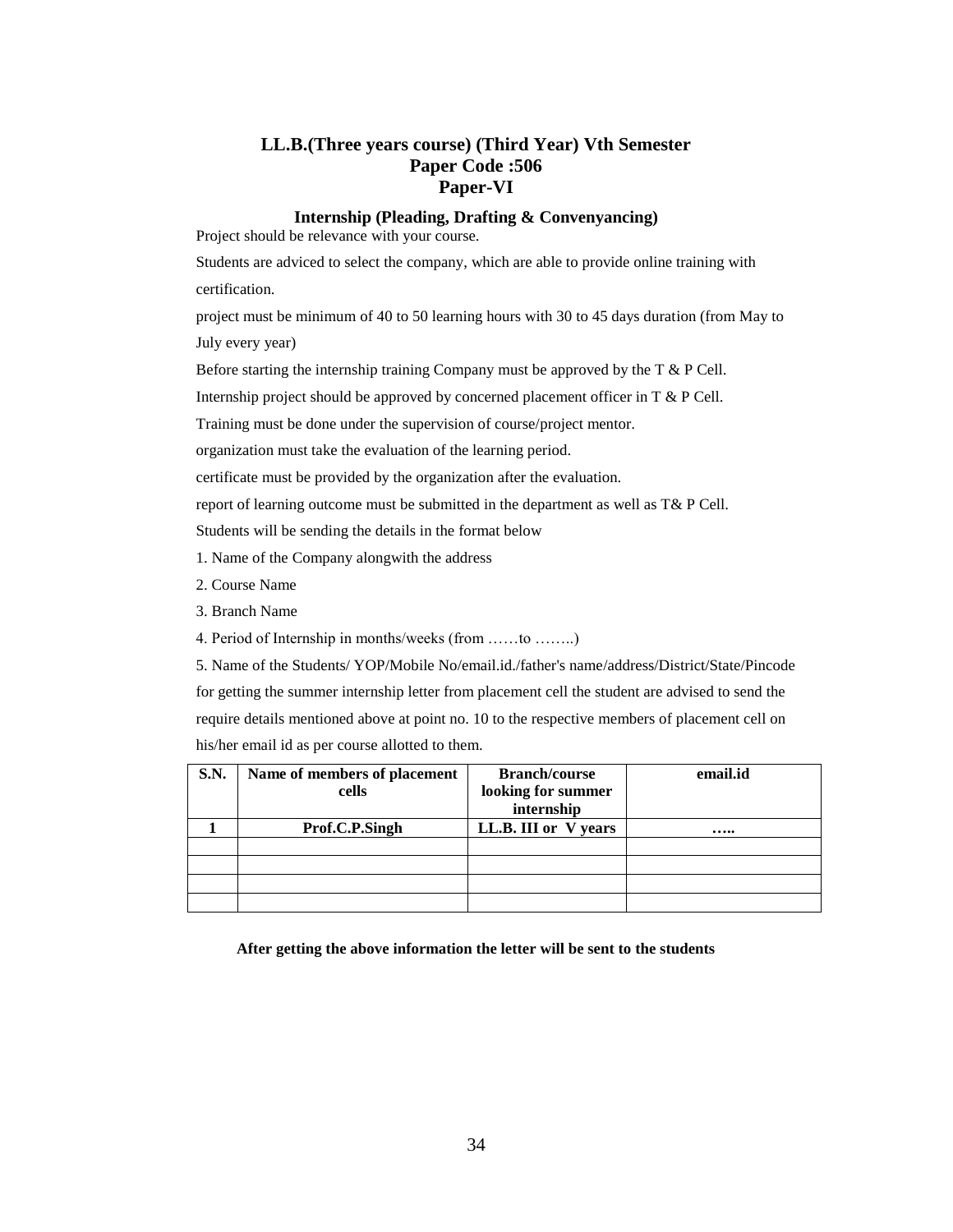| LL.B. (Three years course) (Third Year) VIth Semester |
|-------------------------------------------------------|
| <b>Paper Code:601</b>                                 |
| Paper-I                                               |
| <b>Professional Ethics and Court Craft</b>            |

| <b>Professional Ethics and Court Craft</b>                                                                                                                                                                                                                                                                                                                                                                                                                                                                                                                                                                                                                                                                                                                                                                                                                                                                                                                                                                                                                                                                                                        |               |
|---------------------------------------------------------------------------------------------------------------------------------------------------------------------------------------------------------------------------------------------------------------------------------------------------------------------------------------------------------------------------------------------------------------------------------------------------------------------------------------------------------------------------------------------------------------------------------------------------------------------------------------------------------------------------------------------------------------------------------------------------------------------------------------------------------------------------------------------------------------------------------------------------------------------------------------------------------------------------------------------------------------------------------------------------------------------------------------------------------------------------------------------------|---------------|
| <b>Course outcome</b><br>1. To introduce the history of Legal Profession in India<br>2. To explain the laws related to Legal Profession                                                                                                                                                                                                                                                                                                                                                                                                                                                                                                                                                                                                                                                                                                                                                                                                                                                                                                                                                                                                           | Credit-04     |
| 3. To appraise the student with the ethics of Legal Profession                                                                                                                                                                                                                                                                                                                                                                                                                                                                                                                                                                                                                                                                                                                                                                                                                                                                                                                                                                                                                                                                                    |               |
| 4. To unfold the basic concepts of Contempt.                                                                                                                                                                                                                                                                                                                                                                                                                                                                                                                                                                                                                                                                                                                                                                                                                                                                                                                                                                                                                                                                                                      |               |
|                                                                                                                                                                                                                                                                                                                                                                                                                                                                                                                                                                                                                                                                                                                                                                                                                                                                                                                                                                                                                                                                                                                                                   |               |
| Unit I : Legal Profession                                                                                                                                                                                                                                                                                                                                                                                                                                                                                                                                                                                                                                                                                                                                                                                                                                                                                                                                                                                                                                                                                                                         | (Lectures 10) |
| Historical development of Legal Profession in India.<br>Constitution, Function, Powers and Jurisdiction of State Bar Council<br>Constitution, Function, Powers and Jurisdiction of Bar Council of India<br>Admission and enrolment of Advocates.<br>Unit II: Professional Ethics                                                                                                                                                                                                                                                                                                                                                                                                                                                                                                                                                                                                                                                                                                                                                                                                                                                                  | (Lectures 10) |
| Profession ethics and Advocacy, Standards of Professional<br>Conduct and Etiquette, Conflict between interest and duty,<br>Dutyto court, Duty to Client, Duty to opponent, Duty to Colleagues,<br>Duty towards Society and Obligation to Render Legal Aid<br><b>Unit III: Bench-Bar Relationship</b>                                                                                                                                                                                                                                                                                                                                                                                                                                                                                                                                                                                                                                                                                                                                                                                                                                              | (Lectures 10) |
| Reciprocity as partners in administration of Justice<br>Professional Misconduct<br>Rights and Privileges of Advocates<br>Bar-Bench relations and how to become a good Lawyer<br>Unit IV: Contempt of Court Act, 1971                                                                                                                                                                                                                                                                                                                                                                                                                                                                                                                                                                                                                                                                                                                                                                                                                                                                                                                              | (Lectures 10) |
| Historical development of Contempt of Court Act in India,<br>Object and Constitutional validity of Contemptof Court Act, Definition, Kinds of Contempt<br>Contempt by Judges, Magistrates, Lawyers and other persons<br>Cognizance, Procedure, Appellate provisions regarding Contempt Defences, Punishment and Remedies.<br><b>Cases</b><br>1. Rajendra V Pai v Alex Frrnandes AIR 2002 SC 1808<br>2. In re; A an advocate AIR 1962 SC 1337<br>3. In re; Mr. G a Senior Advocate of SC AIR 1954 SC 557<br>4. In re; Lalit Mohan Das AIR 1957 SC 250<br>5. Sheo Narayan Jafa v Judge Allahabad H.C. AIR 1953 SC 368<br>6. P. J. Ratnam v d. Kanik ran AIR 1964 SC 244<br>7. In re; "M" an Advocate AIR 1957 SC 149<br>8. L.D. Jaisingham v Narain das N Punjabi (1976) 1 ACC 354<br>9. Jhon D' Souza v Edward Ani (1994) 2 SCC 64<br>10. In re; V.C. Mishra AIR 1995 SC 2348<br>11. E. M. Shankran Nambudaripad v T. Narayan Nambiar (1970) 2 SCC 325.<br>12. In Re Honb'l Shri Just. C. S. Karnan Case (2017) 7 SCC 1.<br>Acts<br>1. The Advocate Act, 1961<br>2. Contempt of Court Act, 1971<br>3. The Advocates Welfare Fund Act, 2001<br>Rule |               |
| The Bar Council of India Rules, 1961<br><b>References</b>                                                                                                                                                                                                                                                                                                                                                                                                                                                                                                                                                                                                                                                                                                                                                                                                                                                                                                                                                                                                                                                                                         |               |
|                                                                                                                                                                                                                                                                                                                                                                                                                                                                                                                                                                                                                                                                                                                                                                                                                                                                                                                                                                                                                                                                                                                                                   |               |
| <b>Text Books:</b><br>1. Holland Avrom Shree, Advocacy, 1994 Universal, Delhi<br>2. Keith Evam, The Golden Rules of Advocacy, 1994, Universal, Delhi<br>3. Sandeep Bhalla, Advocates Act & Professional Misconduct, Nasik Law House                                                                                                                                                                                                                                                                                                                                                                                                                                                                                                                                                                                                                                                                                                                                                                                                                                                                                                               |               |

4. Banshi Dhar Singh, Professional Ethics, Accountability for Lawyers and Bar-Bench Relations, (In Hindi) University Book House, Jaipur

5. Mr. Krishna Murthy Iyer's Book on Advocacy

6. P RamanathaAiyer, Legal and Professional Ethics: Legal Ethics, Duties and Privileges of a Lawyer, Lexis Nexis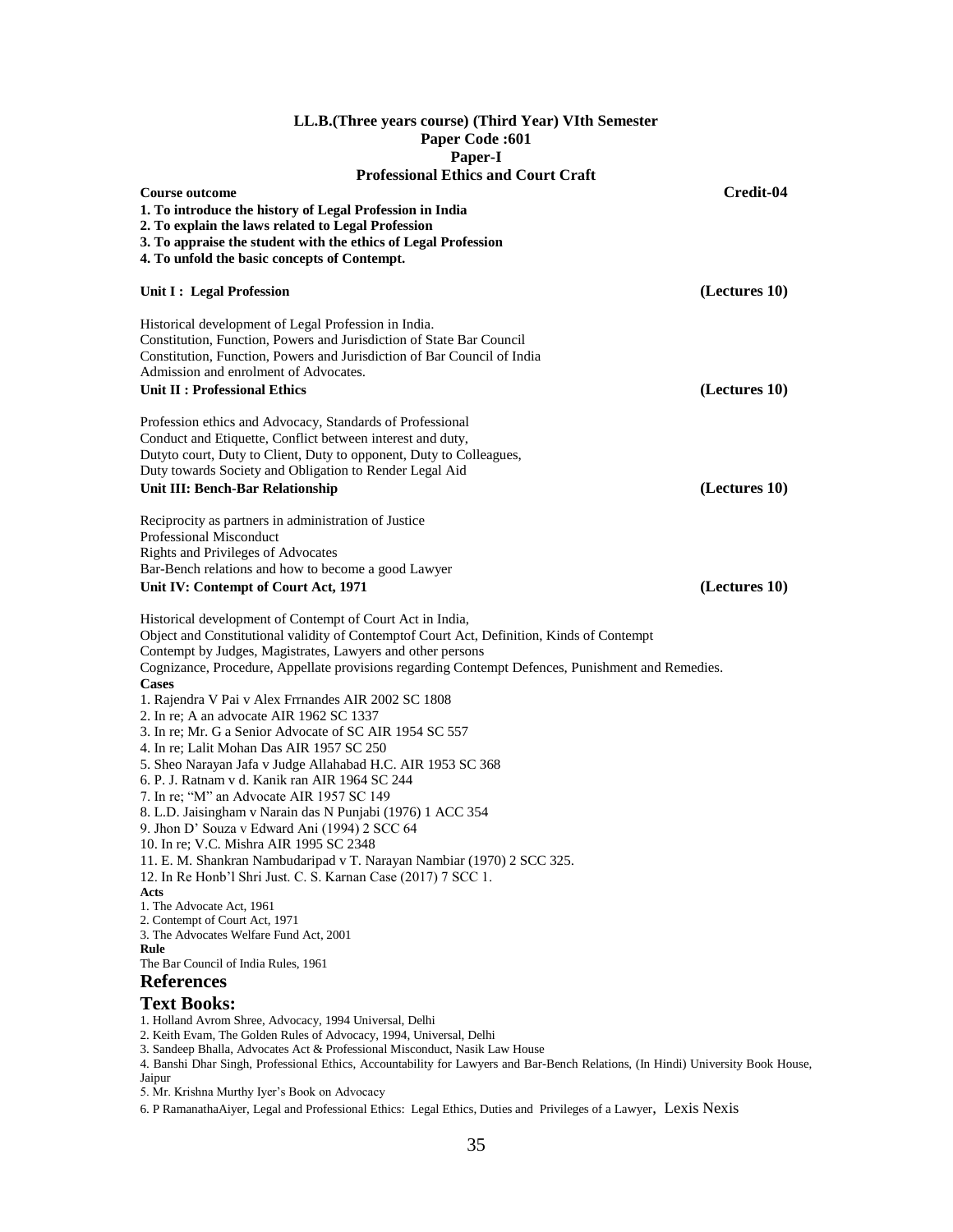# **LL.B.(Three years course) (Third Year) VIth Semester Paper Code :602 Paper-II**

# **Land Laws and Agricultural Laws II**

| <b>Course outcome</b>                                                       | Credit-04     |  |
|-----------------------------------------------------------------------------|---------------|--|
| 1. To develop understandings of the Laws relating to Land.                  |               |  |
| 2. To introduce with the specific Land Laws.                                |               |  |
| 3. To explore the UP Consolidation of Holding Act 1953.                     |               |  |
| 4. To explore the UP Municipalities Act 1916.                               |               |  |
| Unit I: U.P.Consolidation of Holding Act, 1953                              | (Lectures 10) |  |
| Unit II: U.P.Panchayat Raj Act, 1947                                        | (Lectures 10) |  |
| Unit III: U.P. Urban Building                                               | (Lectures 10) |  |
| (Regulation of Letting, Rent and Eviction) Act, 1947                        |               |  |
| Unit IV:                                                                    | (Lectures 10) |  |
| (i) U.P. Urban Planning and Development Act, 1973;                          |               |  |
| (ii) U.P.Municipalities Act, 1916                                           |               |  |
| <b>Acts</b>                                                                 |               |  |
| 1. U.P.Consolidation of Holding Act, 1953                                   |               |  |
| 2. U.P. Panchayat Raj Act, 1947                                             |               |  |
| 3. U.P. Urban Building (Regulation of Letting, Rent and Eviction) Act, 1947 |               |  |
| 4. U.P. Urban Planning and Development Act, 1973                            |               |  |
| 5. U.P.Municipalities Act, 1916<br><b>References</b><br><b>Text Books:</b>  |               |  |
|                                                                             |               |  |

**Same as previous semester**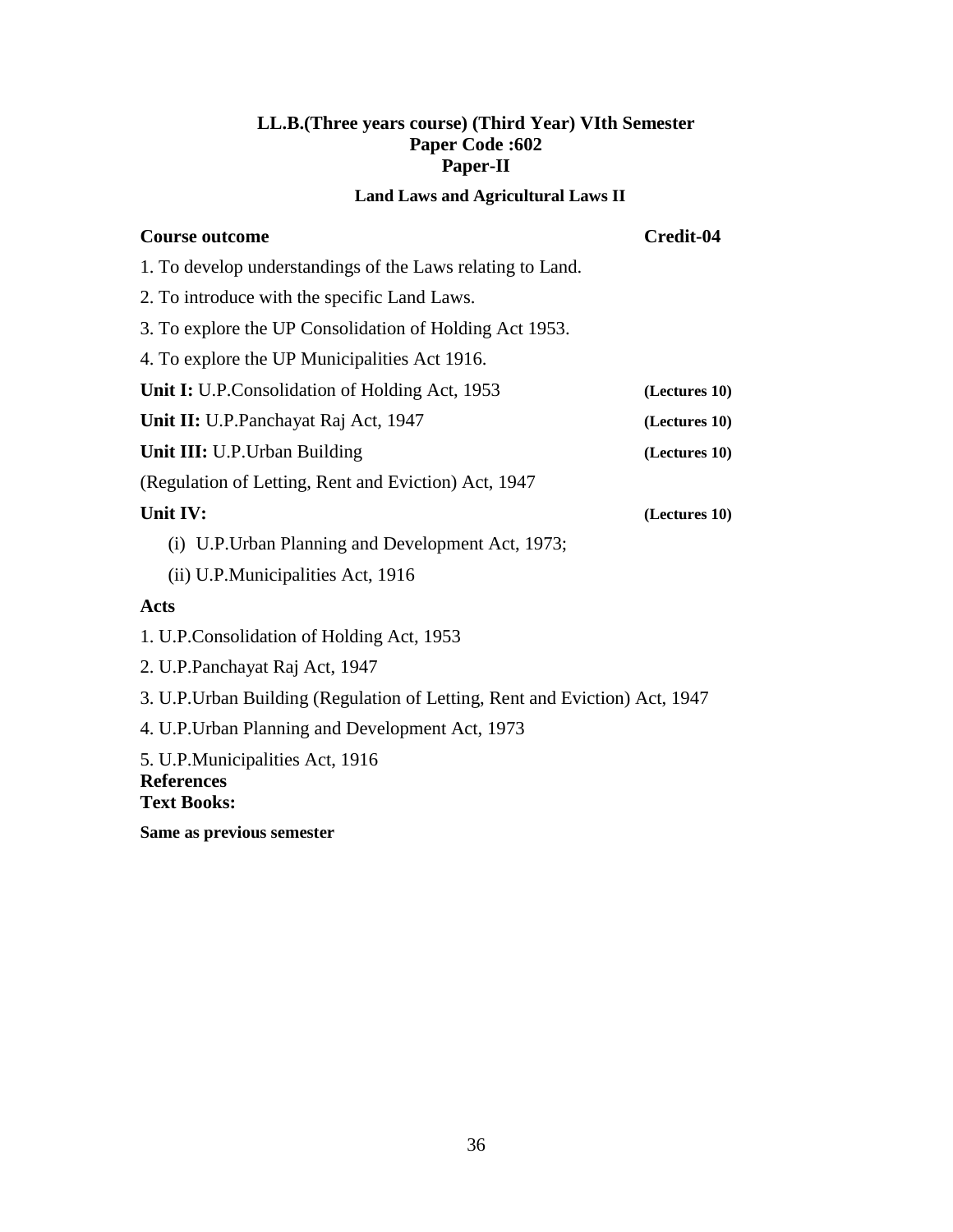# **LL.B.(Three years course) (Third Year) VIth Semester Paper Code :603**

# **Paper-III**

**Alternative Dispute Resolution System- II (Conciliation & Mediation)**

**Course outcome Credit-04**

- 1. To develop fundamental understandings about Conciliation & Mediation as an alternative means of dispute resolution.
- 2. To develop legal understandings over the Conciliation & Mediation and its applicability.
- 3. To prepare Conciliators & Mediators.
- 4. To introduce the para legal services, such as Lok Adalat, Clinical legal aid etc.

### **Unit-I Conciliation (Lectures 10)**

- i. Conciliation: Application and scope, Commencement of conciliation proceedings
- ii. Appointment of conciliators, Submission of statements to conciliator, Role of conciliator
- iii. Administrative assistance, Communication between conciliator and parties, Disclosure of information, Cooperation of parties with conciliator, Settlement agreement, Confidentiality,
- iv. Termination of conciliation proceedings, Costs, Deposits, Admissibility of evidence in other proceedings, Difference between Arbitration and Conciliation

### **Unit-II Mediation (Lectures 10)**

- i. Mediation: Historical development, Concept and Definition
- ii. Types of Mediation
- iii. Appointment, Procedure of Mediation, and Role of mediator.
- iv. Advantages of Mediation and Difference between Mediation and Conciliation

### **Unit-III Mediation Rules and Its Applicability (Lectures 10)**

- i. Supreme Court's Module on Mediation, 2003
- ii. Supreme Court (Mediation) Rules 2010
- iii. Uttar Pradesh Civil Procedure Mediation Rule, 2009
- iv. Applicability of Mediation in others Forms of disputes resolution.

### **Unit-IV Lok-Adalat and Others Authorities (Lectures 10)**

- i. The Legal Services Authorities Act, 1987: Object, Scope and Definition, the NationalLegal Services Authority, State Legal Services Authority, District Legal Services Authority and Taluk Legal Services Committee.
- ii. Lok Adalat: Concept of Lok Adalat, Organization, Constitution, Jurisdiction, Powers of Lok Adalat, Cognizance of cases by Lok Adalat, Procedure and Award of Lok Adalat
- iii. Permanent Lok Adalat: Definition of Public Utility Service, Cognizance of cases by Permanent Lok Adalat, Jurisdiction, Powers of Permanent Lok Adalat, Cognizance of cases by Permanent Lok Adalat, Procedure and Award of Permanent Lok Adalat
- iv. Negotiation, Med-Arb, Medola, Summery Trial, Ombudsman, Plea Bargaining, Family Court, Gram Nyayalaya.

### **Acts**

The Arbitration and Conciliation Act, 1996

The U.P. Civil Procedure Mediation Rules, 2009

The Legal Services Authorities Act, 1987

- The Family Court Act, 1984
- The Gram Nyayalaya Act, 2008

The Criminal Procedure Code, 1973

# **References**

### **Text Books:**

- 1. Sriram Panchu, Mediation Practices & Law, Lexis Nexis Butterworth, 1st ed. (2011).
- 2. S. Susheela, Mediation Readers Handbook, Asia Law House, 1st ed. (2012).
- 3. Mediation in India, A Toolkit, USEFL
- 4. The Mediator's Handbook by Ruth Chariton and Micheline Dewdney.
- 5.Banshi Dhar Singh, Alternative Dispute Resolution System,(In Hindi)Central Law Publications, Allahabad.
- 6.The Fundamentals of Family Mediation by John M. Haynes and Stephanie Charlesworth,Federation Press, 1996 [Australia](https://www.google.co.in/search?tbo=p&tbm=bks&q=subject:%22Australia%22&source=gbs_ge_summary_r&cad=0)
- 7. Ruth Chariton and Michelin Dewdney: The Mediator's Handbook, LbcInformatin Services.

9. Lisa Parkinson : Family Mediation, Jordan Publishing.

<sup>8.</sup> Marian Roberts : Mediation in Family Dispute, Routledge, Taylor & Francis Group.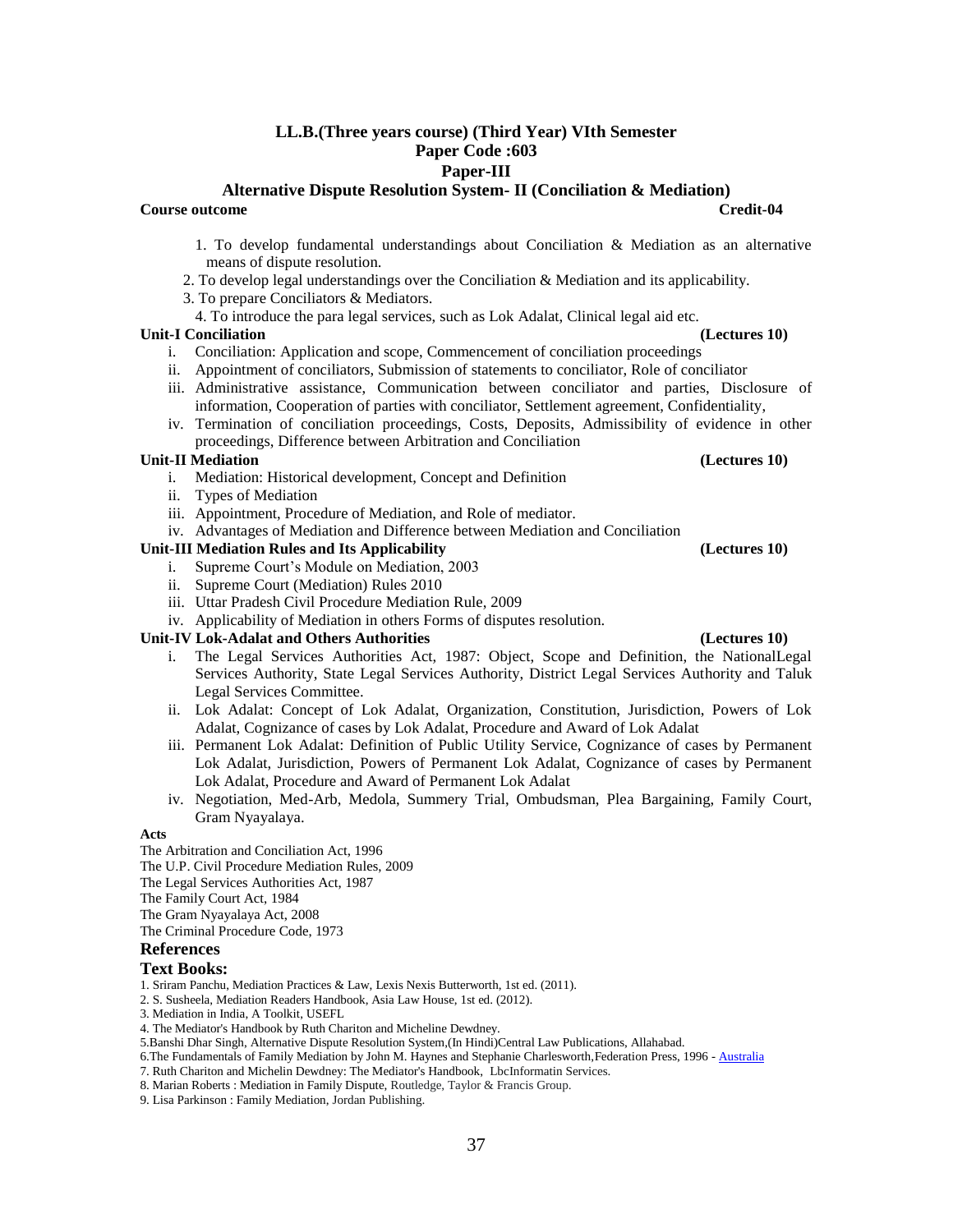# **LL.B.(Three Years Course) (Third Year) VIth Semester Paper Code: 604: Paper IV Legal Research Methods**

### **Course Objectives:**

A lawyer is most often faced with the primary task of problem solving and advising on the course of action most suited to the interests of the client. The problem may be complex in nature and may involve different branches of law. It will require sieving the material facts from the immaterial ones. Learning where and how to find the law is as important as the substantive study of various laws. The understanding of facts is critical to the process of identifying favourable precedents and distinguishing the case at hand from other authoritative rulings, which are not in direct support of one's proposition. The strength of a legal argument lies in the thoroughness of the research, which must also be clearly presented, in writing and orally.

### **Course Outcomes: Credit-04**

On completion of the first module students will be able to distinguish between the different types of laws. On completion of the second module students will be able to tell the different sources of law and their relationship *inter se*. On completion of the third module students will be able to discuss the important the fundamental concepts underlying the Indian law. On completion of the fourth module students will be able to read, analyse and understand legal writings, and to narrate the reasoning employed by judges in their judgements. On completion of the fifth module students will be able to read judgements, and to analyse and understand the principles laid down in them. On completion of the sixth module students will be able to understand the meaning of research and the steps involved in legal research. They will also apply some basic statistical methods to analyse data.

### **UNIT I Meaning, Classification and Sources of Law**

Meaning and definition; Functions of law; Classification of laws: Public and Private Law, Substantive and Procedural Law, Municipal and International Law,

### **UNIT II Sources of Law and Legal Reasoning**

Sources of Law: Primary and Secondary sources; Custom; Precedent- Categories of precedents, dissenting and concurring opinion, overruling of judgments, Article 141 of the Constitution; stare decisis, Ratio decidendi- Tests to determine ratio decidendi, obiter dictum; Legislations, Juristic writings; Justice, Equity and Good Conscience, International law as a source of Municipal Law

Legal materials – Case law, Case Briefing; Statutes, Reports, Journals, Manuals, Digests etc.; Use of Law Library; Importance of legal research;

### **UNIT III Legal Research**

Research – Meaning – Reflective thinking – Dewey-Kelly system – Doctrinal and Non-doctrinal Methods – Basic statistical tool

New Dimensions in Legal Research- Use of Online Databases and e-resources; Techniques of Legal Research; Legal writings and citations; Judicial Reasoning; Analogizing – the application of principles laid down in similar cases, static and dynamic analogy; Case Synthesis.

### **UNIT IV Basic Concepts of Indian Legal System**

Constitution as the Basic Law; Rule of Law; Separation of Powers; Delegated Legislation; Judicial system in India- Hierarchy of Courts in India, Jurisdiction of Courts (Territorial, Pecuniary, Subject Matter); Fora and Tribunals-Alternative Dispute Resolution Methods, Arbitration, Negotiation, Mediation and Conciliation, LokAdalats.

### **Text Books And Reference Books:**

- 1 A.V. Dicey, An introduction to the Study of the Law of Constitution, Universal La Publishing Co., 10th edn. 4th Indian Reprint, 2003
- 2. B S Hansai, A Critical Study of ADR System: Special Focus on LokAdalat in India
- 3. Benjamin Cardozo, Nature of Judicial Process, Universal Law Publishing Co., 9th Indian Reprint 2011
- 4. Bodenheimer, Jurisprudence; , Universal Law Publishing Co., 7th Indian Reprint, 2011
- 5. C K Takwani, Lectures on Administrative Law, 4th Edition, 2008, Eastern Book Company.
- 6. David Ingram, Law-Key Concepts in Philosophy, Continuum International Publishing Group, 1st edn. 2006
- 7. Friedmann, Law in a Changing Society, Universal Law Publishing Co. 4th Indian Reprint 2008
- 8. G. W. Paton, A Textbook of Jurisprudence, Oxford University Press, 2007
- 9. H. Patrick Glenn, Legal Tradition of the World, Oxford University Press, 1st edn., 2000
- 10. Jacqueline M Nolan Haley, ADR in a Nutshell, 2nd Edition, 2001, West Group
- 11. Kulshreshta, Landmarks in Indian Legal and Constitutional History, Eastern Book Co., 8th edn. Reprint 2006
- 12. Lakshminath, Precedent in Indian Law, Eastern Book Co., 3rd edn., 2009.
- 13. M.V. Pylee, Select Constitutions of the World, Universal Law Publishing Co., 3rd edn., 2012.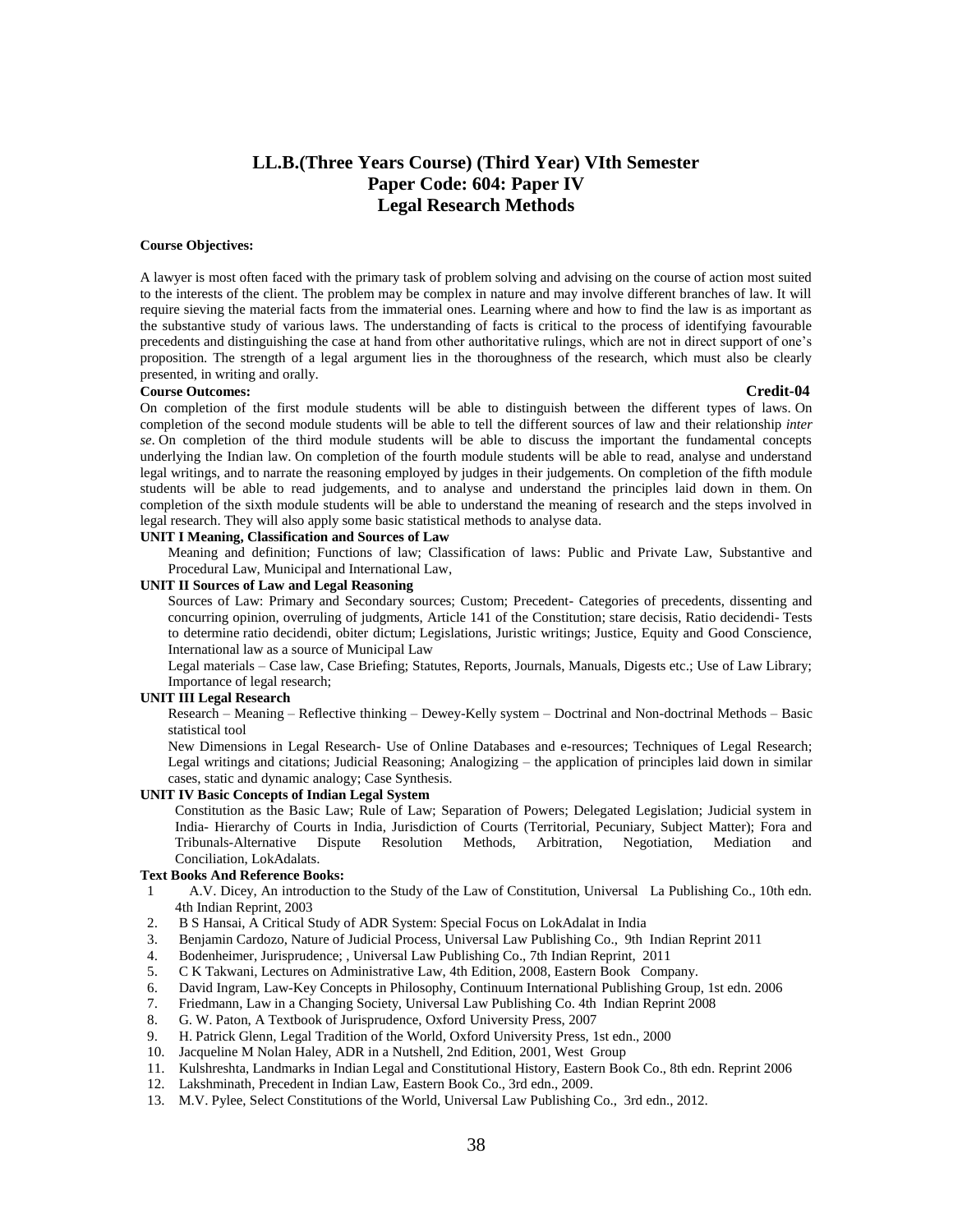# **LL.B.(Three years course) (Third Year) VIth Semester Paper Code :605 Paper-V Elective Groups-II**

**Paper Mentioned in last page**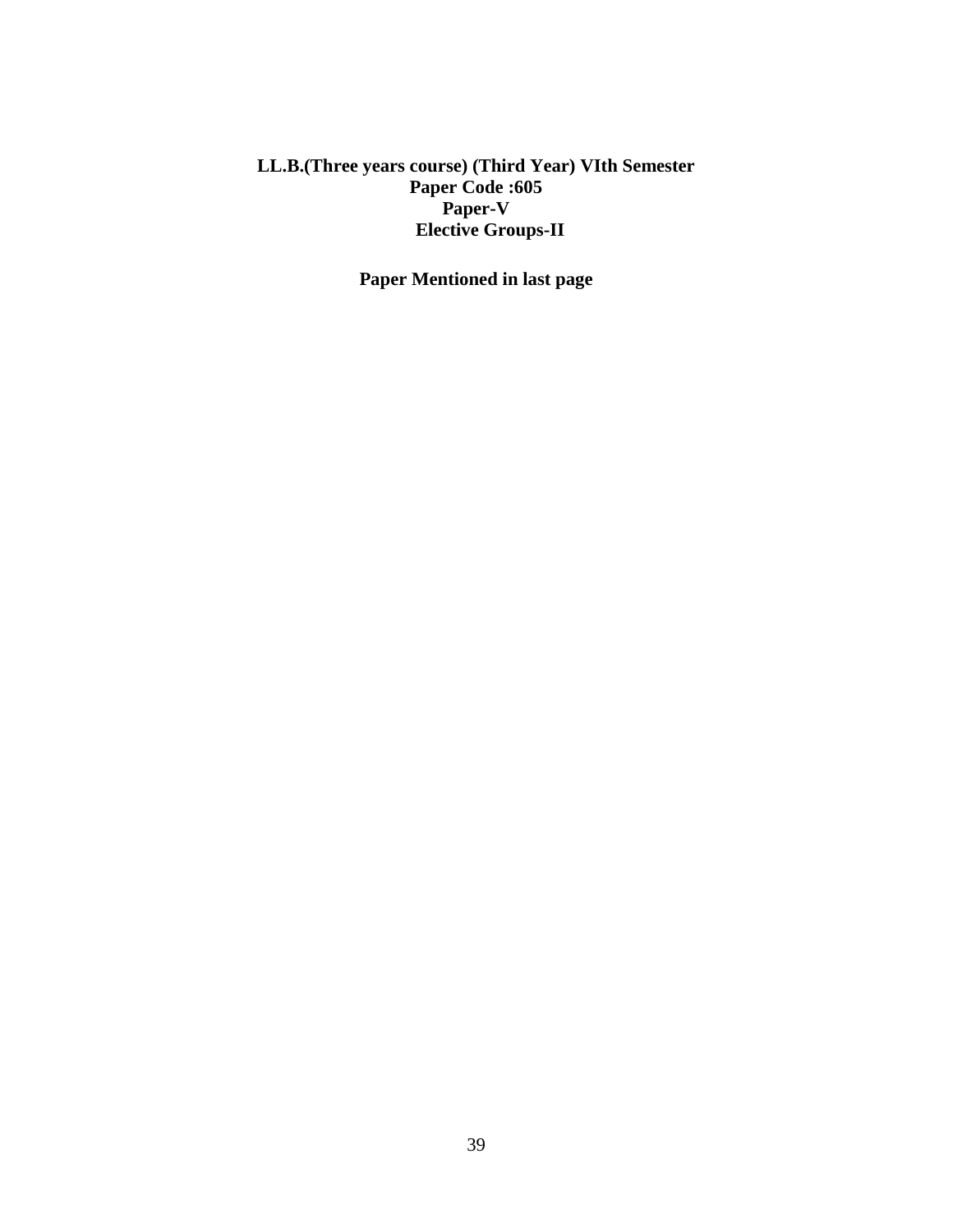# **LL.B.(Three years course) (Third Year) VIth Semester Paper Code :606 Paper-VI**

# **Minor Project or Dissertation**

**Topic and other modalities shall be decided by the Board of Study (BOS)**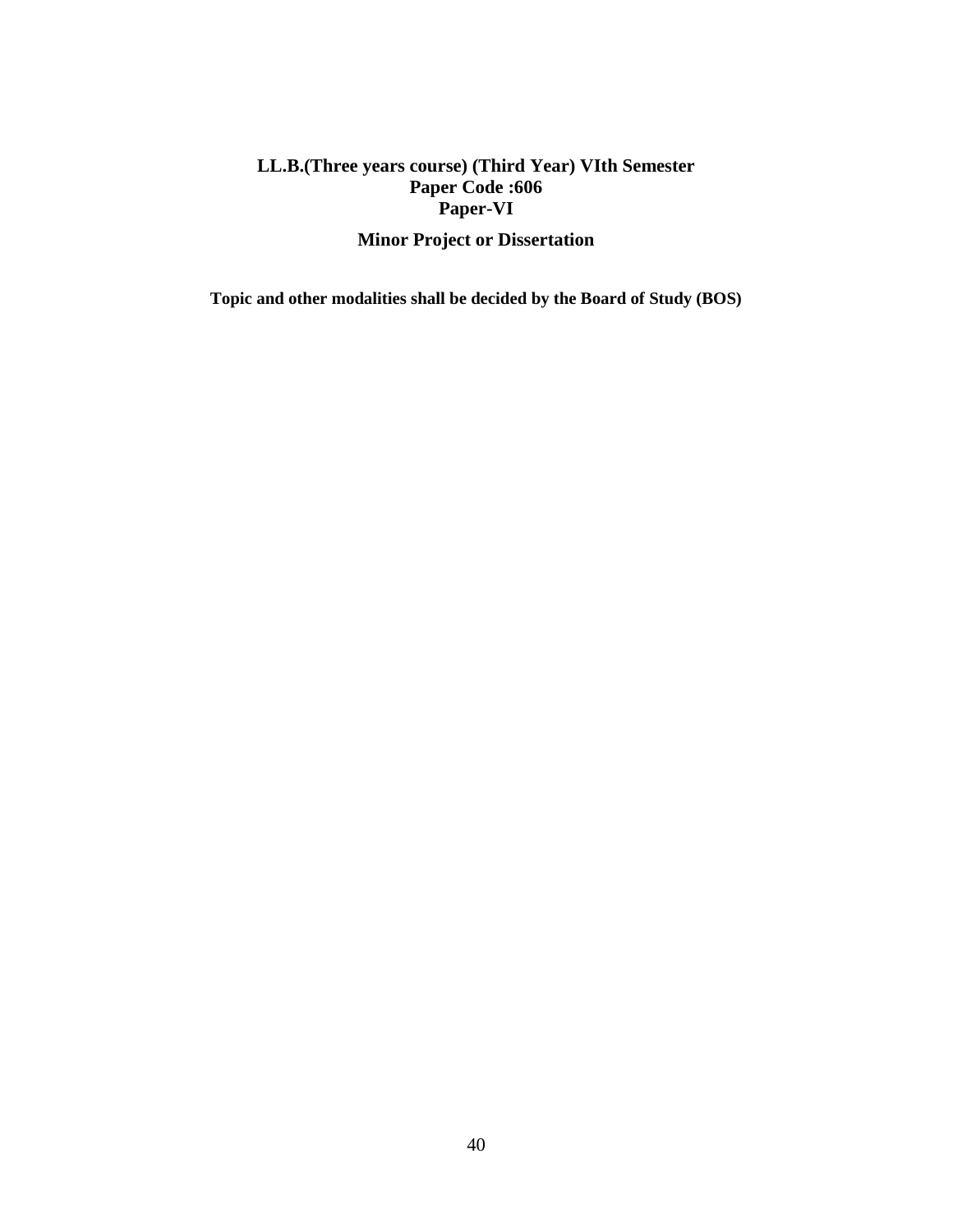### **LL.B.(Three years course) (Third Year) Vth Semester Paper Code :505 (A) Paper-V**

# **Elective Groups-I : Constitutional Groups-A(1)**

**Paper 1 : Human Rights**

Outcome : To expose students about concept and idea of Human Rights Credit 4

### **Unit-I: Human Rights (Lecture 10)**

- i. Human Rights: Meaning, Evolution of Human Rights: Ancient and Natural Law Perspective,
- ii. Natural Rights and Human Rights, Legal Right and Human Rights, Human Rights-Classification,
- iii. Human Rights and League of Nations, Sources of International Human Rights Law,
- iv. Human Rights-Importance

### **Unit-II: International Human Rights Law (Lectures 10)**

- i. U.N.Charter and Human Rights, Universal Declaration of Human Rights and its legal significance.
- ii. Covenants and Conventions: International Covenant on Economic, Social and Cultural Rights,1966; International Conventions on Civil & Political Rights, 1966.
- iii. The European Convention on Human Rights, 1950, The American Convention on Human Rights, 1969, African Charter on Human and Peoples Rights,
- iv. The Vienna Conference on Human Rights, Convention Against Torture and Other Cruel Inhuman or Degrading Treatment or Punishment.

### **Unit III: National Human Rights Law (Lectures 10)**

- i. Human Rights in India, Human Rights and Indian Constitution, The Protection of Human Rights Act, 1992
- ii. Judicial activism & Protection of Human Rights in India, Role of Non-Governmental organization in the Promotion and Protection of Human Rights .
- iii. National Human Rights Commission, National Commission for Minorities, National CommissionFor *SafaiKaramcharis*, National Commission for Women, National Commission for Backward Classes and National Commission for Schedule Castes and Schedule Tribes.

### **Unit IV Specific Human Rights (Lectures 10)**

- i. Prisoners; Women and Children.
- ii. Indigenous People
- iii. Disabled
- iv. Senior Citizens
- v. Refugee

### **Acts**

- 1. The Charter of UNO
- 2. The Protection of Human Rights Act, 1993
- 3. The Universal Declaration of Human Rights, 1948
- 4. The Protection of Human Rights Act, 1993

### **References**

### **Text Books:**

- 1. Prof. S.K.Verma, Public International Law, Prentice Hall of India
- 2. Wallace, International Human Rights, Sweet & Maxwell
- 3. Theodor Meron (ed.), Human Right in International Law
- 4. V.R.KrishnaIyer, The Dialectics and Dynamics of Human Right in India
- 5. S.K.Kapoor, Human Right under Int.Law& Indian Law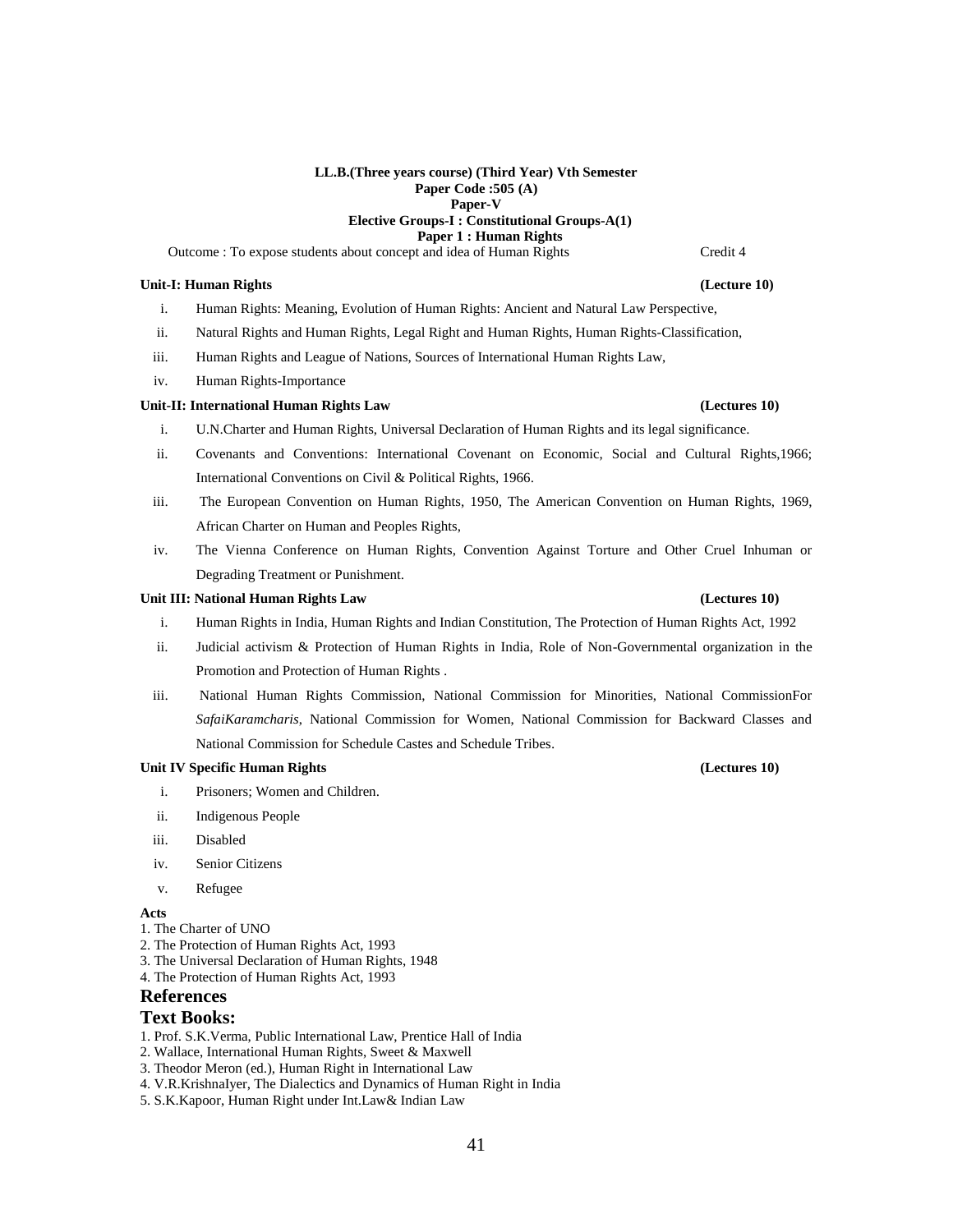# **LL.B.(Three years course) (Third Year) Vth Semester Paper Code :505(A) Paper-V Elective Groups-I : Constitutional Groups-A(2)**

# **Paper 2 : Election Law**

Election : Meaning and Process, Constitutional Mandate, Law Governing Election, Election disputes, Election to the Offices of the President and Vice President

**Outcome : To expose students about concept and idea of Election law**

# Unit II : Election Commission *(Lectures 10)*

Composition, Functions and Powers

Delimitation of Constituencies,

Preparation and Revision of Electoral Rolls

# **Unit III : Qualification and Disqualification of Candidates (Lectures 10)**

Constitutional Provisions, Provision in the Representation of People Act, 1951 (Sec. 3-11), Nomination and Candidature, Voters Right to Information, Disqualifications of Sitting Members

Anti Defection Law (Tenth Schedule to the Constitution of India)

**Unit IV** : Corrupt Practices in the Election Law **(Lectures 10)**

Electoral Offences.

# **Acts**

- 1. The Representation of the People Act, 1951
- 2. The Presidential and Vice-Presidential Election Act, 1951

3. The Election Commission Act, 1991

4. The Delimitation Act, 2002 **References**

# **Text Books:**

- 1. Dev Inder, Manual of Election Law in India
- 2. P.C. Jain, Chawla's Election Law
- 3. R.N.Choudhary, Election Laws and Practices in India
- 4. K.C.Sunny, Corrupt Practices in Election Law

# **Unit I : Introduction**  *(Lectures 10)*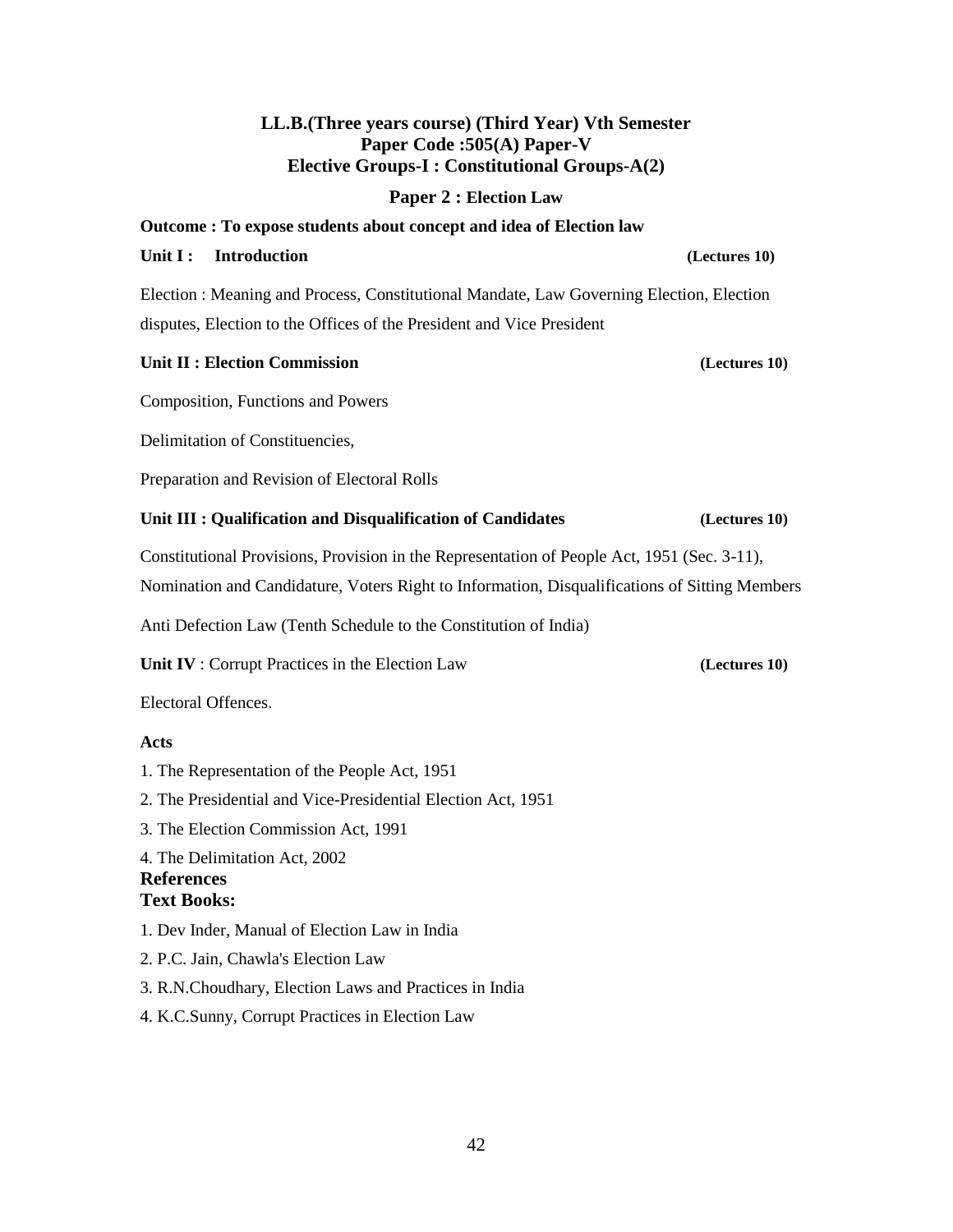# **LL.B.(Three years course) (Third Year) Vth Semester Paper Code :505 (B) Paper-V Elective Groups-1 : Criminal Groups-B(1) Paper 1 : Socio-Economic Offences Outcome : To expose student about concept and idea of socio-economic offences**

# **Unit I** : **(Lectures 10) (**

Introduction 47th Law Commission Report, Narcotic Drugs & Psychotropic Substances Act, 1985; Definition, Prohibition, Control & Regulation; Offences & Penalties, Procedure.

# **Unit II** : **(Lectures 10) (**

Protection of Civil Right Act, 1955-Aim & Object; Offences, Conservation of Foreign Exchange & Prevention of Smuggling Activities Act, 1 974 (COFEPOSA)-Power to make order detaining certain persons (Sec.3); Section 4 to 7 briefly; Advisory Board (Sec.8 ); Sec. 9-13; Prevention of Corruption Act, 1988-Power to appoint special judges, Offences & Penalties (Sec.7-16), Previous sanction necessary for prosecution (sec.19).

# **Unit III** : **(Lectures 10) (**

Laws relating to maintenance of essential supplies, Arms Act, 1959 An overview of Food Adulteration Act,

Central Vigilance Commission (CVC) Central Bureau of Investigation (CBI) Criminal Investigation Department , commission of Inquiry Act,1952

# **Acts**

Narcotic Drugs & Psychotropic Substances Act, 1985; Protection of Civil Right Act, 1955 Conservation of Foreign Exchange & Prevention of Smuggling Activities Act, 1 974 (COFEPOSA) Prevention of Corruption Act, 1988 Arms Act, 1959 Inquiry Act,1952

**References Text Books:**  Mallick on (COFEPOSA)

# **Unit IV** : **(Lectures 10) (**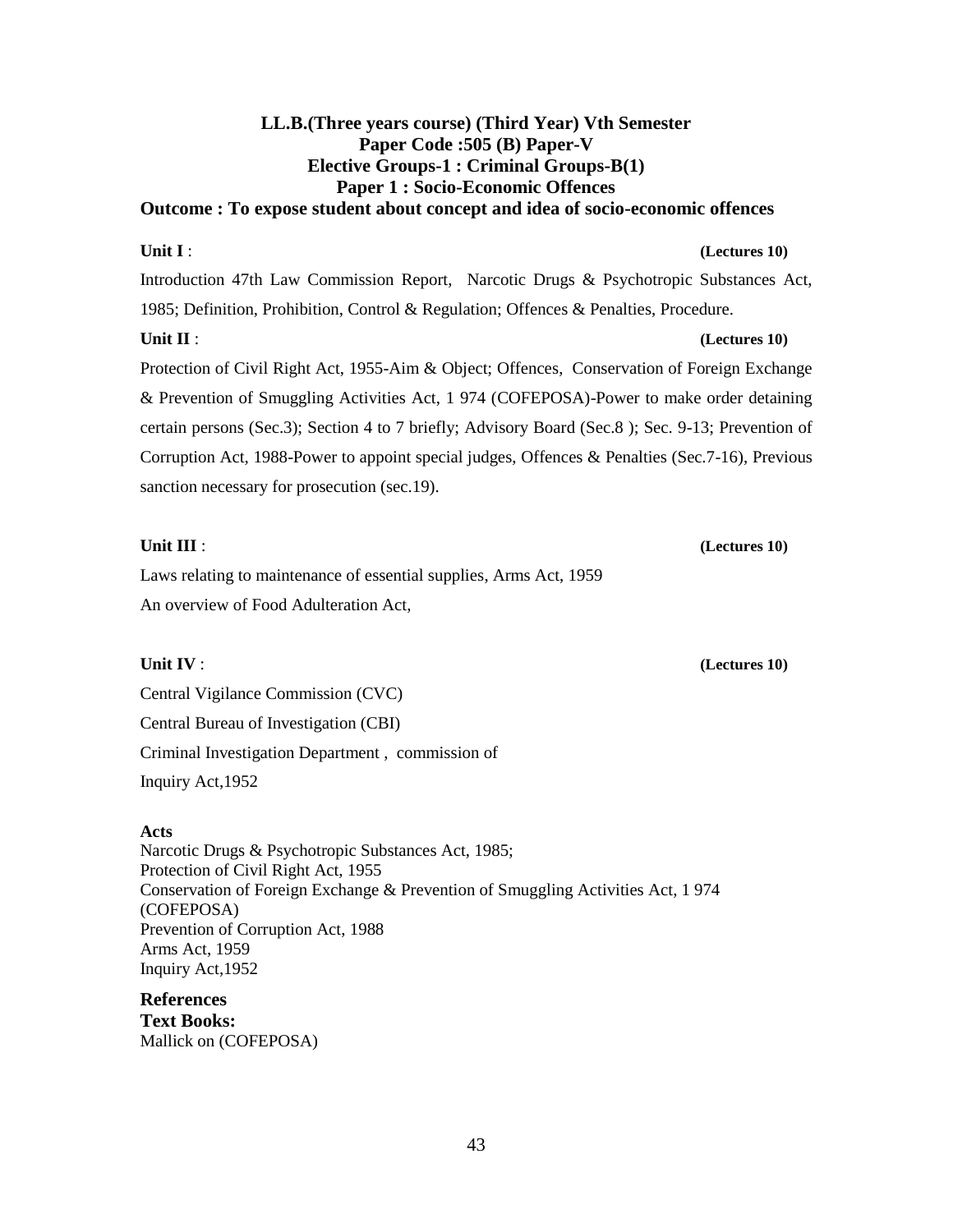# **LL.B.(Three years course) (Third Year) Vth Semester Paper Code :505 (B) Paper-V Elective Groups : Criminal Groups-B(2) Paper 2 : Criminology & Penology Outcome : To expose students about concept and idea of criminology**

## **Criminology: Nature & Scope**

Nature and Extent of Crime in India, Criminology, Criminal Law and Criminology General Approaches to Crime control organized Crime (Smuggling in Narcotics etc), White Collor Crime-Corruption in Public Life Socio-Economic Crime-Adulteration of Foods and Drugs Crime in the Profession Perpetrators of Ordinary Crime The situational crime The chronic offender Criminality of women Young offender

### **Unit II (Lectures 10) (Lectures 10)**

## **School of Criminology**

The Constitutional School of Criminology, Lombroso and others, Hereditary and metal retardation as causes of Crime, Sociological theories Anomies, Modern Sociological Theiroes : Sutherland's differential Association theory, Reckless's Social vulnerable theory. Multiple Causation Theories

Factor Responsible for Causation of Crime, Environment, home and community influences, urban and rural crimes. The ghetto, broken homes, effect of TV, Video, Press, Narcotics and Alcohol, Caste community tension-Case, Wars and Communal riots-their causes and demoralizing effects, Atrocities against Scheduled Cadres.

### **Unit IV (Lectures 10)**

Criminal Justice Structure, Criminal law and its administration, The Police System, Structural Organization of Police and the States, Power and Duties of Police under the Police Act and Cr.P.C, Arrest, Search and Seizure and Constitutional imperatives, Liability of Police for Custodial Violence, Select Aspects of National Police Commission Report

# **References**

# **Text Books:**

- 1. Katherine S Williams, Textbook on Criminology, 1999
- 2. Loveland, Frontiers of Criminality, 1995
- 3. Manheim H, comparative Criminology, 1965
- 4. Walker, N. Crime and Criminology, 1987

## **Unit III (Lectures 10) (Lectures 10)**

# **Unit I (Lectures 10)**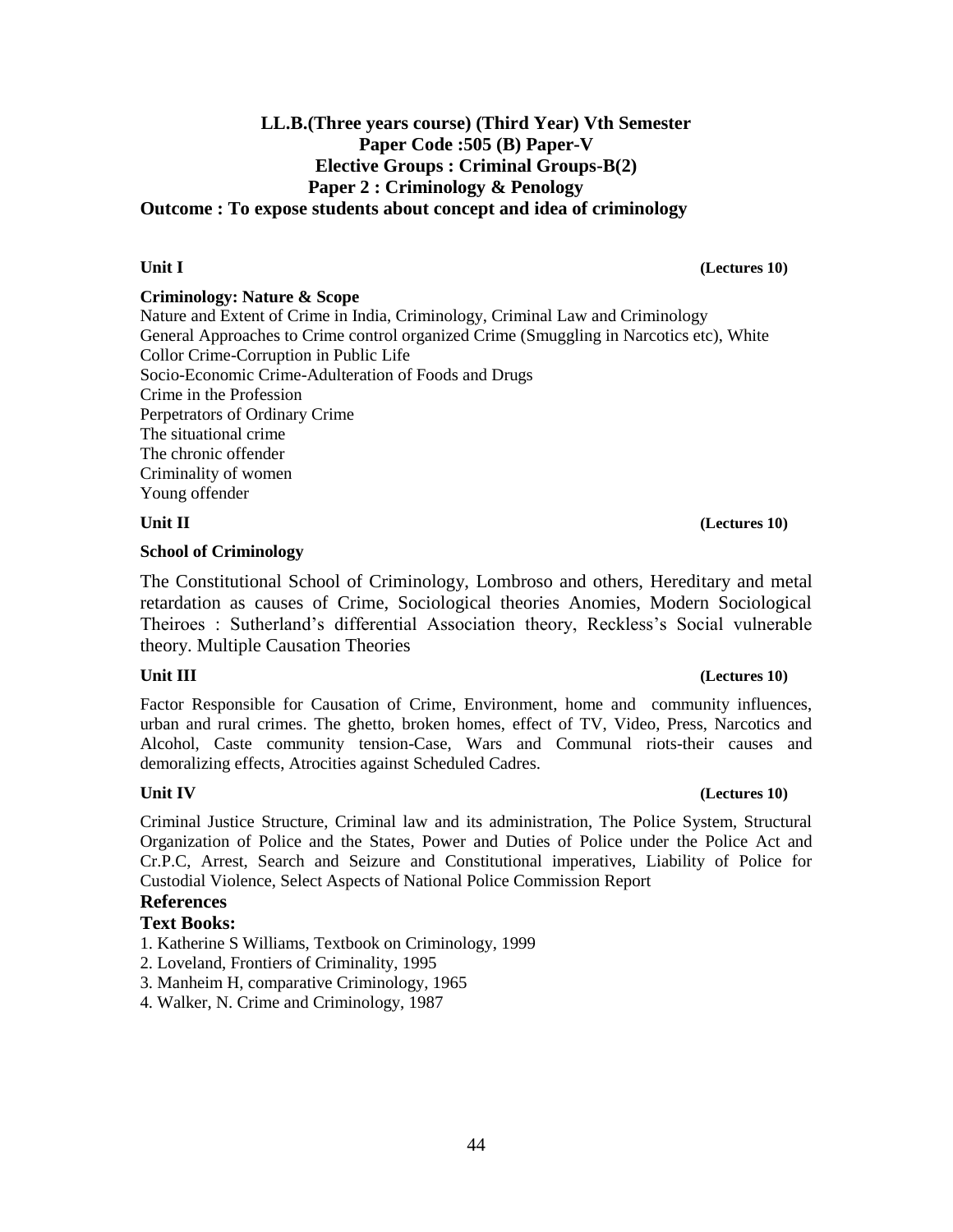## **LL.B.(Three years course) (Third Year) Vth Semester Paper Code :505 (C) Paper-V Elective Groups-1 : Business Group-C(1) Paper-1 : Corporate Finance and Restructuring Course Outcome: Credit-04** Students shall be able to analyze and develop applied understanding of new corporate challenges in the context of new economic order. **Unit- I : Corporate Finance & Restructuring (Lectures 10)** Corporate restructuring – significance Forms of restructuring Concept, types and process for Mergers & Demergers, Regulatory framework of mergers and Amalgamation **Unit II : Takeovers** *CLECTURES 10* Types, takeover strategies Takeover defenses – financial defensive measures methods of resistance – anti-takeover amendments – poison pills Legal aspects of takeovers The SEBI Substantial Acquisition of Shares and Takeover code **Unit-III : Investment and Competition Law (Lectures 10)** WTO norms for investment OECD guidelines in investment FDI policies and it's impacts on Competition in domestic market Regulation of FDI in India, USA, EU, UK, Australia **Unit-IV : Competition Law Policy & Regulation (Lectures 10)** Evolution & Growth of competition law Nature & Scope of competition law and policy Composition, powers and function of CCI, Appellate Tribunal Competition Act, 2002- overview, definitions and ideas of agreement, dominant position, combination and effects of anti- competitive activities **REFERENCES: TEXT BOOK** Value Creation from Mergers And Acquisitions, SudiSudarsanam – 1/e, Pearson Education, 2003. Merger Acquisitions & Corporate Restructuring – Chandrashekar Krishna Murthy &Vishwanath. S.R – Sage Publication. Mergers, acquisitions and Corporate Restructuring, NishikantJha, Himalaya Publishing House, 2011. Corporate Restructuring, Bhagaban Das, DebdasRaskhit and SathyaSwaroopDebasish, Himalaya Publishing, 2009. Business Legislation for Management, M.C. Kuchhal and VivekKuchhal, 4/e, Vikas Publishing House, 2013. [Dugar,S.M](http://61.12.18.164:8082/cgi-bin/koha/opac-search.pl?q=au:Dugar%2CS.M) ,Guide to Competition Law : Containing commentary on Competition Act, MRTP Act & Consumer Protection Act LexiNexisButterworthsWadhwa Nagpur, 2010 Richard Whish & David Bailey, Competition Law , Oxford University Press, 2012 (7th Edn) Avtar Singh, Competition Law, Eastern Book Company, 2012 D P Mittal, Competition Law and Practice : New Delhi Taxmanns Allied Services 2008 **SUGGESTED READING** Mergers, Restructuring And Corporate Control, Fred Weston, Kwang S Chung, Susan E Hoag, 4/e, Pearson Education. Corporate Finance-Theory And Practice – AswathDamodaran – John Wiley & Sons. Takeovers, Restructuring And Corporate Governance, Weston, Mitchell And Mulherin - 4/e, Pearson Education, 2003. Mergers, Ramanujam et al, TMH, 2003. • Advanced Accounts Vol. 2 – Shukla & Grewal, S.Chand& Sons. Mergers and Acquisitions, Rajinder S. Aurora, Kavita Shetty and Sharad R. Kale, Oxford University Press, 2011. Alexandra Karmerling, Restrictive ConvenantsUnder Common And Competition Law: London Sweet And Maxwell 2007. Alphen aan den Rijn, The reform of EC competition law : new challenges Competition Law and Cartels ICFAI University, Competition Law in India; Srinivasan Parthsarthy; Wolter Kluwer, 2012 Competition Law-Emerging Trends: ICFAI University Dabbah, Maher M,.EC and UK competition law : commentary, cases, and materials /Cambridge, UK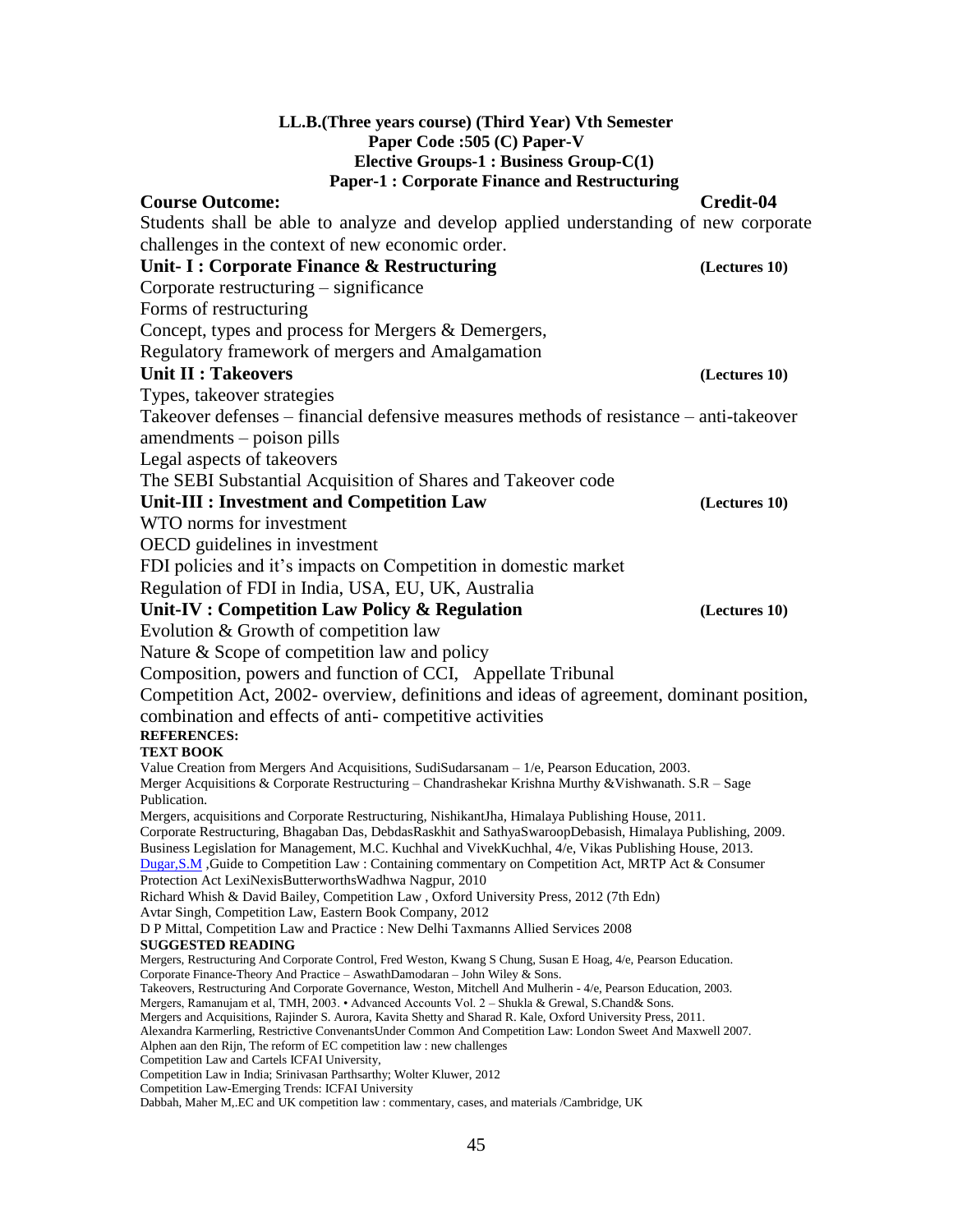# **LL.B.(Three years course) (Third Year) Vth Semester Paper Code :505(C) Paper-V Elective Groups-1: Business Group-C (1) Paper 2 : Banking Law**

# **Outcome : To educate students regarding Banking rules and regulations. Unit I : Banking Regulation Act, 1949** *(Lectures 10)*

Concept of Bank and Banker, Functions of Banks, Classification of Banks, Relationship between Bank and Customer, Control by government and it agencies, Management of Banking companies, On account and audit, Reconstruction and reorganization of banking companies, Suspension and winding up of business of banking companies, Social control over banking, Banking Ombudsman, Recent Trends in Banking : Automatic Teller Machine and Internet Banking, Smart Credit Cards, Banking Frauds.

# **Unit II : Reserve Bank of India Act, 1934 (Lectures 10)**

Incorporation, Capital, Management and Business of Banking Company, Central Banking function of Reserve Bank of India, Collection and furnishing of Credit Information, Control of Reserve Bank of India over Non-banking Institutions and Financial Institutions, Credit Control by Reserve Bank of India, General provisions and penalties.

# **Unit III : Negotiable Instrument Act, 1881 (Lectures 10)**

Definition and characteristic of Negotiable Instruments, Types of Negotiable Instruments, Definition and Essentials of Promissory Note, Bill of Exchange and Cheque, Liabilities and Capacity of Parties of Negotiable Instrument, Holder and Holder in due course, Transfer and Negotiation of Negotiable Instrument.

Crossing of Cheques and payment, Dishonour of Cheques, Presentment and Payment, Dishonour, Noting and Protest of Negotiable Instrument, Endorsement : Definition, Essential of a valid endorsement and its kinds, Rules of evidence and compensation.

# **References**

# **Text Books:**

- 1. Bashyam and Adiga, The Negotiable Instrument Act, 1997
- 2. M.L.Tannen, Jannen's Banking Law & Practice in India, 2000
- 3. Dr. Avtar Singh, Negotiable Instrument Act.
- 4. S.N. Gupta, The Banking Law in Theory & Practice, 1999
- 5. Sharma and Nainta, Banking Law & Negotiable Instruments Act

# **Unit IV : (Lectures 10)**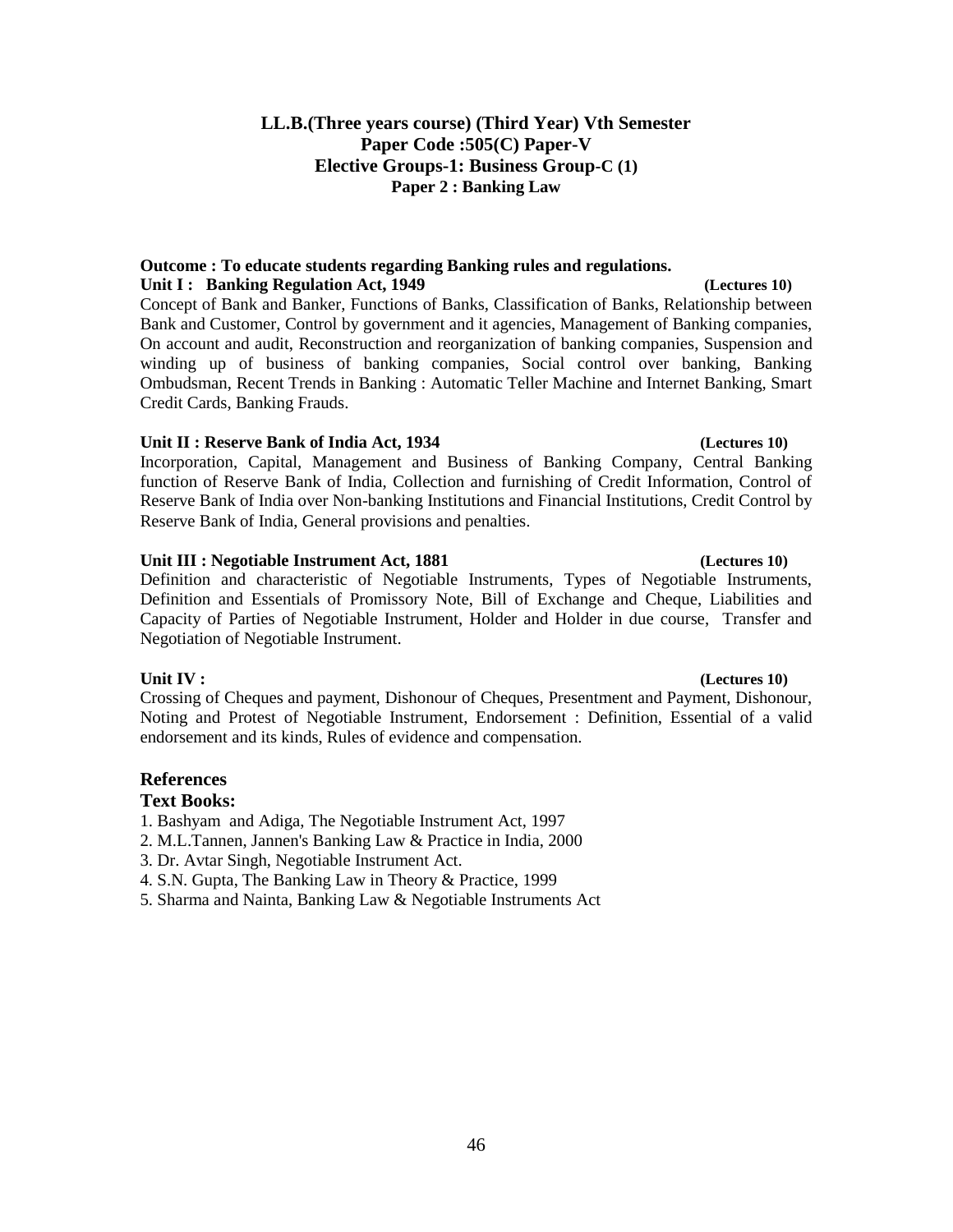# **LL.B.(Three years course) (Third Year) VIth Semester Paper Code :605 (A) Paper-V Elective Groups-II : Constitutional Group-A(1) Paper 1 : Media Law**

Outcome : To education students regarding media law

# **Unit 1**:**Introduction : Media (Lectures 10)**

- i. Definition of Media, Forms, Media Freedom,
- ii. Rights, privileges and liabilities of media
- iii. Media Freedom & Censorship

# **Unit 2**: **Laws Relating to Media (Lectures 10)**

- i. Common Law Principles Dealing with Media
- ii. Defamation—Libel and slander, Privacy Sedition, Obscenity and indecency, Communal Harmony
- iii. Insults to National Honour, Indecent representation of women, Drugs and Magical Remedies
- iv. Copyright and Press

# **Unit 3: Media and legislature& Judiciary (Lectures 10)**

- i. Privileges and Immunities of Journalists and Reporters involved in Legislative Reporting : Extent of liability
- ii. Justifications, Judicial analysis, Media Trial, Parliamentary Privileges
- iii. Privileges and Immunities of Journalists involved in Legal Reporting
- iv. Extent of Liability for Contempt of Court, Scope of Defenses and Justifications, Civil and Criminal Contempt and Contempt of Courts Act 1971, Comparative Study of the position in other Common Law Countries

# **Unit 4: Media Monitoring Mechanisms (Lectures 10)**

- i. Press Council of India Act
- ii. Advertisement Standards Council of India
- iii. Cinematograph Act
- iv. Broadcast Laws and Regulatory issues
- v. Media Ethics

## **References Text Books:**

- 1. Y.K.D'Souza, *Communication : Today and tomorrow*, Discovery Publishing company, New Delhi.
- 2. Democracy and Mass Media : A collection of Essays, Cambridge University Press, Cambdridge.
- 3. Durga Das Basu, *Law of the Press*, Wadhwa Publishers Nagpur.
- 4. MardiaGodan, Media Law, EBC.
- 5. Wayne Overbeck, *Major Principles of Media Law*, Hartcourt College Publishers.
- 6. M.P.Jain, *Indian Constitutional Law*, Wadhwa Publishers, Nagpur, chapter-XXIV.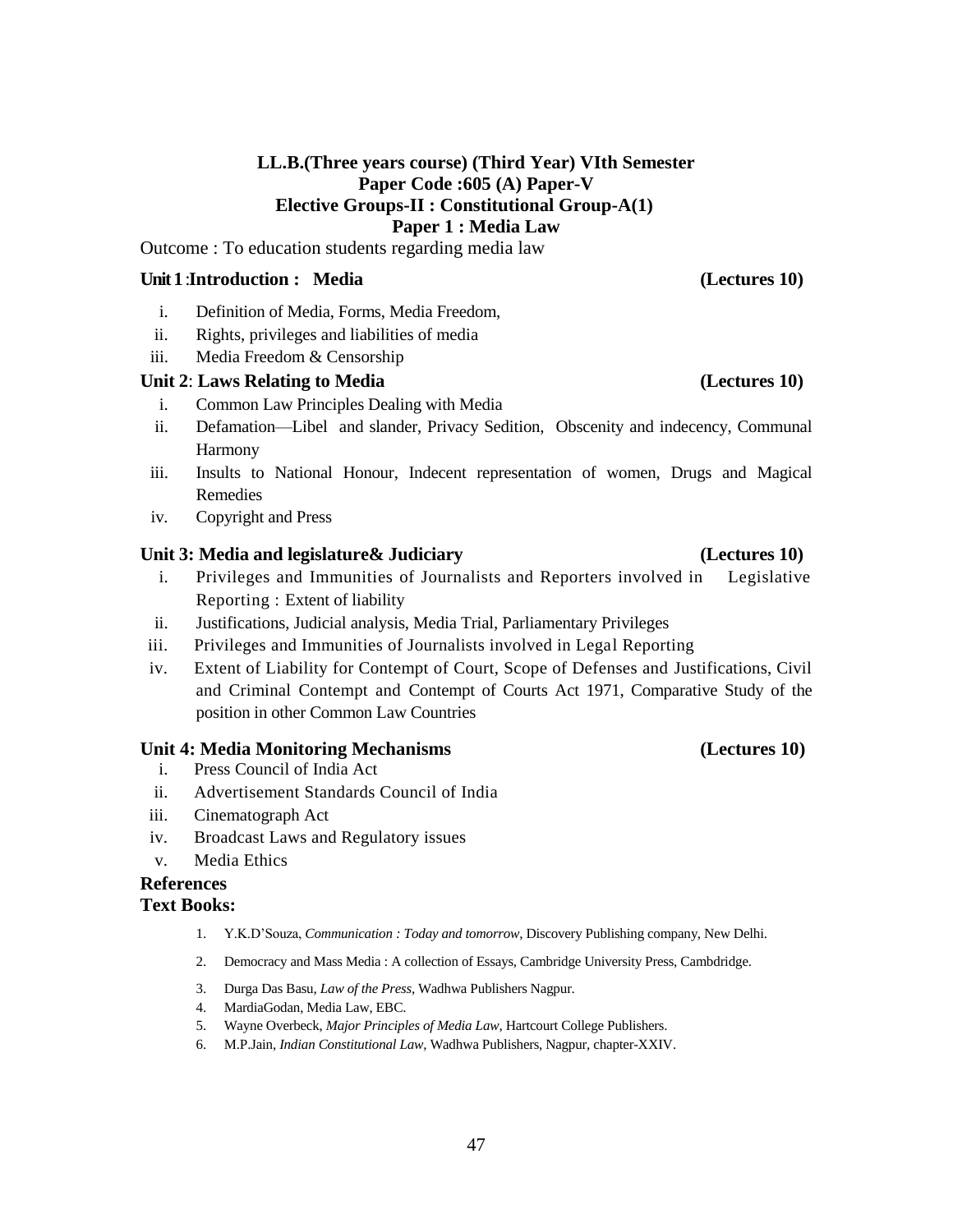# **LL.B.(Three years course) (Third Year) VIth Semester Paper Code :605(A) Paper-V Elective Groups-II: Constitutional Group-A(2) Paper 2 : Constitutional Functionaries & Indian Challenges**

**Course Outcome :** 

| 2. student must knowledge about several problems in federal country like abuse of electoral process, public<br>corruption, abuse of panchayats and local self-governance, Article 370, reservation.<br>3. This subject aims to expose the students some of crucial issues of Indian constitutional governance.<br><b>UNIT I Electoral Process</b><br>(Lectures 10)<br>Free & Fair Elections, Backdrop<br>i.<br>ii.<br>Election Commission of India,<br>iii.<br>Representation of Peoples & Contemporary Issues<br><b>UNIT II Local Self Governance</b><br>(Lectures 10)<br>Local Self Governance: Backdrop & Constitutional Provisions<br>i.<br>ii.<br>Local Self Governance; Composition, Power & Functions |
|--------------------------------------------------------------------------------------------------------------------------------------------------------------------------------------------------------------------------------------------------------------------------------------------------------------------------------------------------------------------------------------------------------------------------------------------------------------------------------------------------------------------------------------------------------------------------------------------------------------------------------------------------------------------------------------------------------------|
|                                                                                                                                                                                                                                                                                                                                                                                                                                                                                                                                                                                                                                                                                                              |
|                                                                                                                                                                                                                                                                                                                                                                                                                                                                                                                                                                                                                                                                                                              |
|                                                                                                                                                                                                                                                                                                                                                                                                                                                                                                                                                                                                                                                                                                              |
|                                                                                                                                                                                                                                                                                                                                                                                                                                                                                                                                                                                                                                                                                                              |
|                                                                                                                                                                                                                                                                                                                                                                                                                                                                                                                                                                                                                                                                                                              |
|                                                                                                                                                                                                                                                                                                                                                                                                                                                                                                                                                                                                                                                                                                              |
|                                                                                                                                                                                                                                                                                                                                                                                                                                                                                                                                                                                                                                                                                                              |
|                                                                                                                                                                                                                                                                                                                                                                                                                                                                                                                                                                                                                                                                                                              |
|                                                                                                                                                                                                                                                                                                                                                                                                                                                                                                                                                                                                                                                                                                              |
|                                                                                                                                                                                                                                                                                                                                                                                                                                                                                                                                                                                                                                                                                                              |
|                                                                                                                                                                                                                                                                                                                                                                                                                                                                                                                                                                                                                                                                                                              |
| Local Self Governance; Contemporary Issues<br>iii.                                                                                                                                                                                                                                                                                                                                                                                                                                                                                                                                                                                                                                                           |
| <b>UNIT III Constitutional Governance &amp; Corruption</b><br>(Lectures 10)                                                                                                                                                                                                                                                                                                                                                                                                                                                                                                                                                                                                                                  |
| Central Vigilance Commission,<br>i.                                                                                                                                                                                                                                                                                                                                                                                                                                                                                                                                                                                                                                                                          |
| ii.<br>Comptroller & Auditor General                                                                                                                                                                                                                                                                                                                                                                                                                                                                                                                                                                                                                                                                         |
| Lokayukt,<br>iii.                                                                                                                                                                                                                                                                                                                                                                                                                                                                                                                                                                                                                                                                                            |
| Judicial Accountability & Standards<br>iv.                                                                                                                                                                                                                                                                                                                                                                                                                                                                                                                                                                                                                                                                   |
| Delivery of Public Service & Citizen's Charter<br>V.                                                                                                                                                                                                                                                                                                                                                                                                                                                                                                                                                                                                                                                         |
| <b>UNIT IV Constitutional Governance &amp; Challenges</b><br>(Lectures 10)                                                                                                                                                                                                                                                                                                                                                                                                                                                                                                                                                                                                                                   |
| Kashmir Problem & Article 370<br>$\mathbf{i}$ .                                                                                                                                                                                                                                                                                                                                                                                                                                                                                                                                                                                                                                                              |
| ii.<br>Administration of Tribal Areas                                                                                                                                                                                                                                                                                                                                                                                                                                                                                                                                                                                                                                                                        |
| Affirmative Action of State; Contemporary Issues<br>iii.                                                                                                                                                                                                                                                                                                                                                                                                                                                                                                                                                                                                                                                     |
| NITI AYOG, Inter-State Water Disputes, National Development Council<br>iv.                                                                                                                                                                                                                                                                                                                                                                                                                                                                                                                                                                                                                                   |
| <b>References</b>                                                                                                                                                                                                                                                                                                                                                                                                                                                                                                                                                                                                                                                                                            |
| <b>Text Books:</b>                                                                                                                                                                                                                                                                                                                                                                                                                                                                                                                                                                                                                                                                                           |
| 1. D.D.Basu, Shorter Constitution of India, 2001 Wadhwa, Nagpur                                                                                                                                                                                                                                                                                                                                                                                                                                                                                                                                                                                                                                              |
| 2. H.M.Seervai, Constitution of India, Tripathi Bombay                                                                                                                                                                                                                                                                                                                                                                                                                                                                                                                                                                                                                                                       |
| 3. V.N.Shukla, Constitution of India, Eastern Book Co. Lko.                                                                                                                                                                                                                                                                                                                                                                                                                                                                                                                                                                                                                                                  |
| 4. M.P.Jain, Constitution of India, Wadhwa Nagpur                                                                                                                                                                                                                                                                                                                                                                                                                                                                                                                                                                                                                                                            |
| 5. Glanville Austin, Indian Constitution-Cornerstone of the Nations, Oxford University Press, 1999                                                                                                                                                                                                                                                                                                                                                                                                                                                                                                                                                                                                           |
| 6. P.M. Bakshi, The Constitution of India, Universal Law Publishing Co., 2014                                                                                                                                                                                                                                                                                                                                                                                                                                                                                                                                                                                                                                |

- 7. Prof. UpendraBuxi, The Crisis of Indian Legal System
- 8. Dr. Krishna Iyer, Constitutional Miscellany, EBC.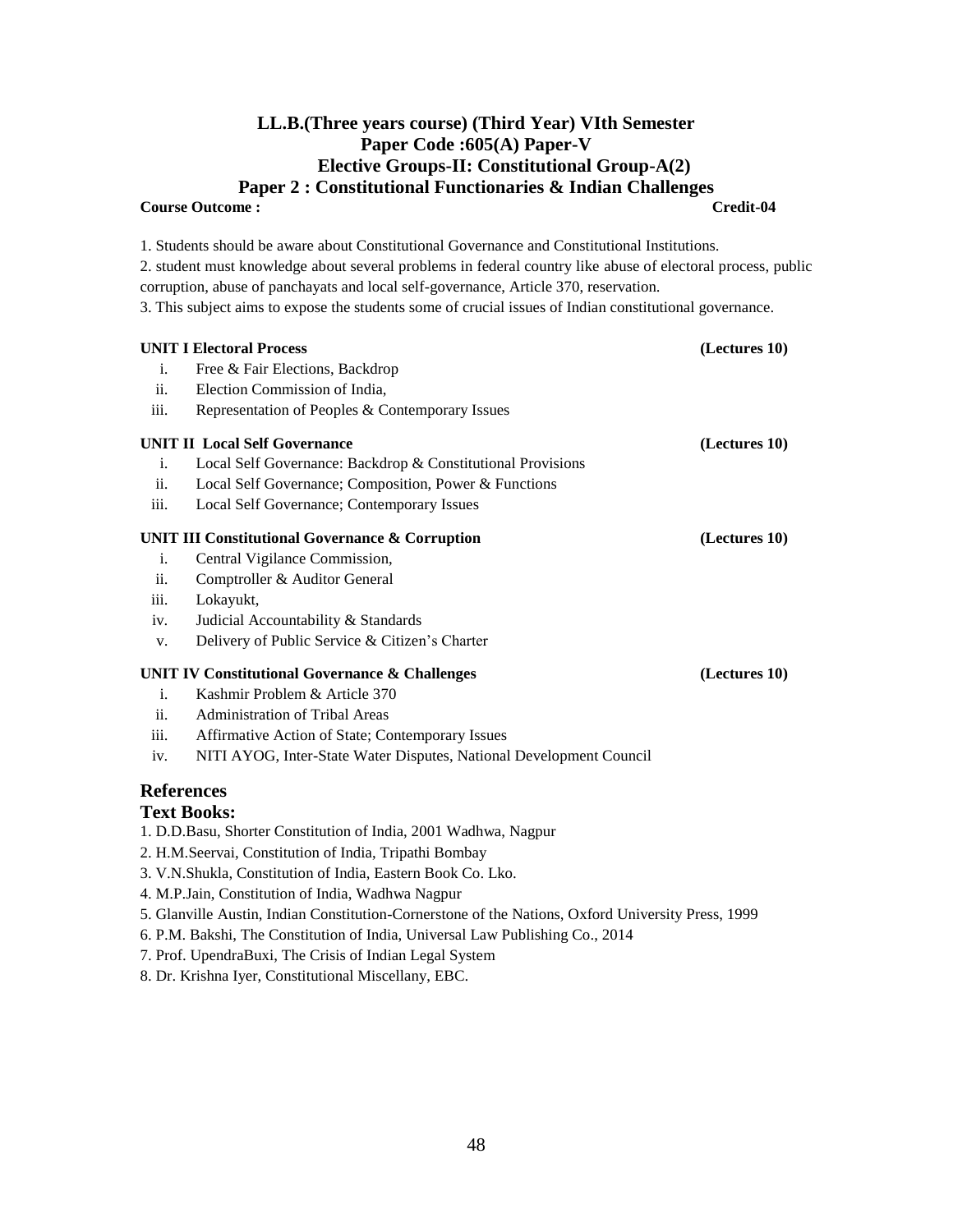# **LL.B.(Three years course) (Third Year) VIth Semester Paper Code :605 (B) Paper-V Elective Groups- II : Criminal Group-B(1) Paper 1 : Forensic Science-I**

# **Course Outcome Credit-04**

1.Students should be aware about legal procedure of criminal courts knowledge about admissibility of various documentary evidence.

2. students should be aware about scientific invention like DNA, finger printing and its use in medio-legal matters etc.

# **Unit-I (Lectures 10)**

Objective and Introduction

Legal Procedure in Criminal Courts : Criminal Courts & their powers, Examination in Chief, Cross Examination, Re-Examination, Court Questions.

Evidence-(a) Documentary Evidence : Medial Certificates, Medico-Legal Reports, Dying Declaration, Death Certificate. (B) Oral Evidence : Dying Declaration-Deposition of a Medial Witness taken in a Lower Court.

## **Unit-II (Lectures 10)**

Personal Identity : Definition, Race, Sex Determination, Anthropometry, Dactylography, Foot Prints, Scars, Deformities, Tattoo Marks, Occupational Marks, Hand Writing, Clothes Personal Articles, Speech & Voices, DNA, Finger Printing Gait.

Post Mortem Examination : Objectives, Rules, External Examination, Internal Examination, Cause of Death

Examination of the Biological Stains & Hairs : Blood, Semen, Saliva Stains, Hairs & Fibers **Unit III (Lectures 10) (Lectures 10)** 

Death and its Medico-Legal Aspect-Definition, Mode of Death, Sudden Death, Sign of Death, Time since Death, Presumption of Death, Presumption of Survivorship

Deaths from Asphyxia : Introduction, Hanging, Strangulation, Suffocation, Drowning. Injuries by Mechanical Violence : Introduction, Business & Contusions, Abrasions, Wounds, Introduction to Fire Arms & ammunitions

Medico-Legal aspect of Wounds : Nature of injury, Examination of Injured Persons, Cause of Death from Wounds, Power of Volitional, Acts after receiving a Fatal injury, Difference between wounds inflicted during life & after

Difference between Suicidal, Homicidal & Accidental Wounds

### **Unit IV (Lectures 10) (**

Insanity in its Medico-Legal Aspect : Introduction, Cause of Mental ill Health, Indication of Mental Health, Classification of Mental Diseases, Feigned Mental ill health, Criminal Responsibility

Torture & Medicine : Introduction & Definition, Reasons for Torture, Types of Torture, Medico-Legal Aspects of Torture, Post Mortem Detection of Torture.

Toxicology : Law relating to Poisons, Action of Poisons, Asphyxiates (Irrespirable Cases), Carbon di-Oxide, Carbon mono-Oxide, War Gases

# **References**

# **Text Books:**

Modi, Medical Jurisprudence and Toxicology, Lexis Nexis

Parikh's Medical Jurisprudence Forensic Medicine and Toxicology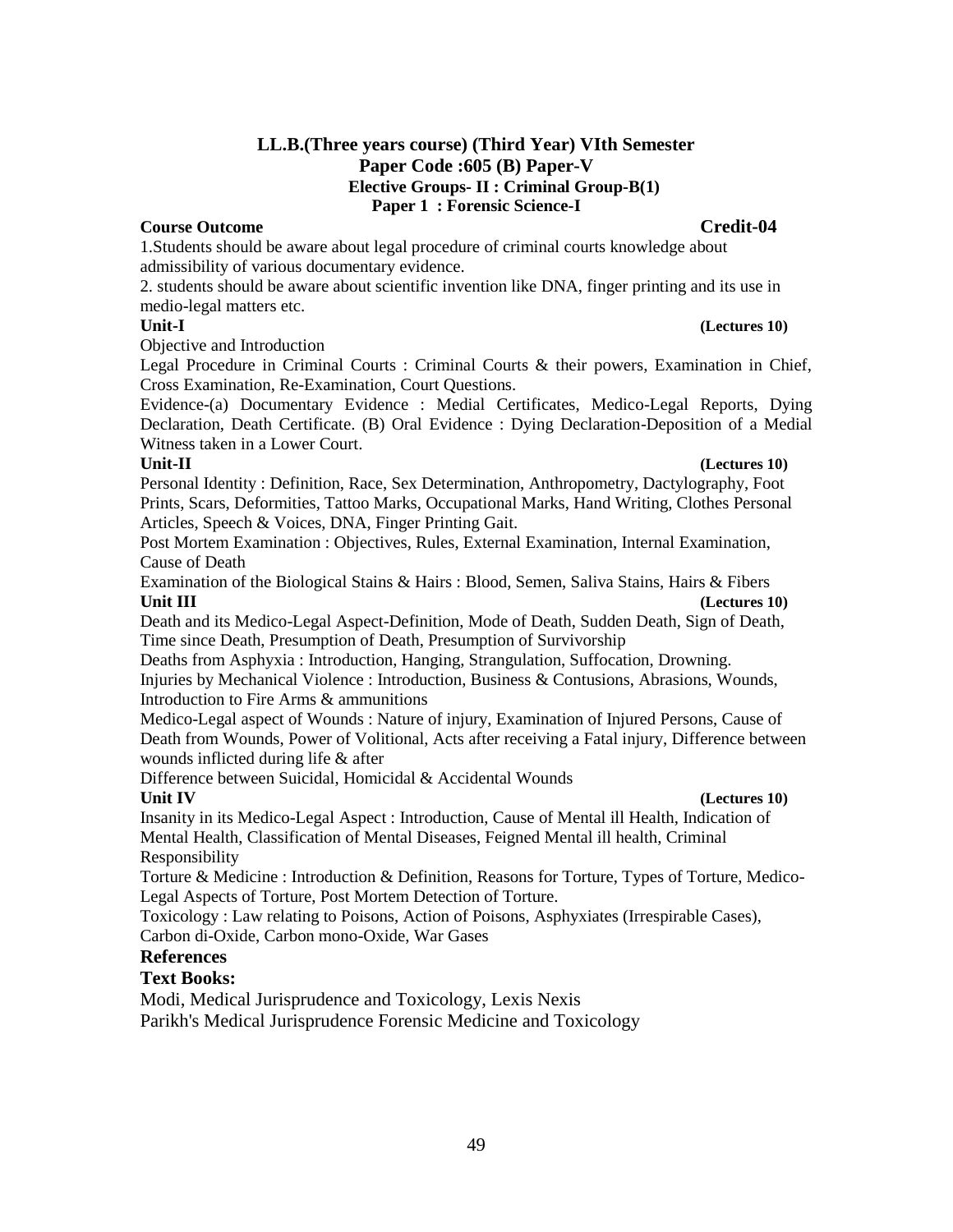| LL.B. (Three years course) (Third Year) VIth Semester<br>Paper Code : 605 (B) Paper-V<br><b>Elective Groups-II : Criminal Group-B (2)</b><br>Paper 1 : Cyber Law -I        |               |
|----------------------------------------------------------------------------------------------------------------------------------------------------------------------------|---------------|
| <b>Course Outcome:</b><br>1. Students should familiar with cyber crime and cyber related issues<br>2. students make the knowledge about IT Act, 2000 and its applicability | Credit-04     |
| Unit I:                                                                                                                                                                    | (Lectures 10) |
| <b>Fundamentals of Cyber Space</b>                                                                                                                                         |               |
| <b>Understanding Cyber Space</b>                                                                                                                                           |               |
| Interface of Technology and Law Defining Cyber Laws                                                                                                                        |               |
| Unit II                                                                                                                                                                    | (Lectures 10) |
| Jurisdiction in Cyber Space                                                                                                                                                |               |
| Concept of Jurisdiction                                                                                                                                                    |               |
| <b>Internet Jurisdiction</b>                                                                                                                                               |               |
| Indian Context of Jurisdiction                                                                                                                                             |               |
| International position of Internet Jurisdiction Cases in Cyber Jurisdiction                                                                                                |               |
| Unit III                                                                                                                                                                   | (Lectures 10) |
| E-commerce-Legal issues                                                                                                                                                    |               |
| Legal Issues in Cyber Contracts                                                                                                                                            |               |
| Cyber Contract and IT Act 2000                                                                                                                                             |               |
| The UNCITRAL Model law on Electronic Commerce                                                                                                                              |               |
| <b>Unit IV</b>                                                                                                                                                             | (Lectures 10) |
| Intellectual Property Issues and Cyberspace – The Indian Perspective                                                                                                       |               |
| Overview of Intellectual Property related Legislation in India                                                                                                             |               |
| Copyright law & Cyberspace                                                                                                                                                 |               |
| Trademark law & Cyberspace                                                                                                                                                 |               |
| Law relating to Semiconductor Layout & Design<br><b>References</b><br><b>Text Books:</b>                                                                                   |               |
| Satish Chandra, Cyber Law                                                                                                                                                  |               |
| Pavan Duggal, Cyber Law, Universal Publication                                                                                                                             |               |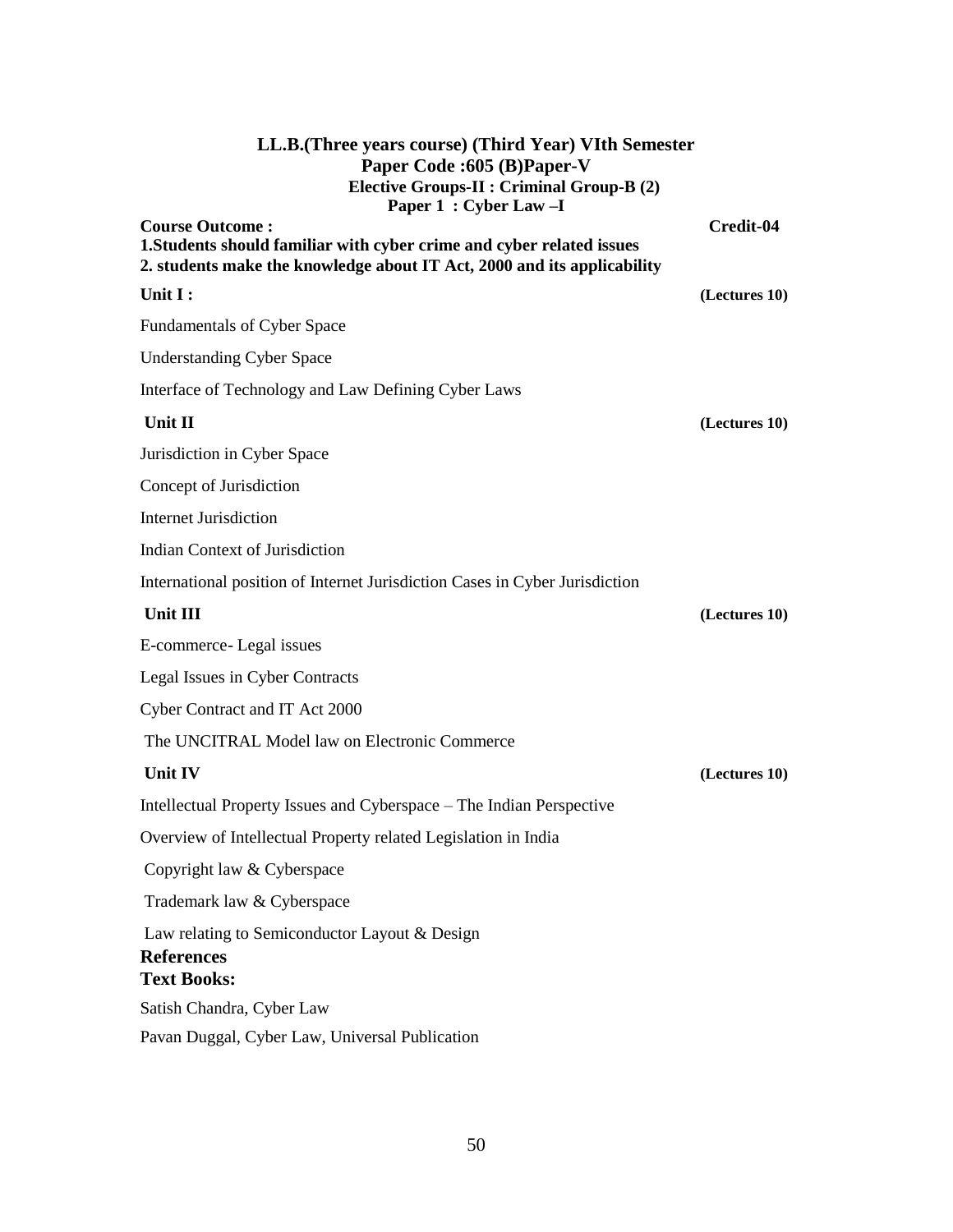## **LL.B.(Three years course) (Third Year) VIth Semester Paper Code :605(C) Paper-V Elective Groups-II : Business Group-C(1) Paper 1 : Intellectual Property Laws**

### **Course Outcome Credit-04**

1.Students should make awareness about IPR laws, Patent Laws, Trade Marks Act, 1999 and law relating to Geographical Indications

**Unit-I : (Lectures 10)**

Meaning of Intellectual Property : International Instruments : Paris Convention, TRIPS, WIPO, UNESCO, Budhapest **Treaty** 

### **The Patents Act, 1970**

Introduction, Aims, Objective, Features & Principles, Inventions (Sec.2j) Invention not patentable (Sec.3 to 5), Application (Sec.6 to 8), Specification (Sec.9 to 10), Opposition (Sec.25), Grant & Sealing of Patent (Sec.43), Conditions for grant of patent (Sec.47)

Rights of Patents (Sec.47), Term of Patent (Sec.53). Patents of Addition (Sec.54 & 55), Surrender & Revocation (Sec. 63 to 66) Patents Office (Sec. 73 to 74 r.4(2), Compulsory Licenses & other provision (Sec.84), Government use (Sec. 99-103), infringement, Patent Agents (Sec.125 to 132), Patents related to Micro-organism

### **Unit II: The Trade Marks Act, 1999 (Lectures 10)**

Introduction (Sec.2), Registration (Sec.4 to 17), Procedure (Sec.18 to 26), Effect of Registration (Sec.27 to 32), Deceptive Similarity, Infringement, Passing off.

### **Law relating to Geographical Indications**

Introduction, meaning and salient features of Geographical Indication of Goods under the Geographical Indication of Goods (Registration and Protection) Act, 1999

Procedure for Registration, Duration and Renewal, Right conferred by registration, Infringement of Geographical Indication, and overview of Traditional Knowledge

### **Unit III : (Lectures 10)**

The Copyright Act **:** Historical background and Development of Copyright Law, Copyright Act, 1957**;** Leading International Instruments, Berne Convention, Universal Copyright Convention, International Copyright under Copyright Act, Copyright in Literary, Dramatic and Musical Works, Sound Recording, Cinematograph Films, Copyright in Computer Programme, Author Special Rights, Right of Broadcasting and performers, Terms of Copyright. Copyright Registrar and Copyright Board-Power and Procedure.

Copyright Societies, Ownership, Assignment, Licence, Translation of Copyright, Compulsory Licences, Fair use provisions.

### **Unit IV : (Lectures 10)**

The Design Act, 2000 **:** Introduction, nature and meaning, scope of protection, Procedure for protection, Enforcement and Remedies.

### **Emerging Frontiers of I.P.R. Regime**

Protection of Plant Varieties and Farmers Rights Act, 2001 : Aims and Objects, Farmers Rights, Compulsory Licence, Registration, Infringement and Remedies.

Biological Diversity Act, 2002 : An Overview, Salient features of the Act, 2002-Brief Introduction.

**Acts**

- 1. The Copyright Act
- 2. The Design Act, 2000
- 3. Protection of Plant Varieties and Farmers Rights Act, 2001
- 4. Biological Diversity Act, 2002

### **References**

### **Text Books:**

1. Elizabeth Verky, Law of Patents, Eastern Book Publicaiton

2. B.L.Wadhera, Law relating to Intellectual Property, Universal Law Publishing

3. N.S.Gopalkrisnha & T.G.Ajitha, Principles of Intellectual Property, Eastern Book Publisher

4. A.K.Bansal, Law of Trademark in India, Thomson and Reuter

5. Baudhik Sampada Vidhi (in Hindi), Prof.C.P.Singh, Allahabad Law Agency

6. P.Naranyan, Law of Copyrights and Industrial Design

7. Law of Copyright : From Gutenbergs Invention to Internet (Delhi-2001)

8.C.P.Singh, Intellectual Property Right (in Hindi), Allahabad Law Agency

9.Chandra Sen P.Singh, Intellectual Property Rights, Regal Publication

10. Shiv Shankar Singh, Intellectual Property Right, University Law Publication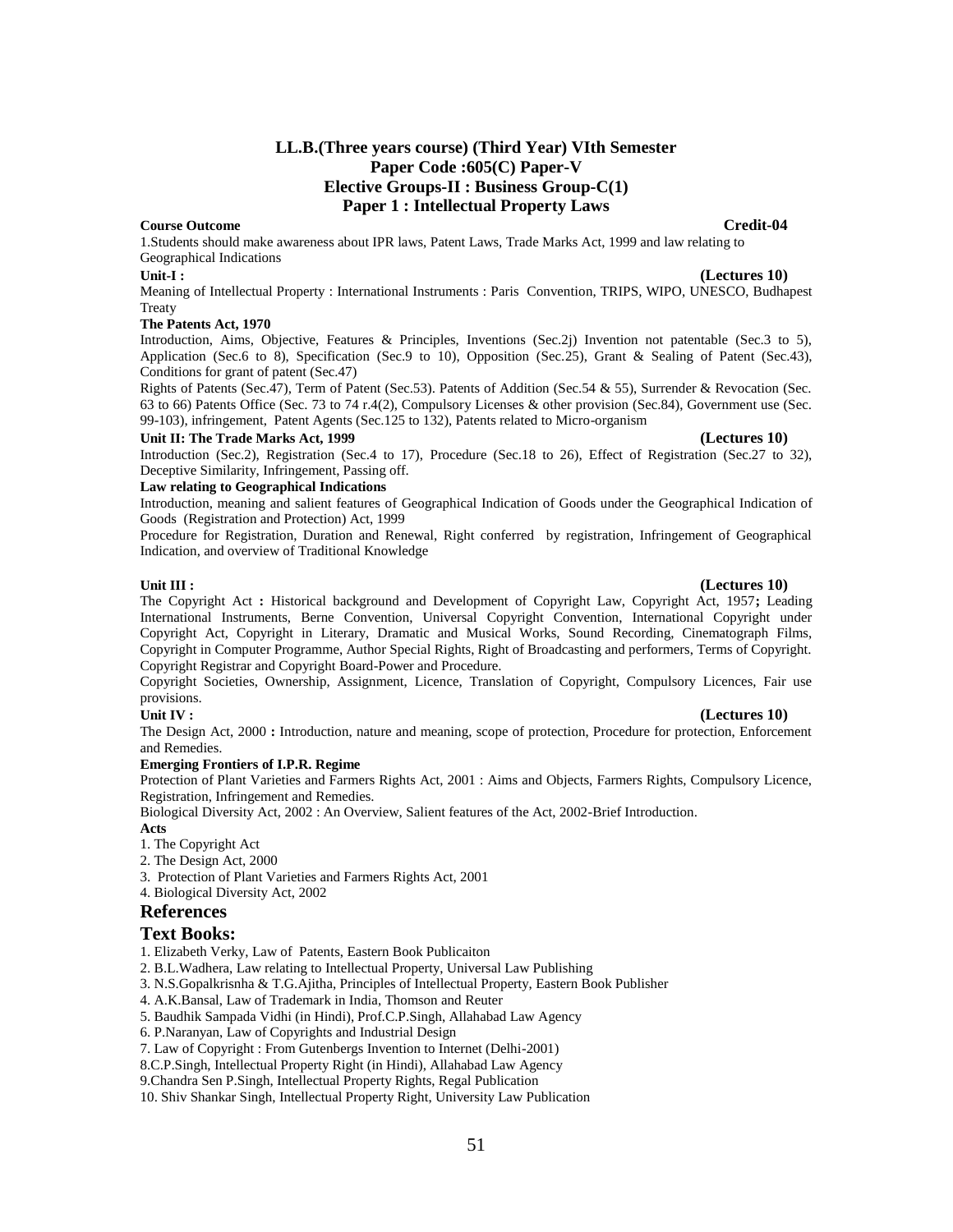# **LL.B.(Three years course) (Third Year) VIth Semester Paper Code :605 (C)Paper-V Elective Groups -II : Business Group-C(2) Paper 2 : Law of Taxation**

# **Course Outcome Credit-04**

1.Students get knowledge about law taxation, its applicability and procedure regarding assessment and fines etc.

History of Tax Law in India, Constitutional provisions relating to Taxation Nature and Scope of Tax, Definition : Persons, Assesses, Tax Pays, Previous year, Assessment years, Financial year, Income, Gross Taxable Income, Taxable Income, Agricultural Income, Tax Evasion and Tax Avoidance

# **Unit II : Direct Tax (Lectures 10)**

Income Tax, Residential Status : Rules (Sec.6), Tax Liability

Exemption (Sec.10), Deduction (Sec.80), related to individual, Expenses & Income, Rebate (Sec.88 & 88 B), Deemed income and clubbing of income, Carried Forward and Set of losses.

# **Unit III : Income Tax (Lectures 10)**

Heads of Income : Income from Salary, House property, Business and Profession, Capital Gain and other sources

Calculation of Gross Total and Taxable income, Tax rebate and Computation of Tax Liability, Tax Collection at source and Advance Tax

Assessment Procedure, Types of Assessment

Income Tax Authority : Their function, Duties and Powers, Appeal, Offences, Fines and Penalties, Settlement of grievances and Prosecution, Income Tax Act, 1961, Income Tax Rules

# **References**

# **Text Books:**

- 1. Ramesh Sharma, Supreme Court on Direct Taxes, (1998)
- 2. Sampat Iyengar, Law of Income Tax, (1998)
- 3. Kanga and Palkiwala, The Law and Practice of Income Tax

# **Unit IV (Lectures 10)**

# **Unit I** (Lectures 10)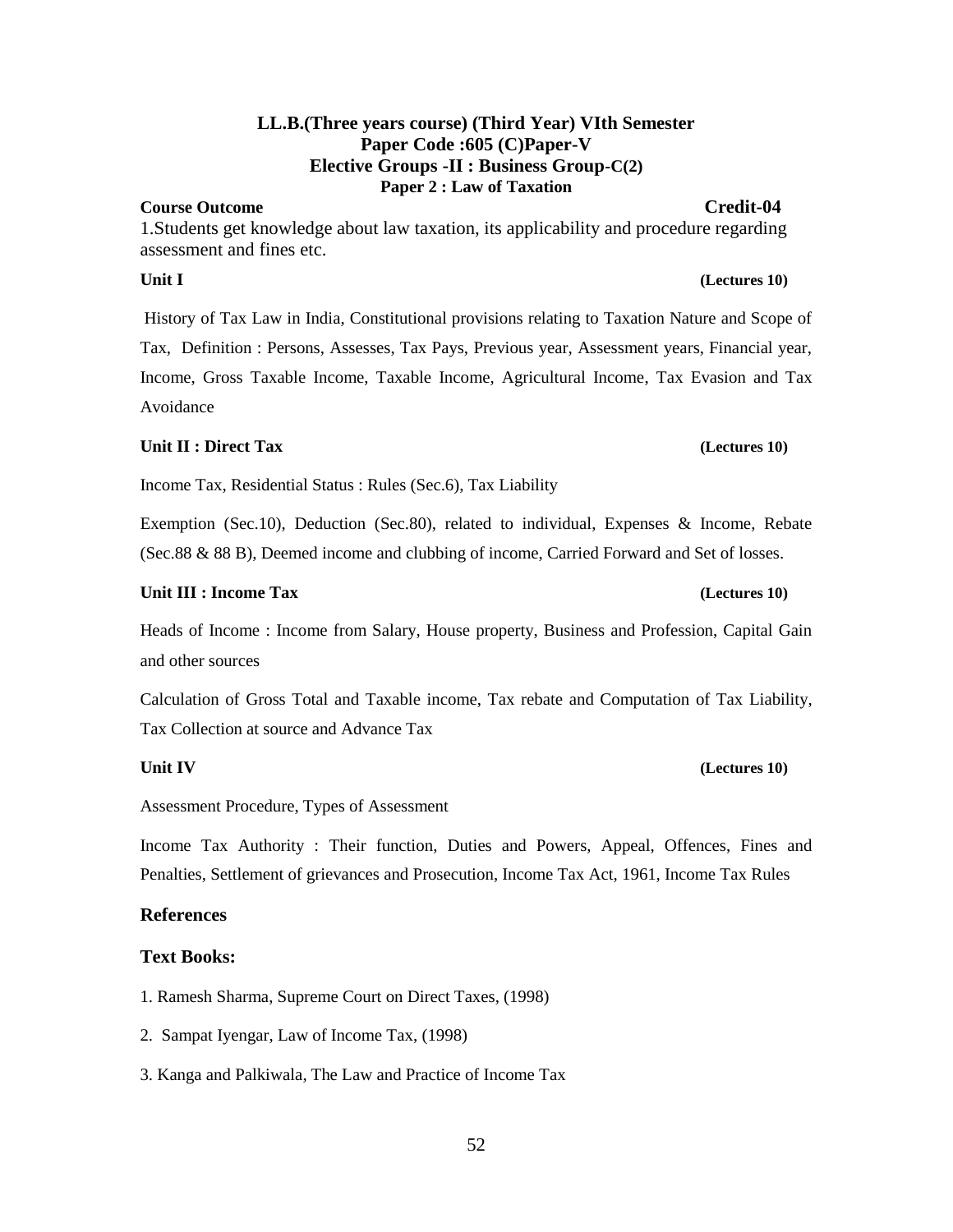# **LL.B.(Three years course) (Second Year) IIIrd Semester Paper Code : LL-307 (1) Paper-VII Language (German, French, etc) Title of paper: Foreign Language-German**

## **Course Outcome Credit-04**

At the end of the course, the students would be able to read, write ans speak fundamental level of language. The students would be having basic knowledge about Germany and it's culture.

## **Unit-1 (Lectures 10)**

- Introduction to Germany.
- Basic grammar structure
- Nouns(singular, plural)
- Numbers
- Days
- Months
- Seasons
- Colours

# **Unit-2 (Lectures 10)**

- Personal Pronouns
- **Verbs**
- Conjunctions
- Prepositions
- Articles
- Adjectives
- Prepositions

# **Unit-3 (Lectures 10)**

- Tenses
- Sentence construction
- Interrogative sentences
- Affirmative sentences
- Negative sentences

### **Unit-4 (Lectures 10)**

- Comprehension Texts
- Paragraph writing
- Vocabulary

# References:

 Text Books: Deutsch als Fremdsprache party, other relevant study material to be provided by faculty.

 Suggested Readings: Moment Mal-1 Web References: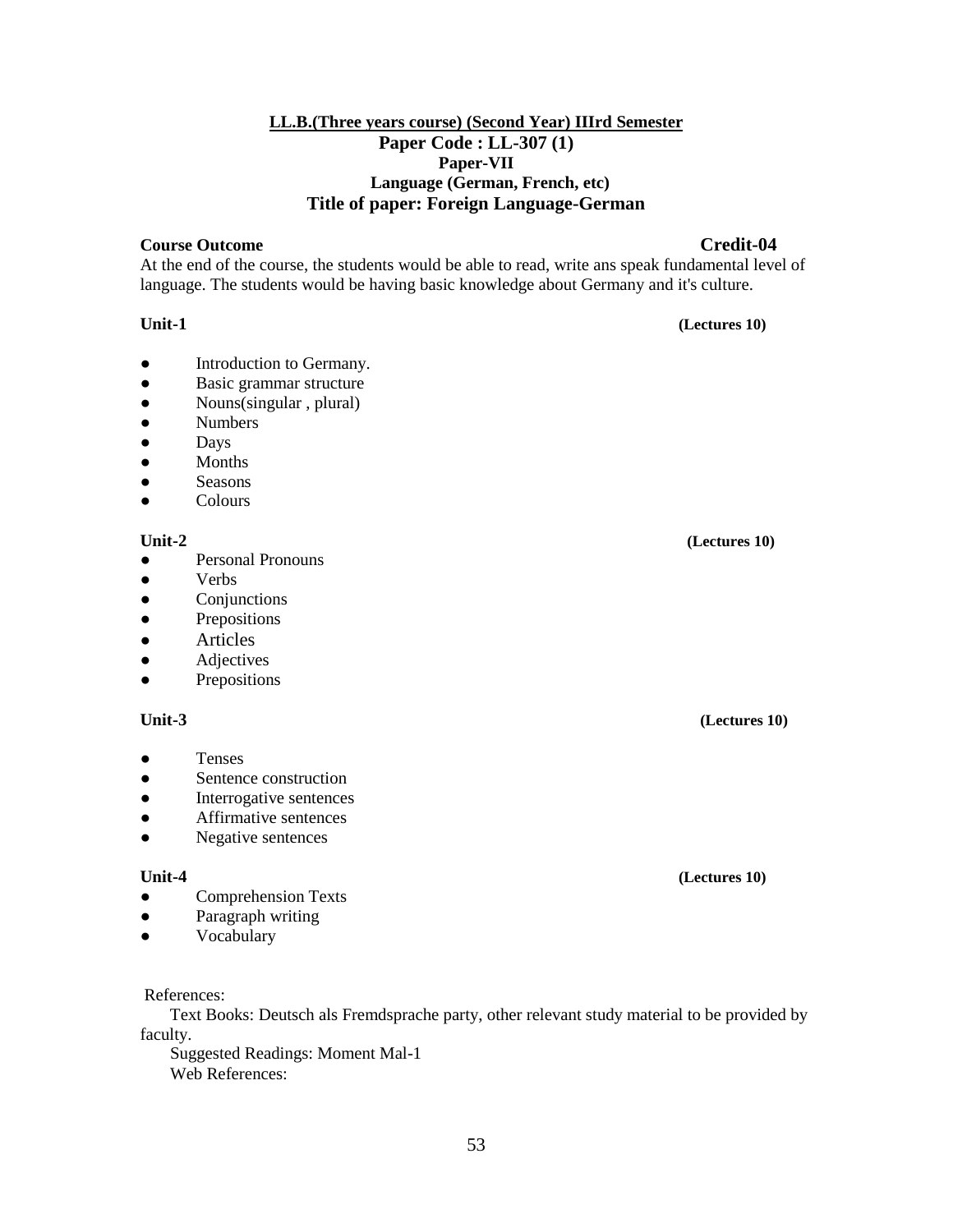# **LL.B.(Three years course) (Second Year) IIIrd Semester Paper Code : LL-307 (2) Paper-VII Language (German, French, etc) Title of paper: Foreign Language-French**

The French Language Course: The French Language course accords to a method created for Indian students who are beginners in learning French and who wish to acquire verbal communication skills in present scenario. All four skills of the language: listening, speaking, reading and writing will be focused and enhanced in this course. Benefits of Foreign Language Skills for the students pursuing legal studies. In almost every profession today, speaking a foreign language provides several benefits, especially in a legal career. With companies and businesses going global, communication is no longer limited to English. When thinking of advancing the legal career, being proficient in a foreign language increases the employability. Like other industries, the legal industry goes global as well. This is inevitable because where there are industries, corporations, products, services and workforce, legal matters are present. Thus legal firms practising international law have to hire Lawyers and Counselors with excellent language skills.

GRAMMAR Articles, Gender and Number of Nouns and Adjectives, Personal and Tonique, Pronouns, Demonstrative and Possessive Adjectives, Prepositions and Adverbs, Pronominal Verbs, Conjugation of Verbs of all Groups in Present Tense and Introduction to Past and Future tense, seasons, months, colours, garments, body parts and cardinal  $\&$ ordinal numbers. Computer . Law, Court and Leagal Matters related Vocabulary and Terminology. Phonetics and Pronunciation.

# **UNIT - II (Lectures 10)**

COMPOSITION Self- introduction, Introducing Friends, Family and Persons. Topical Writing, Essays, Description of Person, Place, Things, Class, City, Country, House, Plan a week-End, Excursion, Making Résumé, Interviews, Letter writing, Rejecting or Accepting proposals. Invitation, Dialogues, Tastes and Preferences, Conversational French between Known and Unknown people, Telephonic Conversation with Friends and Clients.

# **UNIT – III (Lectures 10)**

COMPREHENSION Oral, Aural and written Comprehension, Communication, Interpretation & Translation from French into English and Vice-Versa.

# **UNIT - IV (Lectures 10)**

CULTURE AND CIVILISATION Popular French Recipes, Food and Beverages, French Entertainments, Hobbies, Festivals, Traditions, Writers, Poems, Songs, Famous Monuments, Places, Seasons, Rivers, Mountains Territories, Neighbouring Countries, Oceans, etc.

# **References**

# **Text Books:**

• LE NOUVEAU SANS FRONTIÈRES (Vol.1) -- Dominique, Girardet & Verdelhan. • CONNEXIONS ( Vol.1 ) -- Régine Mérieux & Yves Loiseau • FRENCH - ENGLISH - FRENCH DICTIONARY -- Robert Collins/ Oxford/ La Rousse.

# **UNIT - I (Lectures 10)**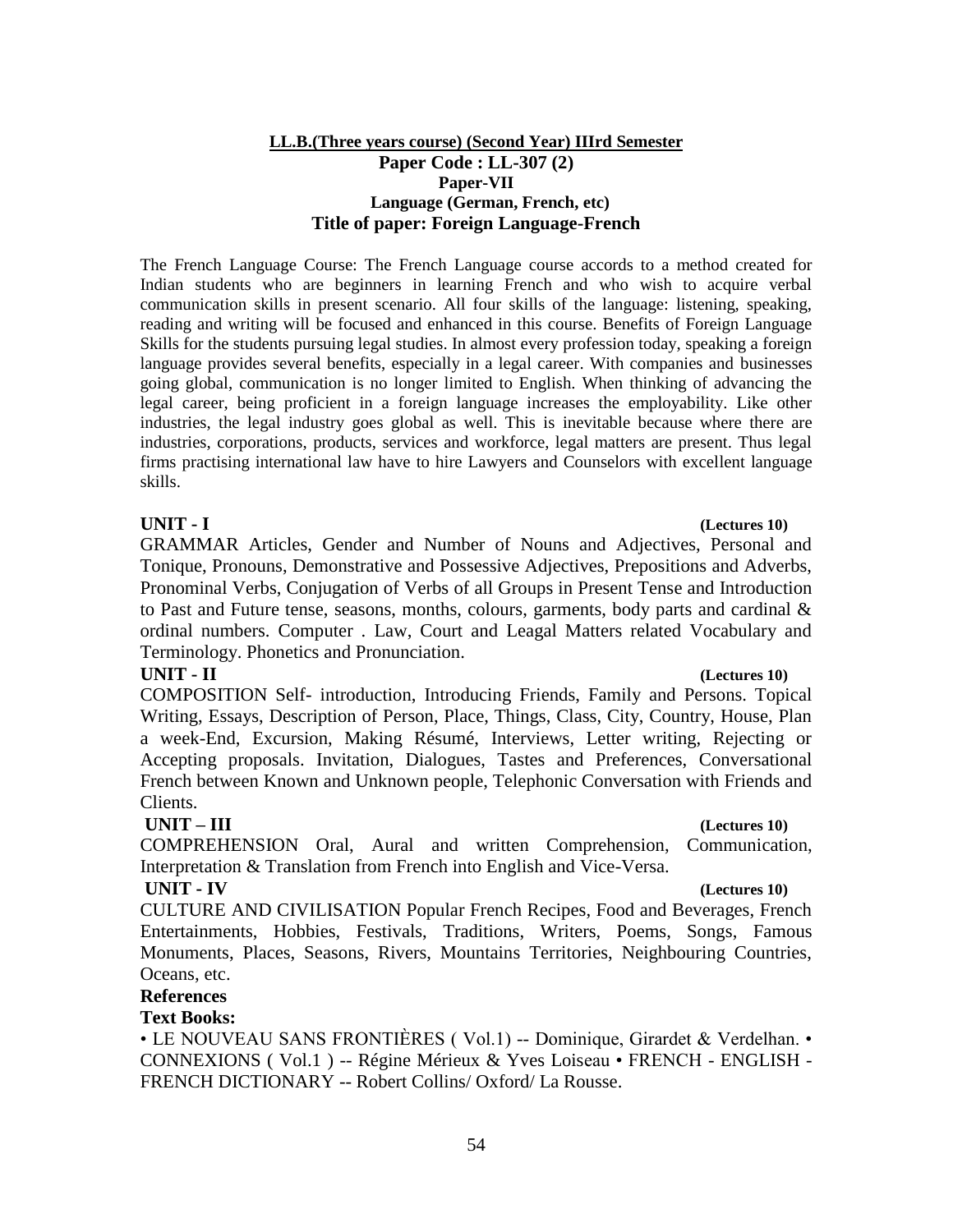# **LL.B.(Three years course) (Second Year) IIIrd Semester Paper Code : LL-307 (3) Paper-VII Language (German, French, etc) Title of paper: Foreign Language-Sanskrit**

# विषय प्रतिफल

| 1. संस्कृत भाषा का प्रायोगिक ज्ञान                                                                                                                                                                                     |               |  |  |
|------------------------------------------------------------------------------------------------------------------------------------------------------------------------------------------------------------------------|---------------|--|--|
| 2. विधिक धर्मशास्त्र का प्रायोगिक ज्ञान                                                                                                                                                                                |               |  |  |
| धर्मशास्त्रीय विधि–विज्ञान                                                                                                                                                                                             |               |  |  |
| यूनिट—प्रथम<br>राजधर्म, दण्ड तथा न्याय व्यवस्था के शास्त्रीय स्रोत<br>रामायण, महाभारत, स्मृति तथा नीतिग्रन्थ                                                                                                           | (Lectures 10) |  |  |
| यूनिट–द्वितीय<br>धर्म सूत्रों में दण्ड तथा न्याय व्यवस्था                                                                                                                                                              | (Lectures 10) |  |  |
| यूनिट—तृतीय<br>मनुस्मृति $8/1-25$ याज्ञवल्क संस्कृति $2/1-28$                                                                                                                                                          | (Lectures 10) |  |  |
| यूनिट—चतुर्थ<br>शुक्रनीति 4/5/1–50                                                                                                                                                                                     | (Lectures 10) |  |  |
| <b>References</b><br><b>Text Books:</b><br>ग्रन्थ<br>—मनुस्मृति—कुलूभद्कृतटीकामुहित<br>-याज्ञवल्कय स्मृति-मिताक्षरासहित<br>—आपस्तम्बधर्मसूत्र—आबस्तम्ब<br>—रामायण—वाल्मीकि<br>—महाभारत—व्यास<br>—शुक्रनीति—शुक्राचार्य |               |  |  |
| —विदुरनीति—विदुर<br>–अर्थषास्त्र–कौटिल्य                                                                                                                                                                               |               |  |  |

- —मानसोल्लास
- $-$ राजनीतिरत्नाकर